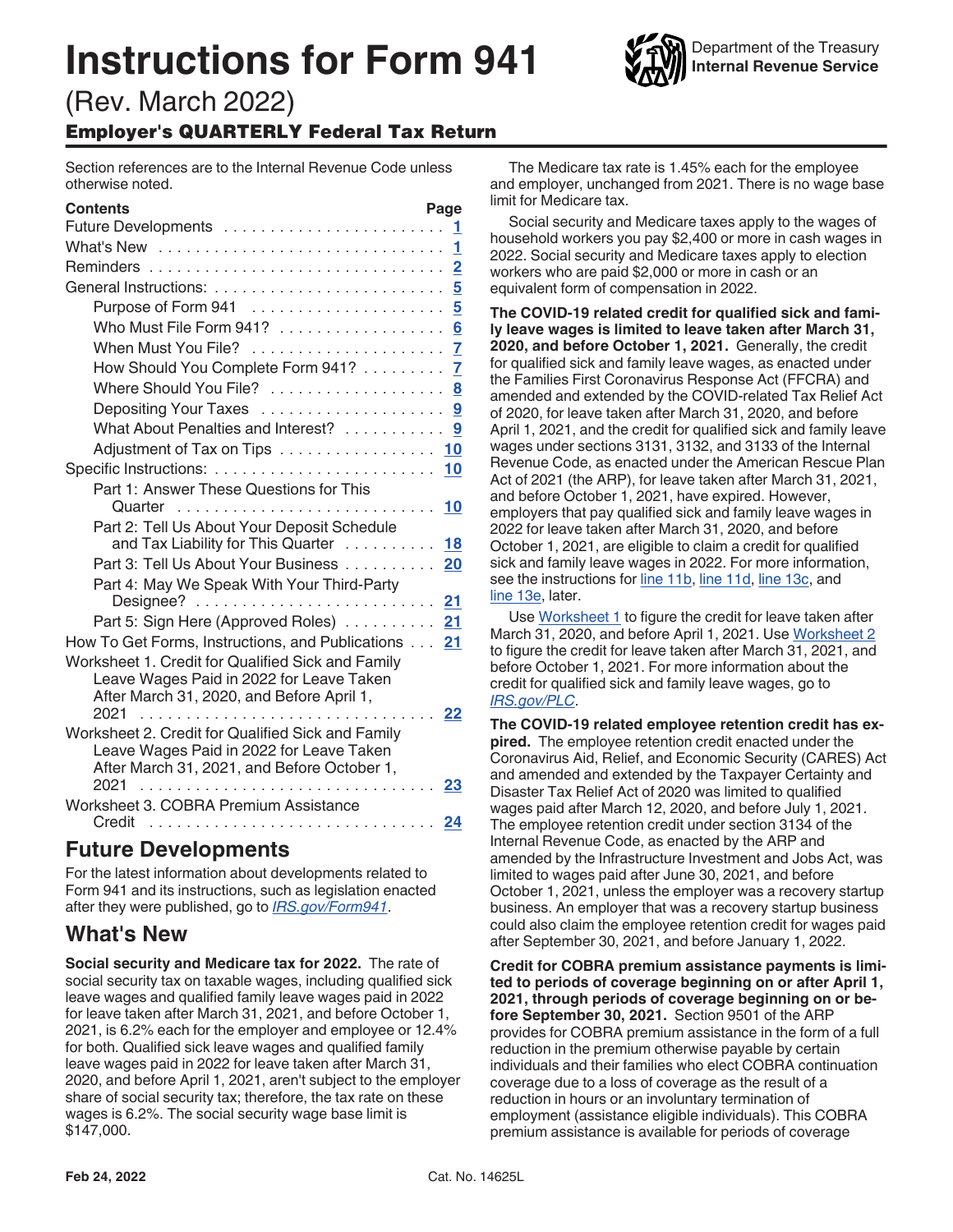<span id="page-1-0"></span>beginning on or after April 1, 2021, through periods of coverage beginning on or before September 30, 2021. A premium payee is entitled to the COBRA premium assistance credit at the time an eligible individual elects coverage. Therefore, due to the COBRA notice and election period requirements (generally, employers have 60 days to provide notice and assistance eligible individuals have 60 days to elect coverage), some employers may be eligible to claim the COBRA premium assistance credit on employment tax returns for the first quarter of 2022. For more information, see the instructions for [line 11e](#page-15-0), [line 11f,](#page-15-0) and [line 13f](#page-16-0), later.

Use [Worksheet 3](#page-23-0) to figure the credit for COBRA premium assistance payments. For more information on COBRA premium assistance payments and the credit, see Notice 2021-31, 2021-23 I.R.B. 1173, available at *[IRS.gov/irb/](https://www.irs.gov/irb/2021-23_IRB#NOT-2021-31) [2021-23\\_IRB#NOT-2021-31](https://www.irs.gov/irb/2021-23_IRB#NOT-2021-31)*; and Notice 2021-46, 2021-33 I.R.B. 303, available at *[IRS.gov/irb/](https://www.irs.gov/irb/2021-33_IRB#NOT-2021-46) [2021-33\\_IRB#NOT-2021-46](https://www.irs.gov/irb/2021-33_IRB#NOT-2021-46)*.

**Advance payment of COVID-19 credits ended.** Although you may pay qualified sick and family leave wages in 2022 for leave taken after March 31, 2020, and before October 1, 2021, or provide COBRA premium assistance payments in the first quarter of 2022, you may no longer request an advance payment of any credit on Form 7200, Advance Payment of Employer Credits Due to COVID-19.

**Notice 2021-65 effect on deposit schedule.** If you became a semiweekly schedule depositor for 2022 under the \$100,000 Next-Day Deposit Rule **solely** as a result of the relief provided in Notice 2021-65, 2021-51 I.R.B. 880, available at *[IRS.gov/irb/2021-51\\_IRB#NOT-2021-65](https://www.irs.gov/irb/2021-51_IRB#NOT-2021-65)*, regarding the early termination of the employee retention credit for the fourth quarter of 2021, you may be converted back to a monthly schedule depositor by contacting the IRS. You may continue to deposit in accordance with your status as a monthly schedule depositor, but you may receive a system-generated failure-to-deposit (FTD) penalty notice after you file your Form 941 for the first quarter of 2022. Contact the IRS at the toll-free number on your FTD penalty notice to request abatement of the FTD penalty and to be converted back to a monthly schedule depositor.

# **Reminders**

*Don't use an earlier revision of Form 941 to report taxes for 2022. Use the March 2022 revision of Form*  **CAUTION** taxes for 2022. Use the March 2022 revision of Form<br> **CAUTION** 941 only to report taxes for the quarter ending March *31, 2022. If changes in law require additional changes to Form 941, the form and/or these instructions may be revised. Prior revisions of Form 941 are available at [IRS.gov/Form941](https://www.irs.gov/form941)  (select the link for "All Form 941 Revisions" under "Other Items You May Find Useful").*

**Payroll tax credit for certain tax-exempt organizations affected by qualified disasters.** Section 303(d) of the Taxpayer Certainty and Disaster Tax Relief Act of 2020 allows for a payroll tax credit for certain tax-exempt organizations affected by certain qualified disasters **not**  related to COVID-19. This credit is claimed on Form 5884-D (not on Form 941). Form 5884-D is filed after the Form 941 for the quarter for which the credit is being claimed has been filed. If you will claim this credit on Form 5884-D and you're also claiming a credit for qualified sick and family leave wages for leave taken before April 1, 2021, you must include any credit that will be claimed on Form 5884-D on Worksheet [1](#page-21-0) for that quarter. For more information about this credit, go to *[IRS.gov/Form5884D](https://www.irs.gov/form5884d)*.

**Deferral of the employer share of social security tax expired.** The CARES Act allowed employers to defer the deposit and payment of the employer share of social security tax. The deferred amount of the employer share of social security tax was only available for deposits due on or after March 27, 2020, and before January 1, 2021, as well as deposits and payments due after January 1, 2021, that were required for wages paid on or after March 27, 2020, and before January 1, 2021. One-half of the employer share of social security tax was due by December 31, 2021, and the remainder is due by December 31, 2022. Because both December 31, 2021, and December 31, 2022, are nonbusiness days, payments made on the next business day will be considered timely. Any payments or deposits you made before December 31, 2021, were first applied against your payment due on December 31, 2021, and then applied against your payment due on December 31, 2022. For more information about the deferral of employment tax deposits, go to *[IRS.gov/ETD](https://www.irs.gov/etd)*. See *Paying the deferred amount of the employer share of social security tax* and *[How to pay the](#page-2-0)  [deferred amount of the employer and employee share of](#page-2-0) [social security tax](#page-2-0)*, later, for information about paying the deferred amount of the employer share of social security tax.

**Deferral of the employee share of social security tax expired.** The Presidential Memorandum on Deferring Payroll Tax Obligations in Light of the Ongoing COVID-19 Disaster, issued on August 8, 2020, directed the Secretary of the Treasury to defer the withholding, deposit, and payment of the employee share of social security tax on wages paid during the period from September 1, 2020, through December 31, 2020. The deferral of the withholding and payment of the employee share of social security tax was available for employees whose social security wages paid for a biweekly pay period were less than \$4,000, or the equivalent threshold amount for other pay periods. The COVID-related Tax Relief Act of 2020 deferred the due date for the withholding and payment of the employee share of social security tax until the period beginning on January 1, 2021, and ending on December 31, 2021. For more information about the deferral of employee social security tax, see Notice 2020-65, 2020-38 I.R.B. 567, available at *[IRS.gov/irb/2020-38\\_IRB#NOT-2020-65](https://www.irs.gov/irb/2020-38_IRB#NOT-2020-65)*; and Notice 2021-11, 2021-06 I.R.B. 827, available at *[IRS.gov/irb/](https://www.irs.gov/irb/2021-06_IRB#NOT-2021-11) [2021-06\\_IRB#NOT-2021-11](https://www.irs.gov/irb/2021-06_IRB#NOT-2021-11)*. Also see *[Paying the deferred](#page-2-0) [amount of the employee share of social security tax](#page-2-0)* and *[How](#page-2-0)  [to pay the deferred amount of the employer and employee](#page-2-0) [share of social security tax](#page-2-0)*, later, for information about paying the deferred amount of the employee share of social security tax.

**Paying the deferred amount of the employer share of social security tax.** One-half of the employer share of social security tax was due by December 31, 2021, and the remainder is due by December 31, 2022. Because both December 31, 2021, and December 31, 2022, are nonbusiness days, payments made on the next business day will be considered timely. Any payments or deposits you made before December 31, 2021, were first applied against your payment due on December 31, 2021, and then applied against your payment due on December 31, 2022. For example, if your employer share of social security tax for the third quarter of 2020 was \$20,000 and you deposited \$5,000 of the \$20,000 during the third quarter of 2020 and you deferred \$15,000 on Form 941, line 13b, then you were required to pay \$5,000 by December 31, 2021, and must pay \$10,000 by December 31, 2022. However, if your employer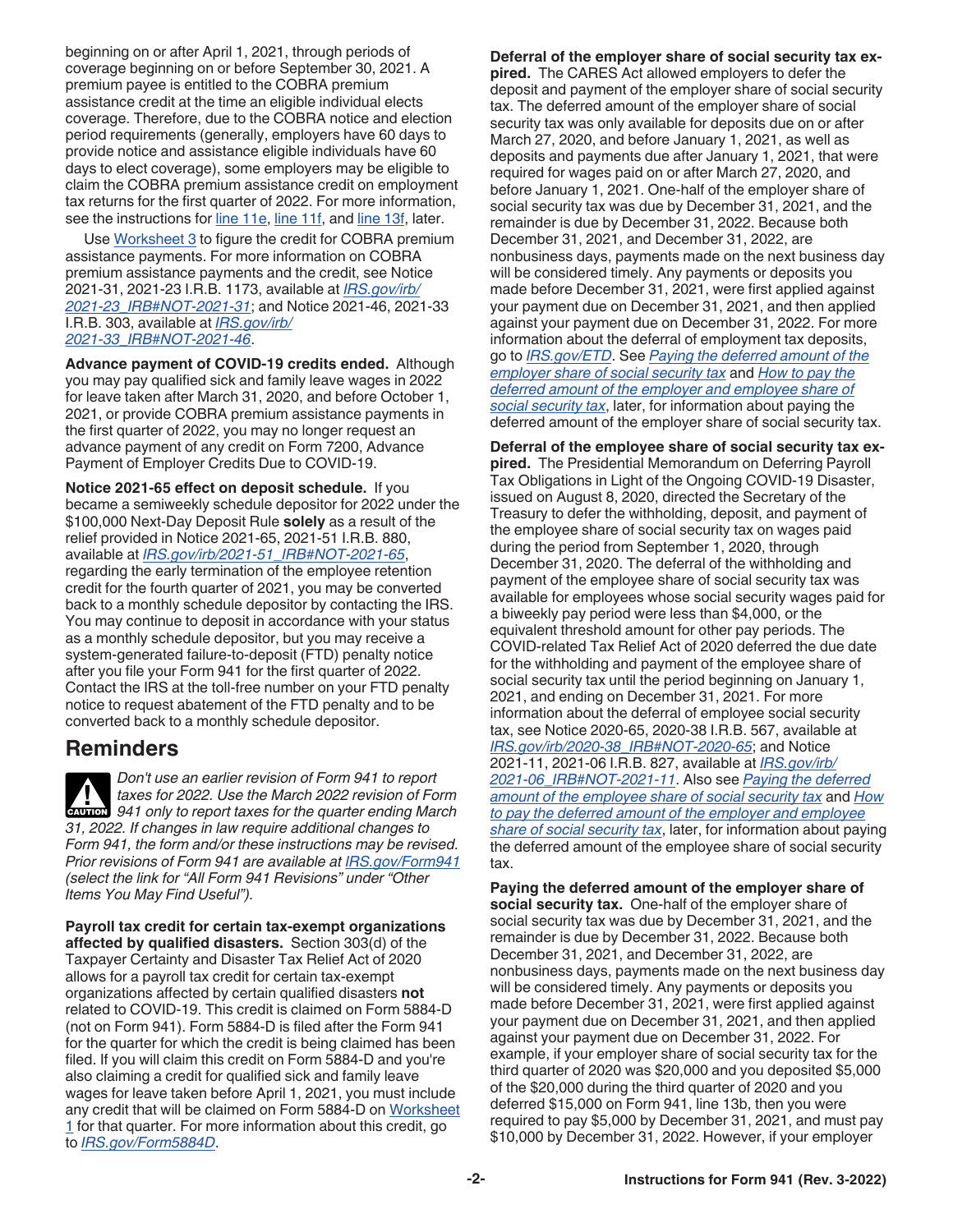<span id="page-2-0"></span>share of social security tax for the third quarter of 2020 was \$20,000 and you deposited \$15,000 of the \$20,000 during the third quarter of 2020 and you deferred \$5,000 on Form 941, line 13b, then you didn't need to pay any deferred amount by December 31, 2021, because 50% of the amount that could have been deferred (\$10,000) was already paid and was first applied against your payment that was due on December 31, 2021. Accordingly, you must pay the \$5,000 deferral by December 31, 2022. Payment of the deferral isn't reported on Form 941. For additional information, go to *[IRS.gov/ETD](https://www.irs.gov/etd)*.

**Paying the deferred amount of the employee share of social security tax.** The due date for the withholding and payment of the employee share of social security tax was postponed until the period beginning on January 1, 2021, and ending on December 31, 2021. The employer was required to withhold and pay the total deferred employee share of social security tax ratably from wages paid to the employee between January 1, 2021, and December 31, 2021. If necessary, the employer was allowed to make arrangements to otherwise collect the total deferred taxes from the employee. The employer was liable to pay the deferred taxes to the IRS and was required to do so before January 1, 2022, to avoid interest, penalties, and additions to tax on those amounts. Because January 1, 2022, was a nonbusiness day, payments made on January 3, 2022, were considered timely. Payment of the deferral isn't reported on Form 941. For more information about the deferral of the employee share of social security tax, see *[Notice 2020-65](https://www.irs.gov/irb/2020-38_IRB#NOT-2020-65)*  and *[Notice 2021-11](https://www.irs.gov/irb/2021-06_IRB#NOT-2021-11)*.

**How to pay the deferred amount of the employer and employee share of social security tax.** You may pay the amount you owe electronically using the Electronic Federal Tax Payment System (EFTPS), by credit or debit card, or by a check or money order. The preferred method of payment is EFTPS. For more information, go to *[EFTPS.gov](https://www.eftps.gov)*, or call 800- 555-4477 or 800-733-4829 (TDD). To pay the deferred amount using EFTPS, select Form 941, the calendar quarter in 2020 to which the payment relates, and the option to pay the deferred amount.

To pay by credit or debit card, go to *[IRS.gov/PayByCard](https://www.irs.gov/paybycard)*. If you pay by check or money order, include a 2020 Form 941-V, Payment Voucher, for the quarter in which you originally deferred the deposit and payment. Darken the circle identifying the quarter for which the payment is being made. The 2020 Form 941-V is on page 5 of Form 941 and is available at *[IRS.gov/Form941](https://www.irs.gov/form941)* (select the link for "All Form 941 Revisions" under "Other Items You May Find Useful"). Make the check or money order payable to "United States Treasury." Enter your EIN, "Form 941," and the calendar quarter in which you originally deferred the deposit and payment (for example, "2nd Quarter 2020").

Payments should be sent to:

| Department of the Treasury |    |
|----------------------------|----|
| Internal Revenue Service   | or |
| Ogden, UT 84201-0030       |    |

Department of the Treasury Internal Revenue Service Kansas City, MO 64999-0030

Send your payment to the address above that is in the same state as the address to which you would mail returns filed without a payment, as shown under *[Where Should You](#page-7-0) [File](#page-7-0)*, later. For more information about the deferral of social

security tax, go to *[IRS.gov/ETD](https://www.irs.gov/etd)* and see *[Notice 2020-65](https://www.irs.gov/irb/2020-38_IRB#NOT-2020-65)* and *[Notice 2021-11](https://www.irs.gov/irb/2021-06_IRB#NOT-2021-11)*.

**2022 withholding tables.** The federal income tax withholding tables are included in Pub. 15-T, Federal Income Tax Withholding Methods.

**Qualified small business payroll tax credit for increasing research activities.** For tax years beginning after 2015, a qualified small business may elect to claim up to \$250,000 of its credit for increasing research activities as a payroll tax credit against the employer share of social security tax. The payroll tax credit election must be made on or before the due date of the originally filed income tax return (including extensions). The portion of the credit used against the employer share of social security tax is allowed in the first calendar quarter beginning after the date that the qualified small business filed its income tax return. The election and determination of the credit amount that will be used against the employer share of social security tax are made on Form 6765, Credit for Increasing Research Activities. The amount from Form 6765, line 44, must then be reported on Form 8974, Qualified Small Business Payroll Tax Credit for Increasing Research Activities. Form 8974 is used to determine the amount of the credit that can be used in the current quarter. The amount from Form 8974, line 12, is reported on Form 941, line 11a. If you're claiming the research payroll tax credit on your Form 941, you must attach Form 8974 to that Form 941. For more information about the payroll tax credit, see Notice 2017-23, 2017-16 I.R.B. 1100, available at *[IRS.gov/irb/2017-16\\_IRB#NOT-2017-23](https://www.irs.gov/irb/2017-16_IRB#NOT-2017-23)*; and *[IRS.gov/ResearchPayrollTC](https://www.irs.gov/researchpayrolltc)*. Also see *[Adjusting tax liability](#page-18-0)  [for nonrefundable credits claimed on lines 11a, 11b, 11d, and](#page-18-0)  [11e](#page-18-0)*, later.

**Certification program for professional employer organizations (PEOs).** The Stephen Beck, Jr., ABLE Act of 2014 required the IRS to establish a voluntary certification program for PEOs. PEOs handle various payroll administration and tax reporting responsibilities for their business clients and are typically paid a fee based on payroll costs. To become and remain certified under the certification program, certified professional employer organizations (CPEOs) must meet various requirements described in sections 3511 and 7705 and related published guidance. Certification as a CPEO may affect the employment tax liabilities of both the CPEO and its customers. A CPEO is generally treated for employment tax purposes as the employer of any individual who performs services for a customer of the CPEO and is covered by a contract described in section 7705(e)(2) between the CPEO and the customer (CPEO contract), but only for wages and other compensation paid to the individual by the CPEO. To become a CPEO, the organization must apply through the IRS Online Registration System. For more information or to apply to become a CPEO, go to *[IRS.gov/](https://www.irs.gov/cpeo) [CPEO](https://www.irs.gov/cpeo)*.

CPEOs must generally file Form 941 and Schedule R (Form 941), Allocation Schedule for Aggregate Form 941 Filers, electronically. For more information about a CPEO's requirement to file electronically, see Rev. Proc. 2017-14, 2017-3 I.R.B. 426, available at *[IRS.gov/irb/](https://www.irs.gov/irb/2017-03_IRB#RP-2017-14) [2017-03\\_IRB#RP-2017-14](https://www.irs.gov/irb/2017-03_IRB#RP-2017-14)*.

**Outsourcing payroll duties.** Generally, as an employer, you're responsible to ensure that tax returns are filed and deposits and payments are made, even if you contract with a third party to perform these acts. You remain responsible if the third party fails to perform any required action. Before you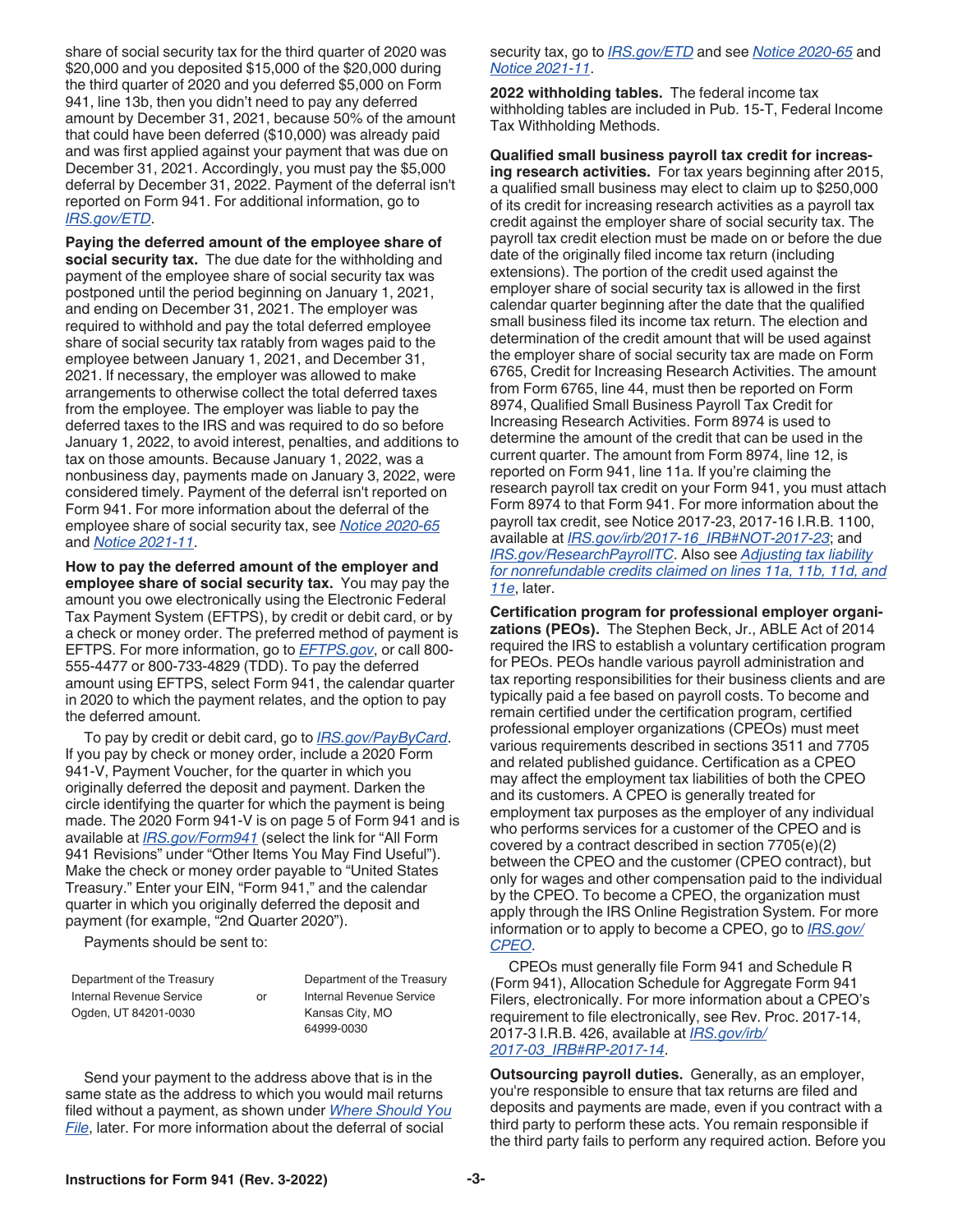choose to outsource any of your payroll and related tax duties (that is, withholding, reporting, and paying over social security, Medicare, FUTA, and income taxes) to a third-party payer, such as a payroll service provider or reporting agent, go to *[IRS.gov/OutsourcingPayrollDuties](https://www.irs.gov/outsourcingpayrollduties)* for helpful information on this topic. If a CPEO pays wages and other compensation to an individual performing services for you, and the services are covered by a contract described in section 7705(e)(2) between you and the CPEO (CPEO contract), then the CPEO is generally treated for employment tax purposes as the employer, but only for wages and other compensation paid to the individual by the CPEO. However, with respect to certain employees covered by a CPEO contract, you may also be treated as an employer of the employees and, consequently, may also be liable for federal employment taxes imposed on wages and other compensation paid by the CPEO to such employees. For more information on the different types of third-party payer arrangements, see section 16 of Pub. 15.

**COVID-19 employment tax credits when return filed by a third-party payer.** If you're the common-law employer of the individuals that are paid qualified sick or family leave wages, and/or provided COBRA premium assistance, you're entitled to the credit for the sick and family leave wages, and/or the COBRA premium assistance credit, regardless of whether you use a third-party payer (such as a PEO, CPEO, or section 3504 agent) to report and pay your federal employment taxes. The third-party payer isn't entitled to the credits with respect to the wages and taxes it remits on your behalf, or the COBRA premium assistance it remits on your behalf (regardless of whether the third party is considered an "employer" for other purposes). With respect to the COBRA premium assistance credit, the preceding sentences assume the common-law employer is the person to whom premiums are payable for purposes of the credit. If the insurer or multiemployer plan is the person to whom premiums are payable, the references to employer in this paragraph should be read to refer to the insurer or multiemployer plan, as applicable.

Under an exception to the rule that only the common-law employer is entitled to the COBRA premium assistance credit even if the common-law employer uses a third-party payer, a third-party payer is entitled to the credit if it is treated as the person to whom premiums are payable. A third-party payer is treated as the person to whom premiums are payable if the third-party payer is the entity that pays wages subject to federal employment taxes on behalf of the common-law employer and reports those wages and taxes on an aggregate Form 941 that it files on behalf of the employer, and it:

• Maintains the group health plan;

• Is considered the sponsor of the group health plan and is subject to the applicable Department of Labor (DOL) COBRA guidance, including providing the COBRA election notices to qualified beneficiaries; and

• Would have received the COBRA premium payments directly from the assistance eligible individuals were it not for the COBRA premium assistance.

If a third-party payer satisfies the above conditions, the third-party payer's clients aren't eligible for the COBRA premium assistance credit or an advance payment of the COBRA premium assistance credit. Third-party payers that are considered the person to whom premiums are payable may, in anticipation of receiving the COBRA premium assistance credit, reduce the deposits of federal employment taxes relating to their own employees (that is, those employees for whom they are filing as the common-law employer, rather than as a third-party payer) on the day they become eligible for the credit.

**Aggregate Form 941 filers.** Approved section 3504 agents and CPEOs must complete and file Schedule R (Form 941) when filing an aggregate Form 941. Aggregate Forms 941 are filed by agents approved by the IRS under section 3504. To request approval to act as an agent for an employer, the agent files Form 2678 with the IRS unless you're a state or local government agency acting as an agent under the special procedures provided in Rev. Proc. 2013-39, 2013-52 I.R.B. 830, available at *[IRS.gov/irb/](https://www.irs.gov/irb/2013-52_IRB#RP-2013-39)*

*[2013-52\\_IRB#RP-2013-39](https://www.irs.gov/irb/2013-52_IRB#RP-2013-39)*. Aggregate Forms 941 are also filed by CPEOs approved by the IRS under section 7705. To become a CPEO, the organization must apply through the IRS Online Registration System at *[IRS.gov/CPEO](https://www.irs.gov/cpeo)*. CPEOs file Form 8973, Certified Professional Employer Organization/Customer Reporting Agreement, to notify the IRS that they started or ended a service contract with a customer. CPEOs must generally file Form 941 and Schedule R (Form 941) electronically. For more information about a CPEO's requirement to file electronically, see Rev. Proc. 2017-14, 2017-3 I.R.B. 426, available at *[IRS.gov/irb/](https://www.irs.gov/irb/2017-03_IRB#RP-2017-14) [2017-03\\_IRB#RP-2017-14](https://www.irs.gov/irb/2017-03_IRB#RP-2017-14)*.

Other third-party payers that file aggregate Forms 941, such as non-certified PEOs, must complete and file Schedule R (Form 941) if they have clients that are claiming the qualified small business payroll tax credit for increasing research activities, the credit for qualified sick and family leave wages, and/or the COBRA premium assistance credit.

*If both an employer and a section 3504 authorized agent (or CPEO or other third-party payer) paid wages to an employee during a quarter, both the employer and the section 3504 authorized agent (or CPEO or other third-party payer, if applicable) should file Form 941 reporting the wages each entity paid to the employee during the applicable quarter and issue Forms W-2 reporting the wages each entity paid to the employee during the year.* **TIP**

If a third-party payer of sick pay is also paying qualified sick leave wages on behalf of an employer, the third party would be making the payments as an agent of the employer. The employer is required to do the reporting and payment of employment taxes with respect to the qualified sick leave wages and claim the credit for the qualified sick leave wages, unless the employer has an agency agreement with the third-party payer that requires the third-party payer to do the collecting, reporting, and/or paying or depositing employment taxes on the qualified sick leave wages. If the employer has an agency agreement with the third-party payer, the third-party payer includes the qualified sick leave wages on the third party's aggregate Form 941, claims the sick leave credit on behalf of the employer on the aggregate Form 941, and separately reports the credit allocable to the employers on Schedule R (Form 941). See section 6 of Pub. 15-A, Employer's Supplemental Tax Guide, for more information about sick pay reporting.

If a third-party payer is considered the person to whom COBRA premiums are payable, as discussed earlier under *COVID-19 employment tax credits when return filed by a third-party payer*, the third party must include the applicable credit amount on Schedule R (Form 941), page 1, column o, line 8, with amounts reported for the third-party payer's employees.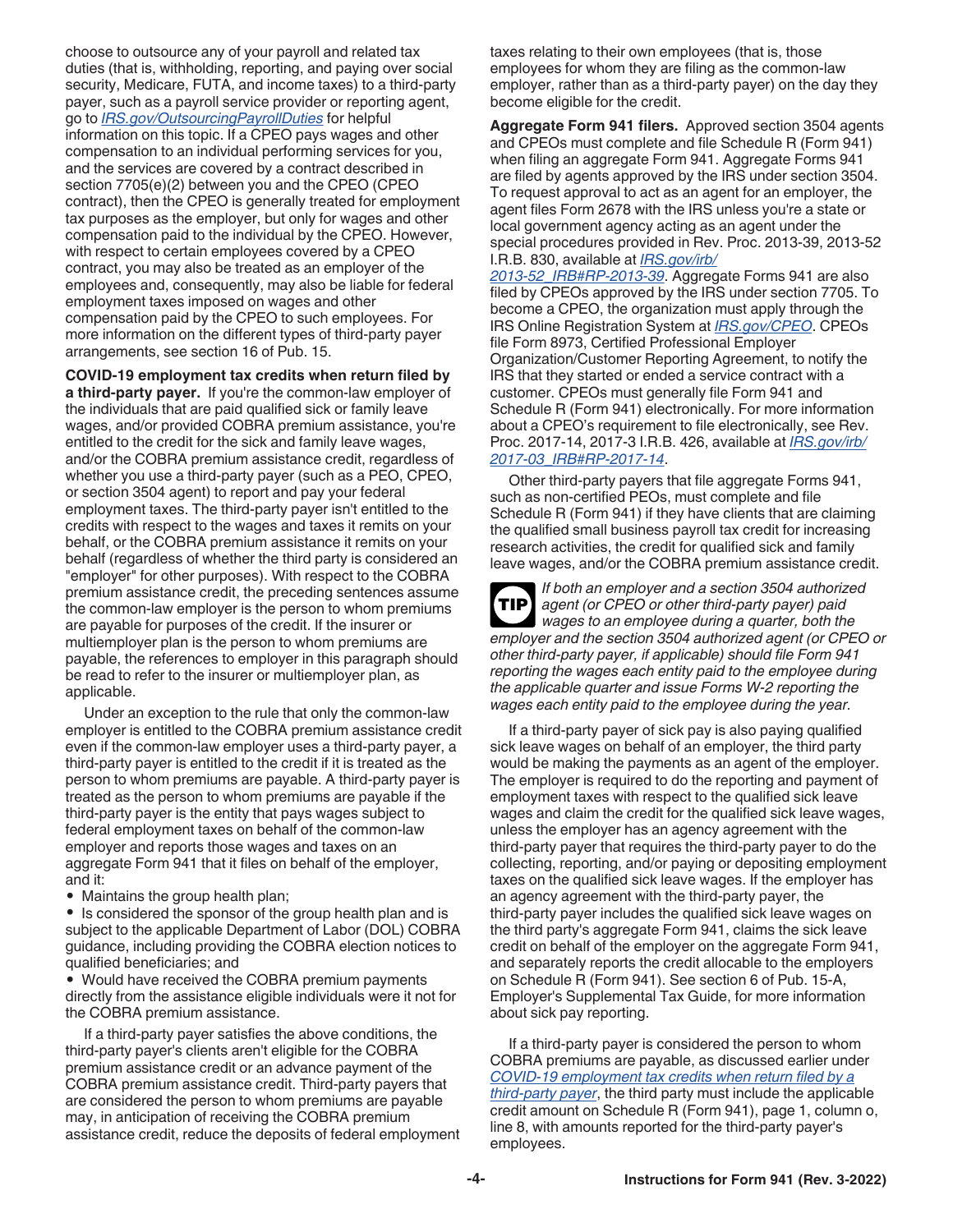<span id="page-4-0"></span>**Work opportunity tax credit for qualified tax-exempt organizations hiring qualified veterans.** Qualified tax-exempt organizations that hire eligible unemployed veterans may be able to claim the work opportunity tax credit against their payroll tax liability using Form 5884-C. For more information, go to *[IRS.gov/WOTC](https://www.irs.gov/wotc)*.

**Correcting a previously filed Form 941.** If you discover an error on a previously filed Form 941, or if you otherwise need to amend a previously filed Form 941, make the correction using Form 941-X. Form 941-X is filed separately from Form 941. For more information, see the Instructions for Form 941-X, section 13 of Pub. 15, or go to *[IRS.gov/](https://www.irs.gov/correctingemploymenttaxes) [CorrectingEmploymentTaxes](https://www.irs.gov/correctingemploymenttaxes)*.

**Federal tax deposits must be made by electronic funds transfer (EFT).** You must use EFT to make all federal tax deposits. Generally, an EFT is made using EFTPS. If you don't want to use EFTPS, you can arrange for your tax professional, financial institution, payroll service, or other trusted third party to make electronic deposits on your behalf. Also, you may arrange for your financial institution to initiate a same-day wire payment on your behalf. EFTPS is a free service provided by the Department of the Treasury. Services provided by your tax professional, financial institution, payroll service, or other third party may have a fee.

For more information on making federal tax deposits, see section 11 of Pub. 15. To get more information about EFTPS or to enroll in EFTPS, go to *[EFTPS.gov](https://www.eftps.gov)*, or call 800-555-4477 or 800-733-4829 (TDD). Additional information about EFTPS is also available in Pub. 966.



*For an EFTPS deposit to be on time, you must submit the deposit by 8 p.m. Eastern time the day*  **c** submit the deposit by 8 p.m. Easte<br>before the date the deposit is due.

Same-day wire payment option. If you fail to submit a deposit transaction on EFTPS by 8 p.m. Eastern time the day before the date a deposit is due, you can still make your deposit on time by using the Federal Tax Collection Service (FTCS) to make a same-day wire payment. To use the same-day wire payment method, you will need to make arrangements with your financial institution ahead of time. Please check with your financial institution regarding availability, deadlines, and costs. Your financial institution may charge you a fee for payments made this way. To learn more about the information you will need to give your financial institution to make a same-day wire payment, go to *[IRS.gov/SameDayWire](https://www.irs.gov/samedaywire)*.

*Timeliness of federal tax deposits.* If a deposit is required to be made on a day that isn't a business day, the deposit is considered timely if it is made by the close of the next business day. A business day is any day other than a Saturday, Sunday, or legal holiday. The term "legal holiday" for deposit purposes includes only those legal holidays in the District of Columbia. Legal holidays in the District of Columbia are provided in section 11 of Pub. 15.

**Electronic filing and payment.** Businesses can enjoy the benefits of filing tax returns and paying their federal taxes electronically. Whether you rely on a tax professional or handle your own taxes, the IRS offers you convenient programs to make filing and paying easier. Spend less time worrying about taxes and more time running your business. Use e-file and EFTPS to your benefit.

• For e-file, go to *[IRS.gov/EmploymentEfile](https://www.irs.gov/employmentefile)* for additional information. A fee may be charged to file electronically.

• For EFTPS, go to *[EFTPS.gov](https://www.eftps.gov)*, or call EFTPS Customer Service at 800-555-4477 or 800-733-4829 (TDD) for additional information.

• For electronic filing of Forms W-2, Wage and Tax Statement, go to *[SSA.gov/employer](https://www.ssa.gov/employer)*. You may be required to file Forms W-2 electronically. For details, see the General Instructions for Forms W-2 and W-3.

*If you're filing your tax return or paying your federal taxes electronically, a valid employer identification*  **z** taxes electronically, a valid employer identification number (EIN) is required at the time the return is filed *or the payment is made. If a valid EIN isn't provided, the return or payment won't be processed. This may result in penalties. See* [Employer identification number \(EIN\)](#page-6-0)*, later, for information about applying for an EIN.*

*Electronic funds withdrawal (EFW).* If you file Form 941 electronically, you can e-file and use EFW to pay the balance due in a single step using tax preparation software or through a tax professional. However, don't use EFW to make federal tax deposits. For more information on paying your taxes using EFW, go to *[IRS.gov/EFW](https://www.irs.gov/efw)*.

**Credit or debit card payments.** You can pay the balance due shown on Form 941 by credit or debit card. Your payment will be processed by a payment processor who will charge a processing fee. Don't use a credit or debit card to make federal tax deposits. For more information on paying your taxes with a credit or debit card, go to *[IRS.gov/](https://www.irs.gov/paybycard) [PayByCard](https://www.irs.gov/paybycard)*.

**Online payment agreement.** You may be eligible to apply for an installment agreement online if you can't pay the full amount of tax you owe when you file your return. For more information, see *[What if you can't pay in full](#page-17-0)*, later.

**Paid preparers.** If you use a paid preparer to complete Form 941, the paid preparer must complete and sign the paid preparer's section of the form.

**Where can you get telephone help?** For answers to your questions about completing Form 941 or tax deposit rules, you can call the IRS at 800-829-4933 or 800-829-4059 (TDD/TTY for persons who are deaf, hard of hearing, or have a speech disability), Monday–Friday from 7:00 a.m. to 7:00 p.m. local time (Alaska and Hawaii follow Pacific time).

**Photographs of missing children.** The IRS is a proud partner with the *[National Center for Missing & Exploited](https://www.missingkids.org) [Children® \(NCMEC\)](https://www.missingkids.org)*. Photographs of missing children selected by the Center may appear in instructions on pages that would otherwise be blank. You can help bring these children home by looking at the photographs and calling 1-800-THE-LOST (1-800-843-5678) if you recognize a child.

# **General Instructions: Purpose of Form 941**

These instructions give you some background information about Form 941. They tell you who must file Form 941, how to complete it line by line, and when and where to file it.

If you want more in-depth information about payroll tax topics relating to Form 941, see Pub. 15 or go to *[IRS.gov/](https://www.irs.gov/employmenttaxes) [EmploymentTaxes](https://www.irs.gov/employmenttaxes)*.

Federal law requires you, as an employer, to withhold certain taxes from your employees' pay. Each time you pay wages, you must withhold—or take out of your employees' pay—certain amounts for federal income tax, social security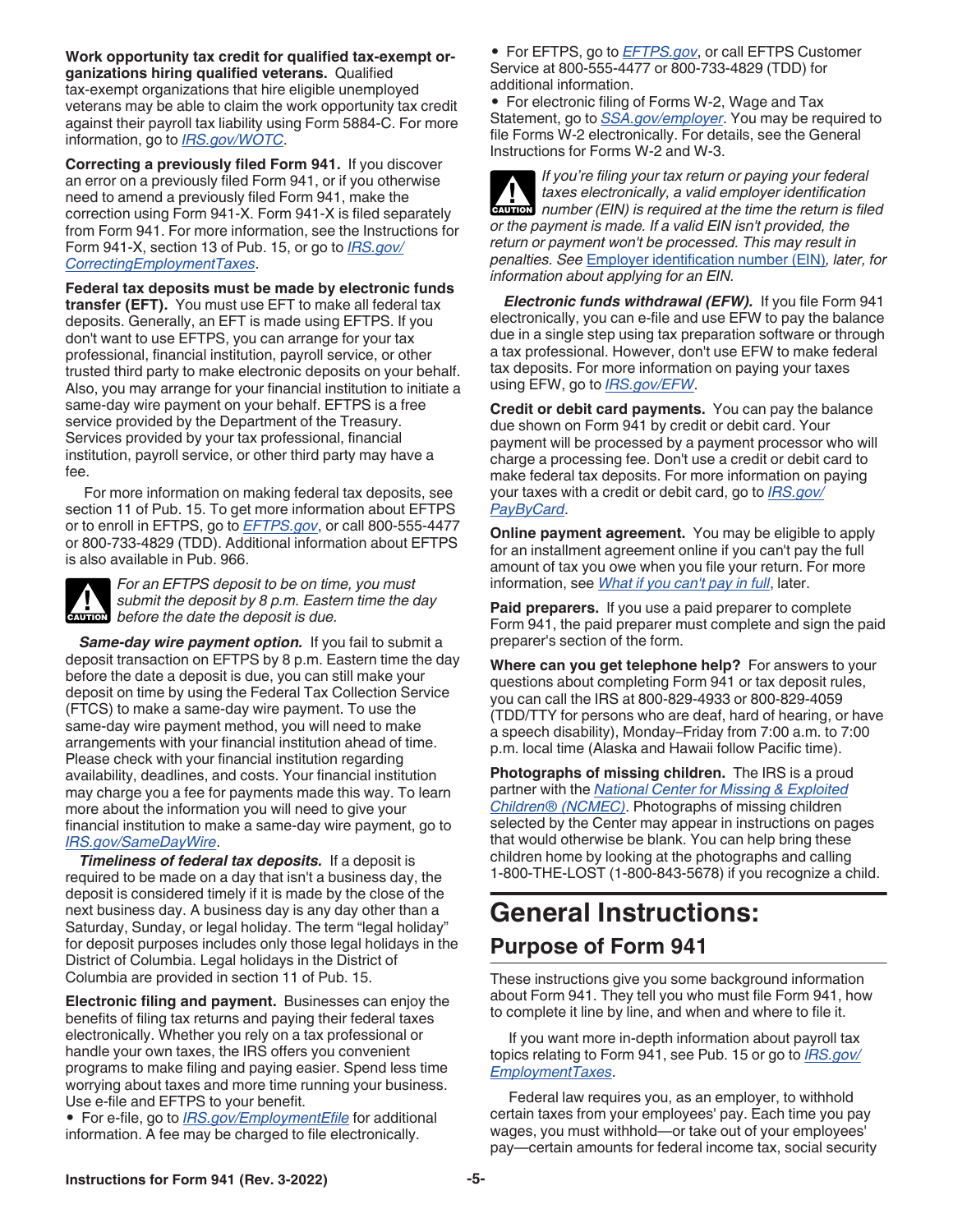<span id="page-5-0"></span>tax, and Medicare tax. You must also withhold Additional Medicare Tax from wages you pay to an employee in excess of \$200,000 in a calendar year. Under the withholding system, taxes withheld from your employees are credited to your employees in payment of their tax liabilities.

Federal law also requires you to pay any liability for the employer share of social security and Medicare taxes. This share of social security and Medicare taxes isn't withheld from employees.

# **Who Must File Form 941?**

If you pay wages subject to federal income tax withholding or social security and Medicare taxes, you must file Form 941 quarterly to report the following amounts.

- Wages you've paid.
- Tips your employees reported to you.
- Federal income tax you withheld.

• Both the employer and the employee share of social security and Medicare taxes.

• Additional Medicare Tax withheld from employees.

• Current quarter's adjustments to social security and Medicare taxes for fractions of cents, sick pay, tips, and group-term life insurance.

• Qualified small business payroll tax credit for increasing research activities.

• Credit for qualified sick and family leave wages paid in 2022 for leave taken after March 31, 2020, and before October 1, 2021.

• Credit for COBRA premium assistance payments.

Don't use Form 941 to report backup withholding or income tax withholding on nonpayroll payments such as pensions, annuities, and gambling winnings. Report these types of withholding on Form 945, Annual Return of Withheld Federal Income Tax. Also, don't use Form 941 to report unemployment taxes. Report unemployment taxes on Form 940, Employer's Annual Federal Unemployment (FUTA) Tax Return.

After you file your first Form 941, you must file a return for each quarter, even if you have no taxes to report, unless you filed a final return or one of the exceptions listed next applies.

## **Exceptions**

Special rules apply to some employers.

• If you received notification to file **Form 944,** you must file Form 944 annually; don't file Form 941 quarterly.

• **Seasonal employers** don't have to file a Form 941 for quarters in which they have no tax liability because they have paid no wages. To tell the IRS that you won't file a return for one or more quarters during the year, check the box on line 18 every quarter you file Form 941. See section 12 of Pub. 15 for more information.

• Employers of **household employees** don't usually file Form 941. See Pub. 926 and Schedule H (Form 1040) for more information.

• Employers of **farm employees** don't file Form 941 for wages paid for agricultural labor. See Form 943 and Pub. 51 for more information.



*If none of these exceptions apply and you haven't filed a final return, you must file Form 941 each*  **TIP** *quarter even if you didn't pay wages during the quarter. Use IRS e-file, if possible.*

#### **Requesting To File Forms 941 Instead of Form 944, or Requesting To File Form 944 Instead of Forms 941**

#### **Requesting to file Forms 941 instead of Form 944.**

Employers that would otherwise be required to file Form 944, Employer's ANNUAL Federal Tax Return, may contact the IRS to request to file quarterly Forms 941 instead of annual Form 944. To request to file quarterly Forms 941 to report your social security and Medicare taxes for the 2022 calendar year, you must either call the IRS at 800-829-4933 between January 1, 2022, and April 1, 2022, or send a written request postmarked between January 1, 2022, and March 15, 2022. After you contact the IRS, the IRS will send you a written notice that your filing requirement has been changed to Forms 941. You must receive written notice from the IRS to file Forms 941 instead of Form 944 before you may file these forms. If you don't receive this notice, you must file Form 944 for calendar year 2022.

**Requesting to file Form 944 instead of Forms 941.** If you're required to file Forms 941 but believe your employment taxes for calendar year 2022 will be \$1,000 or less, you may request to file Form 944 instead of Forms 941 by calling the IRS at 800-829-4933 between January 1, 2022, and April 1, 2022, or sending a written request postmarked between January 1, 2022, and March 15, 2022. After you contact the IRS, the IRS will send you a written notice that your filing requirement has been changed to Form 944. You must receive written notice from the IRS to file Form 944 instead of Forms 941 before you may file this form. If you don't receive this notice, you must file Forms 941 for calendar year 2022.

**Where to send written requests.** Written requests should be sent to:

| Department of the Treasury |    | Department of the Treasury |
|----------------------------|----|----------------------------|
| Internal Revenue Service   | or | Internal Revenue Service   |
| Ogden, UT 84201-0038       |    | Cincinnati, OH 45999-0038  |

If you would mail your return filed without a payment to Ogden, as shown under *[Where Should You File](#page-7-0)*, later, send your request to the Ogden address shown above. If you would mail your return filed without a payment to Kansas City, send your request to the address for Cincinnati shown above. For more information about these procedures, see Rev. Proc. 2009-51, 2009-45 I.R.B. 625, available at *[IRS.gov/irb/2009-45\\_IRB#RP-2009-51](https://www.irs.gov/irb/2009-45_IRB#RP-2009-51)*.

#### **What if You Reorganize or Close Your Business?**

#### **If You Sell or Transfer Your Business . . .**

If you sell or transfer your business during the quarter, you and the new owner must each file a Form 941 for the quarter in which the transfer occurred. Report only the wages you paid.

When two businesses merge, the continuing firm must file a return for the quarter in which the change took place and the other firm should file a final return.

Changing from one form of business to another—such as from a sole proprietorship to a partnership or corporation—is considered a transfer. If a transfer occurs, you may need a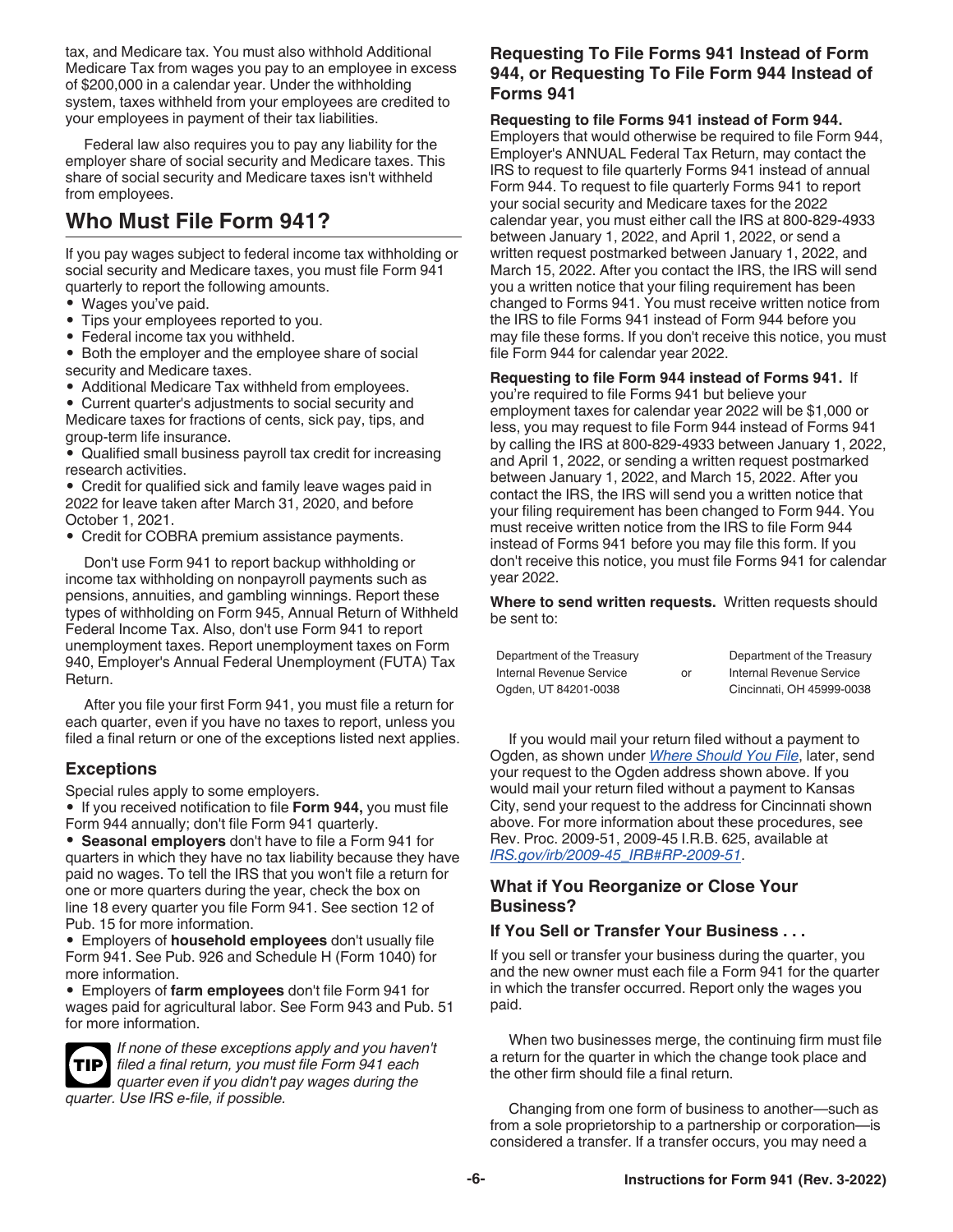<span id="page-6-0"></span>new EIN. See Pub. 1635 and section 1 of Pub. 15 for more information.

Attach a statement to your return with:

- The new owner's name (or the new name of the business);
- Whether the business is now a sole proprietorship,
- partnership, or corporation;
- The kind of change that occurred (a sale or transfer);
- The date of the change; and

• The name of the person keeping the payroll records and the address where those records will be kept.

## **If Your Business Has Closed . . .**

If you permanently go out of business or stop paying wages to your employees, you must file a final return. To tell the IRS that Form 941 for a particular quarter is your final return, check the box on line 17 and enter the final date you paid wages. Also attach a statement to your return showing the name of the person keeping the payroll records and the address where those records will be kept.

See *Terminating a business* in the General Instructions for Forms W-2 and W-3 for information about earlier dates for the expedited furnishing and filing of Forms W-2 when a final Form 941 is filed.

If you participated in a statutory merger or consolidation, or qualify for predecessor-successor status due to an acquisition, you should generally file Schedule D (Form 941), Report of Discrepancies Caused by Acquisitions, Statutory Mergers, or Consolidations. See the Instructions for Schedule D (Form 941) to determine whether you should file Schedule D (Form 941) and when you should file it.

# **When Must You File?**

File your initial Form 941 for the quarter in which you first paid wages that are subject to social security and Medicare taxes or subject to federal income tax withholding. See the table titled *When To File Form 941*, later.

Then, you must file for every quarter after that—every 3 months—even if you have no taxes to report, unless you're a seasonal employer or are filing your final return. See *[Seasonal employers](#page-5-0)* and *If Your Business Has Closed*, earlier.

File Form 941 only once for each quarter. If you filed electronically, don't file a paper Form 941. For more information about filing Form 941 electronically, see *[Electronic filing and payment](#page-4-0)*, earlier.

#### **When To File Form 941**

| Your Form 941 is due by the last day of the month that follows the end of the<br>quarter. |                     |                           |  |  |  |
|-------------------------------------------------------------------------------------------|---------------------|---------------------------|--|--|--|
| The Quarter Includes                                                                      | <b>Quarter Ends</b> | <b>Form 941</b><br>Is Due |  |  |  |
| 1. January, February, March                                                               | March 31            | April 30                  |  |  |  |
| 2. April, May, June                                                                       | June 30             | July 31                   |  |  |  |
| 3. July, August, September                                                                | September 30        | October 31                |  |  |  |
| 4. October, November, December                                                            | December 31         | January 31                |  |  |  |

For example, you must generally report wages you pay during the first quarter—which is January through March—by April 30. If you made timely deposits in full payment of your taxes for the quarter, you may file by the 10th day of the 2nd

month that follows the end of the quarter. For example, you may file Form 941 by May 10 if you made timely deposits in full payment of your taxes for the 1st quarter.

If we receive Form 941 after the due date, we will treat Form 941 as filed on time if the envelope containing Form 941 is properly addressed, contains sufficient postage, and is postmarked by the U.S. Postal Service on or before the due date, or sent by an IRS-designated private delivery service (PDS) on or before the due date. If you don't follow these guidelines, we will generally consider Form 941 filed when it is actually received. For more information about PDSs, see *[Where Should You File](#page-7-0)*, later.

If any due date for filing falls on a Saturday, Sunday, or legal holiday, you may file your return on the next business day.

# **How Should You Complete Form 941?**

Type or print your EIN, name, and address in the spaces provided. Also enter your name and EIN on the top of pages 2 and 3. Don't use your social security number (SSN) or individual taxpayer identification number (ITIN). Generally, enter the business (legal) name you used when you applied for your EIN. For example, if you're a sole proprietor, enter "Haleigh Smith" on the "Name" line and "Haleigh's Cycles" on the "Trade name" line. Leave the "Trade name" line blank if it is the same as your "Name."

If you use a tax preparer to fill out Form 941, make sure the preparer shows your business name exactly as it appeared when you applied for your EIN.

**Employer identification number (EIN).** To make sure businesses comply with federal tax laws, the IRS monitors tax filings and payments by using a numerical system to identify taxpayers. A unique nine-digit EIN is assigned to all corporations, partnerships, and some sole proprietors. Businesses needing an EIN must apply for a number and use it throughout the life of the business on all tax returns, payments, and reports.

Your business should have only one EIN. If you have more than one and aren't sure which one to use, write to the IRS office where you file your returns (using the *Without a payment* address under *[Where Should You File](#page-7-0)*, later) or call the IRS at 800-829-4933.

If you don't have an EIN, you may apply for one online by visiting *[IRS.gov/EIN](https://www.irs.gov/ein)*. You may also apply for an EIN by faxing or mailing Form SS-4 to the IRS. If the principal business was created or organized outside of the United States or U.S. territories, you may also apply for an EIN by calling 267-941-1099 (toll call). If you haven't received your EIN by the due date of Form 941, file a paper return and write "Applied For" and the date you applied in this entry space.



*If you're filing your tax return electronically, a valid EIN is required at the time the return is filed. If a valid*  **EIN** is required at the time the return is filed. If a valid **CAUTION**<br> **CAUTION** EIN isn't provided, the return won't be accepted. This *may result in penalties.*



*matches the EIN the IRS assigned to your business. Don't use your SSN or ITIN on forms that ask for an EIN. If you used an EIN (including a prior owner's EIN) on Form 941 that is different from the EIN reported on Form W-3, see* Box h—Other EIN used this year *in the General Instructions for Forms W-2 and W-3. Filing a Form 941 with*  **TIP**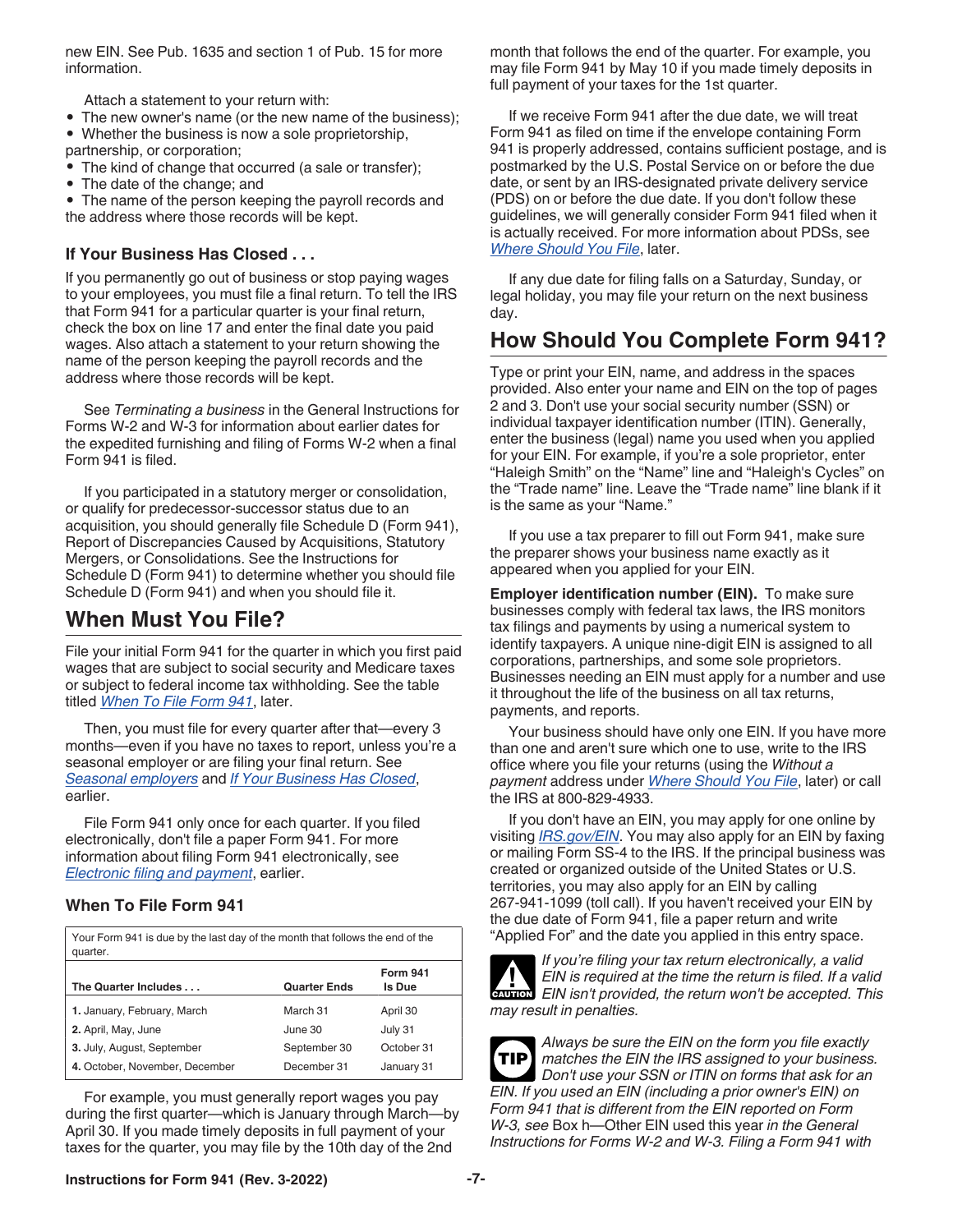<span id="page-7-0"></span>*an incorrect EIN or using another business's EIN may result in penalties and delays in processing your return.*

**If you change your business name, business address, or responsible party...** Notify the IRS immediately if you change your business name, business address, or responsible party.

• Write to the IRS office where you file your returns (using the *Without a payment* address under *Where Should You File*, later) to notify the IRS of any business name change. See Pub.1635 to see if you need to apply for a new EIN.

• Complete and mail Form 8822-B to notify the IRS of a business address or responsible party change. Don't mail Form 8822-B with your Form 941. For a definition of "responsible party," see the Instructions for Form SS-4.

#### **Check the Box for the Quarter**

Under "Report for this Quarter of 2022" at the top of Form 941, check the appropriate box of the quarter for which you're filing. Make sure the quarter checked is the same as shown on any attached Schedule B (Form 941), Report of Tax Liability for Semiweekly Schedule Depositors, and, if applicable, Schedule R (Form 941).

#### **Completing and Filing Form 941**

Make entries on Form 941 as follows to enable accurate scanning and processing.

• Use 10-point Courier font (if possible) for all entries if you're typing or using a computer to complete your form. Portable Document Format (PDF) forms on IRS.gov have fillable fields with acceptable font specifications.

• Don't enter dollar signs and decimal points. Commas are optional. Enter dollars to the left of the preprinted decimal point and cents to the right of it. Don't round entries to whole dollars. Always show an amount for cents, even if it is zero.

- Leave blank any data field (except lines 1, 2, and 12) with a value of zero.
- Enter negative amounts using a minus sign (if possible). Otherwise, use parentheses.
- Enter your name and EIN on all pages.
- Enter your name, EIN, "Form 941," and the tax year and quarter on all attachments.
- Staple multiple sheets in the upper left corner when filing.

**Complete all three pages.** You must complete all three pages of Form 941 and sign on page 3. Failure to do so may delay processing of your return.

#### **Required Notice to Employees About the Earned Income Credit (EIC)**

To notify employees about the EIC, you must give the employees one of the following items.

• Form W-2 which has the required information about the EIC on the back of Copy B.

• A substitute Form W-2 with the same EIC information on the back of the employee's copy that is on Copy B of the IRS Form W-2.

• Notice 797, Possible Federal Tax Refund Due to the Earned Income Credit (EIC).

• Your written statement with the same wording as Notice 797.

For more information, see section 10 of Pub. 15, Pub. 596, and *[IRS.gov/EIC](https://www.irs.gov/eic)*.

### **Reconciling Forms 941 and Form W-3**

The IRS matches amounts reported on your four quarterly Forms 941 with Form W-2 amounts totaled on your yearly Form W-3, Transmittal of Wage and Tax Statements. If the amounts don't agree, you may be contacted by the IRS or the Social Security Administration (SSA). The following amounts are reconciled.

- Federal income tax withholding.
- Social security wages.
- Social security tips.
- Medicare wages and tips.

For more information, see section 12 of Pub. 15 and the Instructions for Schedule D (Form 941).

# **Where Should You File?**

You're encouraged to file Form 941 electronically. Go to *[IRS.gov/EmploymentEfile](https://www.irs.gov/employmentefile)* for more information on electronic filing. If you file a paper return, where you file depends on whether you include a payment with Form 941. Mail your return to the address listed for your location in the table that follows.

PDSs can't deliver to P.O. boxes. You must use the U.S. Postal Service to mail an item to a P.O. box address. Go to *[IRS.gov/PDS](https://www.irs.gov/pds)* for the current list of PDSs. For the IRS mailing address to use if you're using a PDS, go to *[IRS.gov/](https://www.irs.gov/pdsstreetaddresses) [PDSstreetAddresses](https://www.irs.gov/pdsstreetaddresses)*. Select the mailing address listed on the webpage that is in the same state as the address to which you would mail returns filed without a payment, as shown next.

#### **Mailing Addresses for Form 941**

| If you're in                                                                                                                                                                                                                                                                                                       | Without a<br>payment                                                                                 | With a<br>payment                                                                     |
|--------------------------------------------------------------------------------------------------------------------------------------------------------------------------------------------------------------------------------------------------------------------------------------------------------------------|------------------------------------------------------------------------------------------------------|---------------------------------------------------------------------------------------|
| Connecticut, Delaware, District of<br>Columbia, Georgia, Illinois, Indiana,<br>Kentucky, Maine, Maryland,<br>Massachusetts, Michigan, New<br>Hampshire, New Jersey, New York,<br>North Carolina, Ohio, Pennsylvania,<br>Rhode Island, South Carolina,<br>Tennessee, Vermont, Virginia,<br>West Virginia, Wisconsin | Department of<br>the Treasury<br>Internal<br><b>Revenue Service</b><br>Kansas City,<br>MO 64999-0005 | Internal Revenue<br>Service<br>P.O. Box 806532<br>Cincinnati, OH<br>45280-6532        |
| Alabama, Alaska, Arizona,<br>Arkansas, California, Colorado,<br>Florida, Hawaii, Idaho, Iowa,<br>Kansas, Louisiana, Minnesota,<br>Mississippi, Missouri, Montana,<br>Nebraska, Nevada, New Mexico,<br>North Dakota, Oklahoma, Oregon,<br>South Dakota, Texas, Utah,<br>Washington, Wyoming                         | Department of<br>the Treasury<br>Internal<br>Revenue Service<br>Ogden, UT<br>84201-0005              | Internal Revenue<br>Service<br>P.O. Box 932100<br>Louisville, KY<br>40293-2100        |
| No legal residence or principal<br>place of business in any state                                                                                                                                                                                                                                                  | Internal<br>Revenue Service<br>P.O. Box 409101<br>Ogden, UT<br>84409                                 | <b>Internal Revenue</b><br>Service<br>P.O. Box 932100<br>Louisville, KY<br>40293-2100 |
| <b>Special filing address for exempt</b><br>organizations; federal, state, and<br>local governmental entities; and<br>Indian tribal governmental entities,<br>regardless of location                                                                                                                               | Department of<br>the Treasury<br>Internal<br>Revenue Service<br>Ogden, UT<br>84201-0005              | Internal Revenue<br>Service<br>P.O. Box 932100<br>Louisville, KY<br>40293-2100        |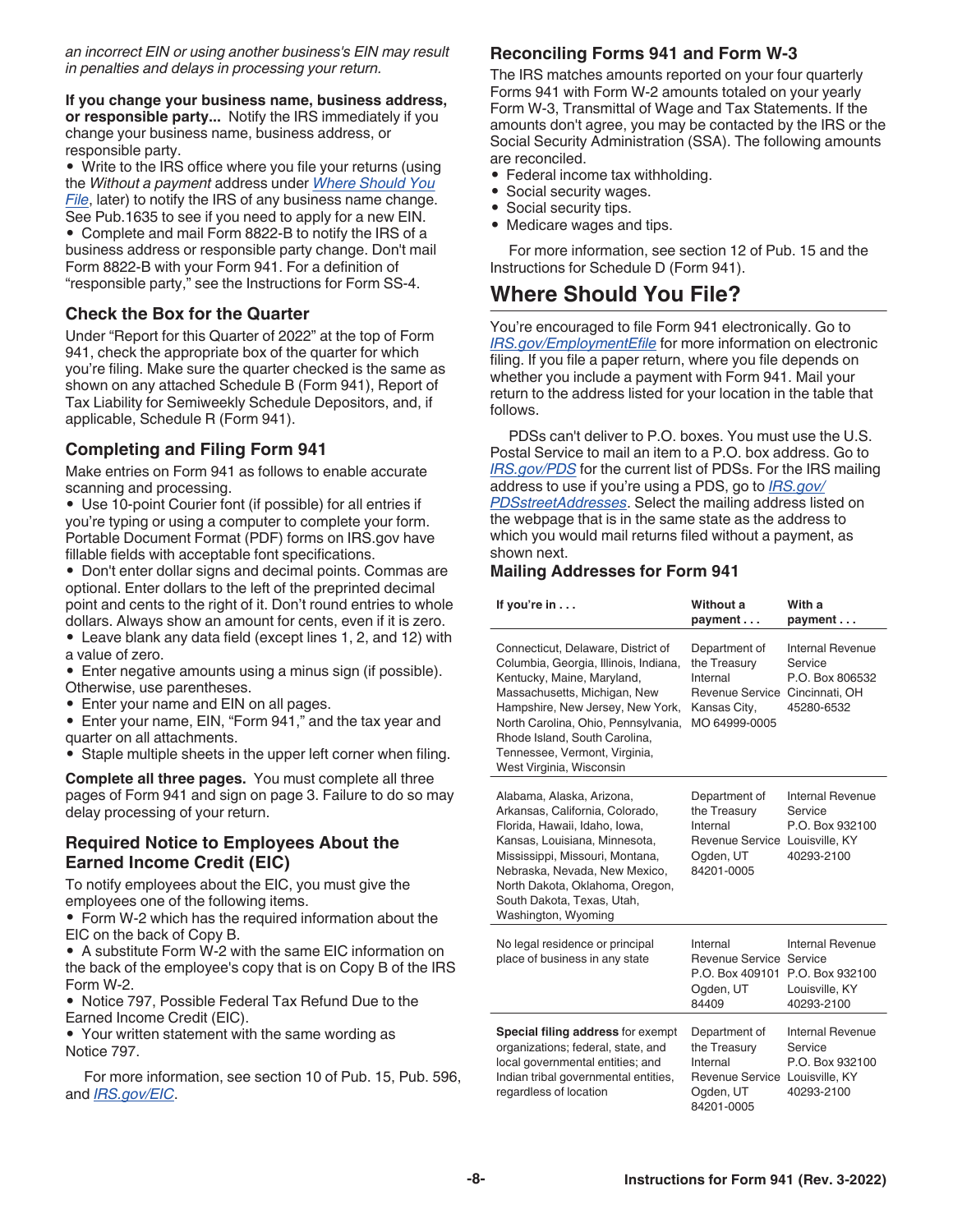<span id="page-8-0"></span>

*Your filing address may have changed from that used to file your employment tax return in prior years.*  **CAUTION** Used to file your employment tax return in prior year.<br>
Don't send Form 941 or any payments to the SSA.

# **Depositing Your Taxes**

*You must deposit all depository taxes electronically by EFT. For more information, see* [Federal tax](#page-4-0)  by EFT. For more information, see Federal tax<br>deposits must be made by electronic funds transfer [\(EFT\)](#page-4-0) *under* Reminders*, earlier.*

# **Must You Deposit Your Taxes?**

You may have to deposit the federal income taxes you withheld and both the employer and employee social security taxes and Medicare taxes.

• **If your total taxes after adjustments and nonrefundable credits (line 12) are less than \$2,500 for the current quarter or the prior quarter, and you didn't incur a \$100,000 next-day deposit obligation during the current quarter.** You don't have to make a deposit. To avoid a penalty, you must pay any amount due in full with a timely filed return or you must deposit any amount you owe by the due date of the return. For more information on paying with a timely filed return, see the instructions for [line 14,](#page-16-0) later. If you're not sure your total tax liability for the current quarter will be less than \$2,500 (and your liability for the prior quarter wasn't less than \$2,500), make deposits using the semiweekly or monthly rules so you won't be subject to FTD penalties.

• **If your total taxes after adjustments and nonrefundable credits (line 12) are \$2,500 or more for the current quarter and the prior quarter.** You must make deposits according to your deposit schedule. See section 11 of Pub. 15 for information about payments made under the accuracy of deposits rule and for rules about federal tax deposits.

#### **Reducing your deposits for COVID-19 credits.**

Employers eligible to claim the credit for qualified sick and family leave wages paid in 2022 for leave taken after March 31, 2020, and before October 1, 2021, and/or the COBRA premium assistance credit can reduce their deposits by the amount of their anticipated credits. You may reduce your deposits of federal employment taxes in anticipation of the COBRA premium assistance credit with regard to a period of coverage as of the date you are entitled to the credit. Employers won't be subject to an FTD penalty for reducing their deposits if certain conditions are met. See the instructions for [line 11b,](#page-13-0) [line 11d](#page-14-0), and [line 11e](#page-15-0), later, for more information on these credits. For more information on reducing deposits, see Notice 2020-22, 2020-17 I.R.B. 664, available at *[IRS.gov/irb/2020-17\\_IRB#NOT-2020-22](https://www.irs.gov/irb/2020-17_IRB#NOT-2020-22)*; and Notice 2021-24, 2021-18 I.R.B. 1122, available at *[IRS.gov/irb/2021-18\\_IRB#NOT-2021-24](https://www.irs.gov/irb/2021-18_IRB#NOT-2021-24)*. See the instructions for [line 16](#page-17-0), later, for information on adjusting tax liabilities reported on line 16 or Schedule B (Form 941) for nonrefundable credits.

*Example. Reducing deposits for COBRA premium assistance.* Maple Co. has a weekly payroll period. Sophie Rose elected COBRA premium assistance on January 7, 2022. Maple Co. becomes entitled to a COBRA premium assistance credit as of January 7, 2022, for the premiums not paid by Sophie (an assistance eligible individual) for part of the period of coverage from September 1, 2021, through September 30, 2021. Maple Co. may reduce its federal employment tax deposits as of January 7, 2022, in

anticipation of the credit to which Maple Co. has become entitled.

# **When Must You Deposit Your Taxes?**

### **Determine if You're a Monthly or Semiweekly Schedule Depositor for the Quarter**

The IRS uses two different sets of deposit rules to determine when businesses must deposit their social security, Medicare, and withheld federal income taxes. These schedules tell you when a deposit is due after you have a payday.

Your deposit schedule isn't determined by how often you pay your employees. Your deposit schedule depends on the total tax liability you reported on Form 941 during the previous 4-quarter lookback period (July 1 of the second preceding calendar year through June 30 of the preceding calendar year). See section 11 of Pub. 15 for details. If you filed Form 944 in either 2020 or 2021, your lookback period is the 2020 calendar year.

Before the beginning of each calendar year, determine which type of deposit schedule you must use.

• If you reported \$50,000 or less in taxes during the lookback period, you're a **monthly schedule depositor**. • If you reported more than \$50,000 of taxes during the lookback period, you're a **semiweekly schedule depositor**.

*If you're a monthly schedule depositor and accumulate a \$100,000 tax liability on any day during*  **depending a** accumulate a \$100,000 tax liability on any day *schedule depositor on the next day and remain so for at least the rest of the calendar year and for the following calendar year. See* \$100,000 Next-Day Deposit Rule *in section 11 of Pub. 15 for more information. The \$100,000 tax liability threshold requiring a next-day deposit is determined before you consider any reduction of your liability for nonrefundable credits. For more information, including an example, see frequently asked question 17 at [IRS.gov/ETD.](https://www.irs.gov/etd)*

*If you became a semiweekly schedule depositor for 2022 under the \$100,000 Next-Day Deposit Rule solely as a result of the relief provided in [Notice 2021-65](https://www.irs.gov/irb/2021-51_IRB#NOT-2021-65) regarding the early termination of the employee retention credit for the fourth quarter of 2021, you may be converted back to a monthly schedule depositor by contacting the IRS. You may continue to deposit in accordance with your status as a monthly schedule depositor, but you may receive a system-generated FTD penalty notice after you file your Form 941 for the first quarter of 2022. Contact the IRS at the toll-free number on your FTD penalty notice to request abatement of the FTD penalty and to be converted back to a monthly schedule depositor.*

# **What About Penalties and Interest?**

# **Avoiding Penalties and Interest**

You can avoid paying penalties and interest if you do all of the following.

• Deposit or pay your taxes when they are due, unless you meet the requirements discussed in *[Notice 2020-22](https://www.irs.gov/irb/2020-17_IRB#NOT-2020-22)* and *[Notice 2021-24](https://www.irs.gov/irb/2021-18_IRB#NOT-2021-24)*.

- File your fully completed Form 941 on time.
- Report your tax liability accurately.
- Submit valid checks for tax payments.
- Furnish accurate Forms W-2 to employees.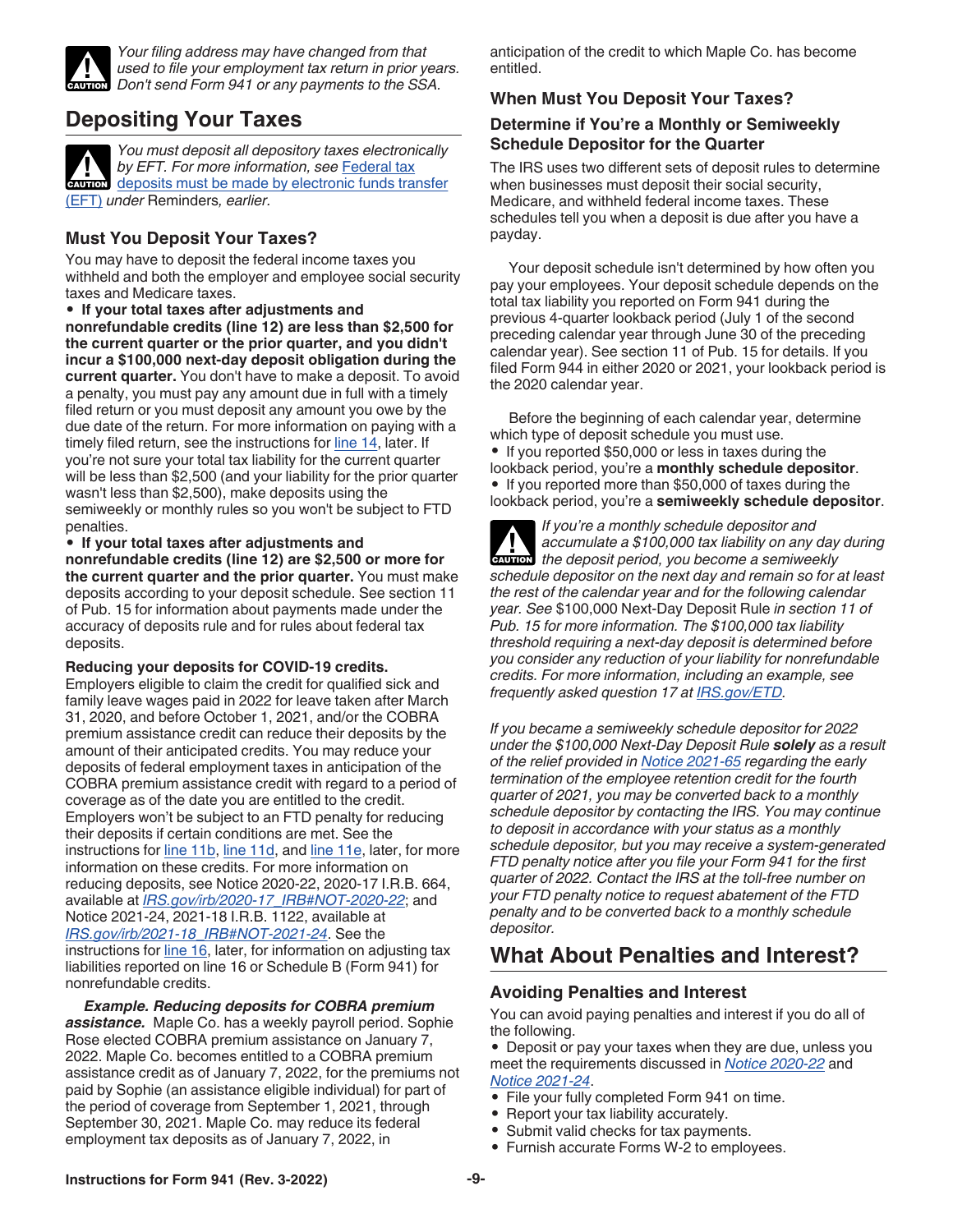<span id="page-9-0"></span>• File Form W-3 and Copy A of Forms W-2 with the SSA on time and accurately.

Penalties and interest are charged on taxes paid late and returns filed late at a rate set by law. See sections 11 and 12 of Pub. 15 for details.

Use Form 843 to request abatement of assessed penalties or interest. Don't request abatement of assessed penalties or interest on Form 941 or Form 941-X.

If you receive a notice about a penalty after you file this return, reply to the notice with an explanation and we will determine if you meet reasonable-cause criteria. Don't attach an explanation when you file your return.

*If federal income, social security, and Medicare taxes that must be withheld (that is, trust fund taxes) aren't c***AUTION** that must be withheld (that is, trust fund taxes) are withheld or aren't deposited or paid to the United *States Treasury, the trust fund recovery penalty may apply. The penalty is 100% of the unpaid trust fund tax. If these unpaid taxes can't be immediately collected from the employer or business, the trust fund recovery penalty may be imposed on all persons who are determined by the IRS to be responsible for collecting, accounting for, or paying over these taxes, and who acted willfully in not doing so. For more information, see section 11 of Pub. 15. The trust fund recovery penalty won't apply to any amount of trust fund taxes an employer holds back in anticipation of any credits they are entitled to. It also won't apply to applicable taxes deferred under section 2302 of the CARES Act or applicable taxes deferred under [Notice 2020-65](https://www.irs.gov/irb/2020-38_IRB#NOT-2020-65) and [Notice 2021-11](https://www.irs.gov/irb/2021-06_IRB#NOT-2021-11) if paid by the due date.*

# **Adjustment of Tax on Tips**

If, by the 10th of the month after the month you received an employee's report on tips, you don't have enough employee funds available to withhold the employee share of social security and Medicare taxes, you no longer have to collect it. Report the entire amount of these tips on line 5b (Taxable social security tips), line 5c (Taxable Medicare wages and tips), and, if the withholding threshold is met, line 5d (Taxable wages and tips subject to Additional Medicare Tax withholding). Include as a negative adjustment on [line 9 t](#page-13-0)he total uncollected employee share of the social security and Medicare taxes.

# **Specific Instructions:**

# **Part 1: Answer These Questions for This Quarter**

#### **1. Number of Employees Who Received Wages, Tips, or Other Compensation**

Enter the number of employees on your payroll for the pay period including March 12, June 12, September 12, or December 12, for the quarter indicated at the top of Form 941. Don't include:

- Household employees,
- Employees in nonpay status for the pay period,
- Farm employees,
- Pensioners, or
- Active members of the U.S. Armed Forces.



## **2. Wages, Tips, and Other Compensation**

Enter amounts on line 2 that would also be included in box 1 of your employees' Forms W-2. See *Box 1—Wages, tips, other compensation* in the General Instructions for Forms W-2 and W-3 for details. Include sick pay paid by your agent. Also include sick pay paid by a third party that isn't your agent (for example, an insurance company) if you were given timely notice of the payments and the third party transferred liability for the employer's taxes to you.

If you're a third-party payer of sick pay and not an agent of the employer, don't include sick pay that you paid to policyholders' employees here if you gave the policyholders timely notice of the payments. See section 6 of Pub. 15-A for more information about sick pay reporting and the procedures for transferring the liability to the employer.

## **3. Federal Income Tax Withheld From Wages, Tips, and Other Compensation**

Enter the federal income tax you withheld (or were required to withhold) from your employees on this quarter's wages, including qualified sick leave wages paid in 2022 for leave taken after March 31, 2020, and before October 1, 2021, and qualified family leave wages paid in 2022 for leave taken after March 31, 2020, and before October 1, 2021; tips; taxable fringe benefits; and supplemental unemployment compensation benefits. Don't include any income tax withheld by a third-party payer of sick pay even if you reported it on Forms W-2. You will reconcile this difference on Form W-3. Also include here any excise taxes you were required to withhold on golden parachute payments (section 4999). For information on the employment tax treatment of fringe benefits, see Pub. 15-B, Employer's Tax Guide to Fringe Benefits. For information about supplemental unemployment compensation benefits and golden parachute payments, see section 5 of Pub. 15-A.

If you're a third-party payer of sick pay, enter the federal income tax you withheld (or were required to withhold) on third-party sick pay here.

#### **4. If No Wages, Tips, and Other Compensation Are Subject to Social Security or Medicare Tax . . .**

If no wages, tips, and other compensation on line 2 are subject to social security or Medicare tax, check the box on line 4. If this question doesn't apply to you, leave the box blank. For more information about exempt wages, see section 15 of Pub. 15. For religious exemptions, see section 4 of Pub. 15-A.

*If you're a governmental employer, wages you pay aren't automatically exempt from social security and*  **Medicare taxes. Your employees may be covered by a medicare taxes. Your employees may be covered by** *law or by a voluntary Section 218 Agreement with the SSA. For more information, see Pub. 963, Federal-State Reference Guide.*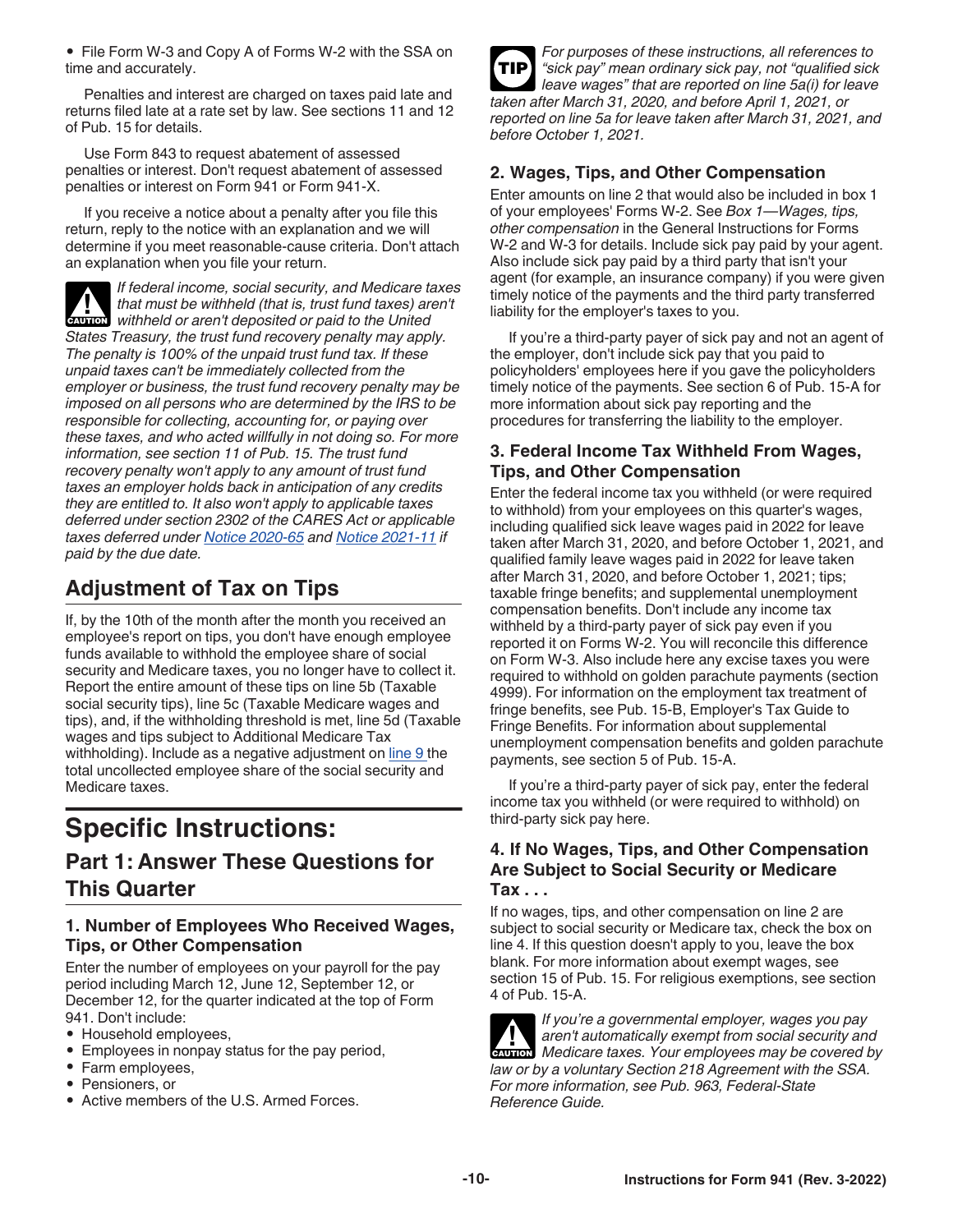#### <span id="page-10-0"></span>**5a–5e. Taxable Social Security and Medicare Wages and Tips**

*Qualified sick leave wages and qualified family leave wages paid in 2022 for leave taken after March 31,*  **2020, and before April 1, 2021, are reported on lines** *5a(i) and 5a(ii), respectively. Qualified sick leave wages and qualified family leave wages paid in 2022 for leave taken after March 31, 2021, and before October 1, 2021, are reported on line 5a.*

**5a. Taxable social security wages.** Enter the total wages, including qualified sick leave wages and qualified family leave wages paid in 2022 for leave taken after March 31, 2021, and before October 1, 2021; sick pay; and taxable fringe benefits subject to social security taxes you paid to your employees during the quarter. Don't include the qualified sick leave wages paid in 2022 reported on line 5a(i) or qualified family leave wages paid in 2022 reported on line 5a(ii) for leave taken after March 31, 2020, and before April 1, 2021. For this purpose, sick pay includes payments made by an insurance company to your employees for which you received timely notice from the insurance company. See section 6 of Pub. 15-A for more information about sick pay reporting. See the instructions for  $line 8$  for an adjustment that you may need to make on Form 941 for sick pay.

Enter the amount before payroll deductions. Don't include tips on this line. For information on types of wages subject to social security taxes, see section 5 of Pub. 15.

For 2022, the rate of social security tax on taxable wages, except for qualified sick leave wages and qualified family leave wages paid in 2022 for leave taken after March 31, 2020, and before April 1, 2021, is 6.2% (0.062) each for the employer and employee or 12.4% (0.124) for both. Stop paying social security tax on and entering an employee's wages on line 5a when the employee's taxable wages, including qualified sick leave wages paid in 2022 that are reported on line 5a(i), qualified family leave wages paid in 2022 that are reported on line 5a(ii), and tips, reach \$147,000 for the year. However, continue to withhold income and Medicare taxes for the whole year on all wages, including qualified sick leave wages paid in 2022, qualified family leave wages paid in 2022, and tips, even when the social security wage base of \$147,000 has been reached.

For purposes of the credit for qualified sick and family leave wages, qualified sick leave and family leave wages are wages for social security and Medicare tax purposes, determined without regard to the exclusions from the definition of employment under sections 3121(b)(1)–(22), that an employer pays that otherwise meet the requirements of the Emergency Paid Sick Leave Act (EPSLA) or the Expanded Family and Medical Leave Act (Expanded FMLA), as enacted under the FFCRA and amended for purposes of the ARP. However, don't include any wages otherwise excluded under section 3121(b) when reporting qualified sick and family leave wages on lines 5a, 5a(i), 5a(ii), 5c, and, if applicable, 5d. See the instructions for [line 11d](#page-14-0) for information about the credit for qualified sick and family leave wages paid in 2022 for leave taken after March 31, 2021, and before October 1, 2021.

> line 5a (column 1) x    0.124 line 5a (column 2)

*EPSLA.* Employers with fewer than 500 employees and, for leave taken after March 31, 2021, and before October 1, 2021, certain governmental employers without regard to number of employees (except for the federal government and its agencies and instrumentalities unless described in section 501(c)(1)) are entitled to a credit if they provide paid sick leave to employees that otherwise meets the requirements of the EPSLA. Under the EPSLA, as amended for purposes of the ARP, wages are qualified sick leave wages if paid to employees that are unable to work or telework before October 1, 2021, because the employee:

1. Is subject to a federal, state, or local quarantine or isolation order related to COVID-19;

2. Has been advised by a health care provider to self-quarantine due to concerns related to COVID-19;

3. Is experiencing symptoms of COVID-19 and seeking a medical diagnosis; or, for leave taken after March 31, 2021, and before October 1, 2021, is seeking or awaiting the results of a diagnostic test for, or a medical diagnosis of, COVID-19 (and the employee has been exposed to COVID-19 or the employee's employer has requested such test or diagnosis), or the employee is obtaining immunizations related to COVID-19 or recovering from an injury, disability, illness, or condition related to such immunization;

4. Is caring for an individual subject to an order described in (1) or who has been advised as described in (2);

5. Is caring for a son or daughter because the school or place of care for that child has been closed, or the childcare provider for that child is unavailable, due to COVID-19 precautions; or

6. Is experiencing any other substantially similar condition specified by the U.S. Department of Health and Human Services, which for leave taken after March 31, 2021, and before October 1, 2021, includes to accompany an individual to obtain immunization related to COVID-19, or to care for an individual who is recovering from any injury, disability, illness, or condition related to the immunization.

**Son or daughter.** A son or daughter must generally have been under 18 years of age or incapable of self-care because of a mental or physical disability. A son or daughter includes a biological child, adopted child, stepchild, foster child, legal ward, or a child for whom the employee assumes parental status and carries out the obligations of a parent.

*Limits on qualified sick leave wages.* The EPSLA, as amended for purposes of the ARP, provides different limitations for different circumstances under which qualified sick leave wages are paid. For paid sick leave qualifying under (1), (2), or (3) earlier, the amount of qualified sick leave wages is determined at the employee's regular rate of pay, but the wages may not exceed \$511 for any day (or portion of a day) for which the individual is paid sick leave. For paid sick leave qualifying under (4), (5), or (6), earlier, the amount of qualified sick leave wages is determined at two-thirds the employee's regular rate of pay, but the wages may not exceed \$200 for any day (or portion of a day) for which the individual is paid sick leave. The EPSLA also limits each individual to a maximum of up to 80 hours of paid sick leave in total for leave taken after March 31, 2020, and before April 1, 2021. The ARP resets this limit at 80 hours of paid sick leave for leave taken after March 31, 2021, and before October 1, 2021. Therefore, for leave taken after March 31, 2020, and before April 1, 2021, the maximum amount of paid sick leave wages can't exceed \$5,110 for an employee for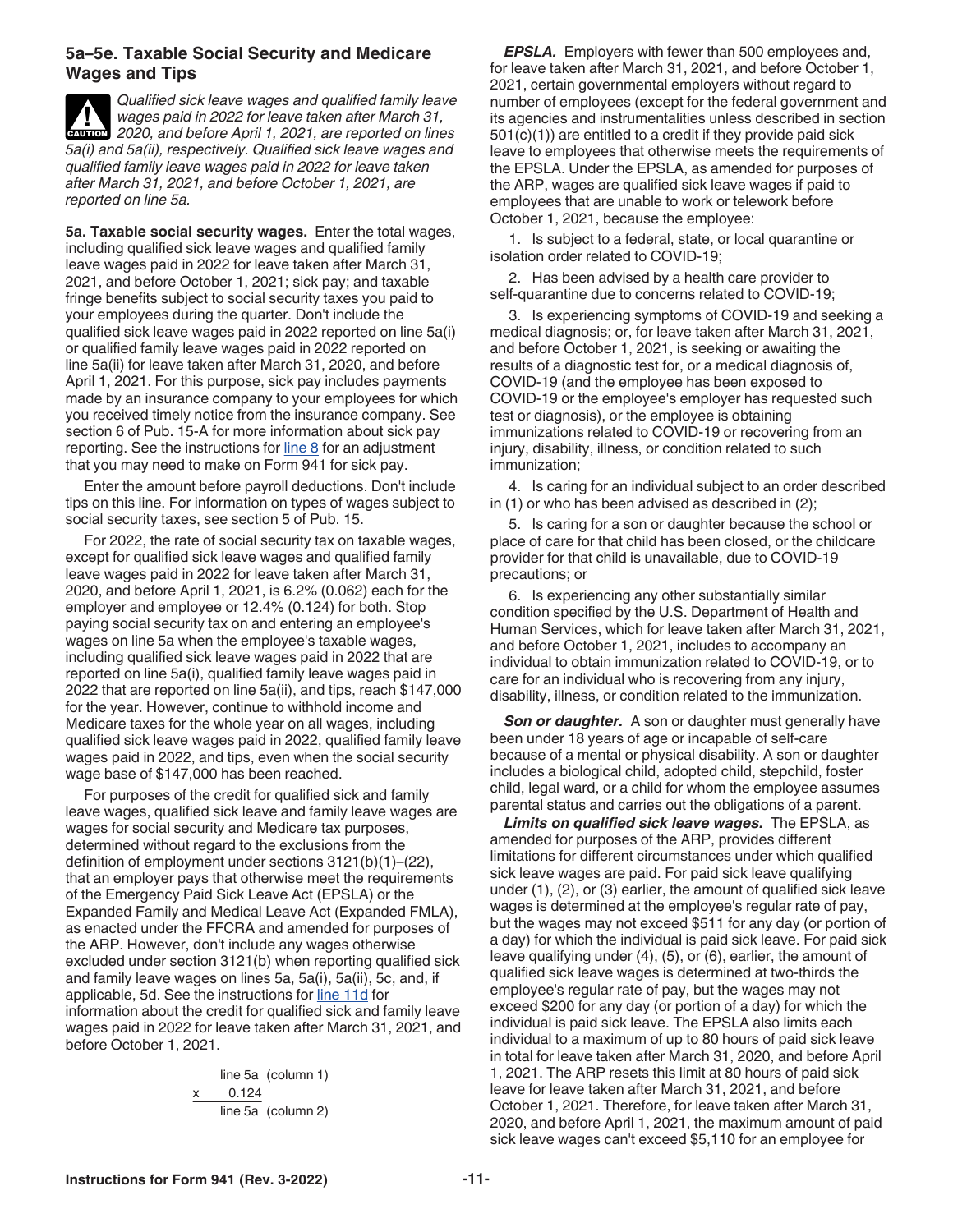<span id="page-11-0"></span>leave under (1), (2), or (3), and it can't exceed \$2,000 for an employee for leave under (4), (5), or (6). These maximum amounts also reset and apply to leave taken after March 31, 2021, and before October 1, 2021.

For more information about qualified sick leave wages, go to *[IRS.gov/PLC](https://www.irs.gov/plc)*.

*Expanded FMLA.* Employers with fewer than 500 employees and, for leave taken after March 31, 2021, and before October 1, 2021, certain governmental employers without regard to number of employees (except for the federal government and its agencies and instrumentalities unless described in section 501(c)(1)) are entitled to a credit under the FFCRA, as amended for purposes of the ARP, if they provide paid family leave to employees that otherwise meets the requirements of the Expanded FMLA. For leave taken after March 31, 2020, and before April 1, 2021, wages are qualified family leave wages if paid to an employee who has been employed for at least 30 calendar days when an employee is unable to work or telework due to the need to care for a son or daughter under 18 years of age or incapable of self-care because of a mental or physical disability because the school or place of care for that child has been closed, or the childcare provider for that child is unavailable, due to a public health emergency. See *[Son or daughter](#page-10-0)*, earlier, for more information. For leave taken after March 31, 2021, and before October 1, 2021, the leave can be granted for any other reason provided by the EPSLA, as amended for purposes of the ARP.

For leave taken after March 31, 2020, and before April 1, 2021, the first 10 days for which an employee takes leave may be unpaid. During this period, employees may use other forms of paid leave, such as qualified sick leave, accrued sick leave, annual leave, or other paid time off. After an employee takes leave for 10 days, the employer must provide the employee paid leave (that is, qualified family leave wages) for up to 10 weeks. For leave taken after March 31, 2021, and before October 1, 2021, the 10-day rule discussed above doesn't apply and the paid leave can be provided for up to 12 weeks.

*Rate of pay and limit on wages.* The rate of pay must be at least two-thirds of the employee's regular rate of pay (as determined under the Fair Labor Standards Act of 1938), multiplied by the number of hours the employee otherwise would have been scheduled to work. For leave taken after March 31, 2020, and before April 1, 2021, the total qualified family leave wages can't exceed \$200 per day or \$10,000 in the aggregate per employee. For leave taken after March 31, 2021, and before October 1, 2021, the limit resets and the total qualified family leave wages can't exceed \$200 per day or \$12,000 in the aggregate per employee.

For more information about qualified family leave wages, go to *[IRS.gov/PLC](https://www.irs.gov/plc)*.

**5a(i). Qualified sick leave wages.** Enter the qualified taxable (subject to social security tax) sick leave wages you paid in 2022 to your employees during the quarter for leave taken after March 31, 2020, and before April 1, 2021. Qualified sick leave wages for leave taken after March 31, 2020, and before April 1, 2021, aren't subject to the employer share of social security tax; therefore, the tax rate on these wages is 6.2% (0.062). Stop paying social security tax on and entering an employee's wages on line 5a(i) when the employee's taxable wages, including wages reported on line 5a, qualified sick leave wages reported on line 5a(i), qualified family leave wages reported on line 5a(ii), and tips, reach \$147,000 for the year. See the instructions for [line 5c](#page-12-0)

for reporting Medicare tax on qualified sick leave wages, including the portion above the social security wage base.

For purposes of the credit for qualified sick and family leave wages, qualified sick leave wages are wages for social security and Medicare tax purposes, determined without regard to the exclusions from the definition of employment under sections 3121(b)(1)–(22), that an employer pays that otherwise meet the requirements of the EPSLA, as enacted under the FFCRA and amended by the COVID-related Tax Relief Act of 2020. However, don't include any wages otherwise excluded under section 3121(b) when reporting qualified sick leave wages on lines 5a(i), 5c, and, if applicable, 5d. See the instructions for [line 11b](#page-13-0) for information about the credit for qualified sick and family leave wages for leave taken after March 31, 2020, and before April 1, 2021.

> line 5a(i) (column 1) 0.062 line 5a(i) (column 2)

**5a(ii). Qualified family leave wages.** Enter the qualified taxable (subject to social security tax) family leave wages you paid in 2022 to your employees during the quarter for leave taken after March 31, 2020, and before April 1, 2021. Qualified family leave wages for leave taken after March 31, 2020, and before April 1, 2021, aren't subject to the employer share of social security tax; therefore, the tax rate on these wages is 6.2% (0.062). Stop paying social security tax on and entering an employee's wages on line 5a(ii) when the employee's taxable wages, including wages reported on line 5a, qualified sick leave wages reported on line 5a(i), qualified family leave wages reported on line 5a(ii), and tips, reach \$147,000 for the year. See the instructions for [line 5c](#page-12-0) for reporting Medicare tax on qualified family leave wages, including the portion above the social security wage base.

For purposes of the credit for qualified sick and family leave wages, qualified family leave wages are wages for social security and Medicare tax purposes, determined without regard to the exclusions from the definition of employment under sections 3121(b)(1)–(22), that an employer pays that otherwise meet the requirements of the Expanded FMLA, as enacted under the FFCRA and amended by the COVID-related Tax Relief Act of 2020. However, don't include any wages otherwise excluded under section 3121(b) when reporting qualified family leave wages on lines 5a(ii), 5c, and, if applicable, 5d. See the instructions for [line 11b](#page-13-0) for information about the credit for qualified sick and family leave wages for leave taken after March 31, 2020, and before April 1, 2021.

> line 5a(ii) (column 1) x    0.062 line 5a(ii) (column 2)

**5b. Taxable social security tips.** Enter all tips your employees reported to you during the quarter until the total of the tips and taxable wages, including wages reported on line 5a, qualified sick leave wages reported on line 5a(i), and qualified family leave wages reported on line 5a(ii), for an employee reach \$147,000 for the year. Include all tips your employee reported to you even if you were unable to withhold the employee tax of 6.2%. You will reduce your total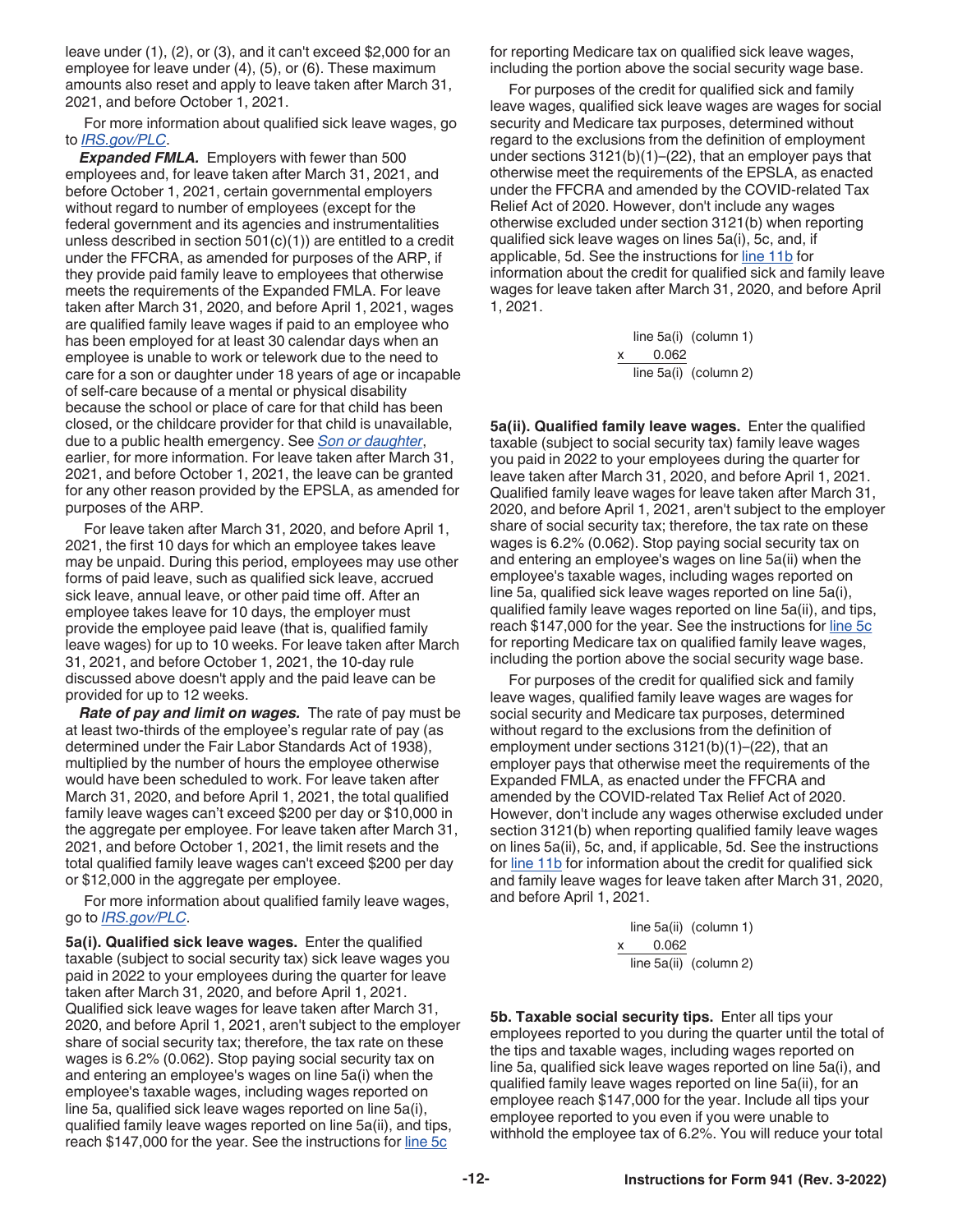<span id="page-12-0"></span>taxes by the amount of any uncollected employee share of social security and Medicare taxes on tips later on line 9; see *[Current quarter's adjustments for tips and group-term life](#page-13-0) [insurance](#page-13-0)*, later. Don't include service charges on line 5b. For details about the difference between tips and service charges, see Rev. Rul. 2012-18, 2012-26 I.R.B. 1032, available at *[IRS.gov/irb/2012-26\\_IRB#RR-2012-18](https://www.irs.gov/irb/2012-26_IRB#RR-2012-18)*.

Your employee must report cash tips to you by the 10th day of the month after the month the tips are received. Cash tips include tips paid by cash, check, debit card, and credit card. The report should include charged tips (for example, credit and debit card charges) you paid over to the employee for charge customers, tips the employee received directly from customers, and tips received from other employees under any tip-sharing arrangement. Both directly and indirectly tipped employees must report tips to you. No report is required for months when tips are less than \$20. Employees may use Form 4070 (available only in Pub. 1244), or submit a written statement or electronic tip record.

Don't include allocated tips (described in section 6 of Pub. 15) on this line. Instead, report them on Form 8027. Allocated tips aren't reportable on Form 941 and aren't subject to withholding of federal income, social security, or Medicare taxes.

line 5b (column 1)  

$$
\begin{array}{r}\n x \quad 0.124 \\
 \hline\n \text{line 5b} \quad \text{(column 2)}\n \end{array}
$$

**5c. Taxable Medicare wages & tips.** Enter all wages, including qualified sick leave wages paid in 2022 and qualified family leave wages paid in 2022; tips; sick pay; and taxable fringe benefits that are subject to Medicare tax. Unlike social security wages, there is no limit on the amount of wages subject to Medicare tax.

The rate of Medicare tax is 1.45% (0.0145) each for the employer and employee or 2.9% (0.029) for both. Include all tips your employees reported during the quarter, even if you were unable to withhold the employee tax of 1.45%.

> line 5c (column 1) x     0.029 line 5c (column 2)

For more information on tips, see section 6 of Pub. 15. See the instructions for  $\frac{\text{line }8}{\text{for an adjustment}}$  that you may need to make on Form 941 for sick pay.

**5d. Taxable wages & tips subject to Additional Medicare Tax withholding.** Enter all wages, including qualified sick leave wages paid in 2022 and qualified family leave wages paid in 2022; tips; sick pay; and taxable fringe benefits that are subject to Additional Medicare Tax withholding. You're required to begin withholding Additional Medicare Tax in the pay period in which you pay wages in excess of \$200,000 to an employee and continue to withhold it each pay period until the end of the calendar year. Additional Medicare Tax is only imposed on the employee. There is no employer share of Additional Medicare Tax. All wages that are subject to Medicare tax are subject to Additional Medicare Tax withholding if paid in excess of the \$200,000 withholding threshold.

For more information on what wages are subject to Medicare tax, see the chart, *Special Rules for Various Types of Services and Payments*, in section 15 of Pub. 15. For more information on Additional Medicare Tax, go to *[IRS.gov/](https://www.irs.gov/admt) [ADMT](https://www.irs.gov/admt)*. See the instructions for [line 8](#page-13-0) for an adjustment that you may need to make on Form 941 for sick pay.

Once wages and tips exceed the \$200,000 withholding threshold, include all tips your employees reported during the quarter, even if you were unable to withhold the employee tax of 0.9%.

> line 5d (column 1) x     0.009 line 5d (column 2)

**5e. Total social security and Medicare taxes.** Add the column 2 amounts on lines 5a–5d. Enter the result on line 5e.

#### **5f. Section 3121(q) Notice and Demand—Tax Due on Unreported Tips**

Enter the tax due from your Section 3121(q) Notice and Demand on line 5f. The IRS issues a Section 3121(q) Notice and Demand to advise an employer of the amount of tips received by employees who failed to report or underreported tips to the employer. An employer isn't liable for the employer share of the social security and Medicare taxes on unreported tips until notice and demand for the taxes is made to the employer by the IRS in a Section 3121(q) Notice and Demand. The tax due may have been determined from tips reported to the IRS on employees' Forms 4137, Social Security and Medicare Tax on Unreported Tip Income, or other tips that weren't reported to their employer as determined by the IRS during an examination. For additional information, see *[Rev. Rul. 2012-18](https://www.irs.gov/irb/2012-26_IRB#RR-2012-18)*.

Deposit the tax within the time period required under your deposit schedule to avoid any possible deposit penalty. The tax is treated as accumulated by the employer on the "Date of Notice and Demand" as printed on the Section 3121(q) Notice and Demand. The employer must include this amount on the appropriate line of the record of federal tax liability (Part 2 of Form 941 for a monthly schedule depositor or Schedule B (Form 941) for a semiweekly schedule depositor).

#### **6. Total Taxes Before Adjustments**

Add the total federal income tax withheld from wages, tips, and other compensation (line 3); the total social security and Medicare taxes before adjustments (line 5e); and any tax due under a Section 3121(q) Notice and Demand (line 5f). Enter the result on line 6.

## **7–9. Tax Adjustments**

Enter tax amounts on lines 7–9 that result from current quarter adjustments. Use a minus sign (if possible) to show an adjustment that decreases the total taxes shown on line 6 instead of parentheses. Doing so enhances the accuracy of our scanning software. For example, enter "-10.59" instead of "(10.59)." However, if your software only allows for parentheses in entering negative amounts, you may use them.

**Current quarter's adjustments.** In certain cases, you must adjust the amounts you entered as social security and Medicare taxes in column 2 of lines 5a–5d to figure your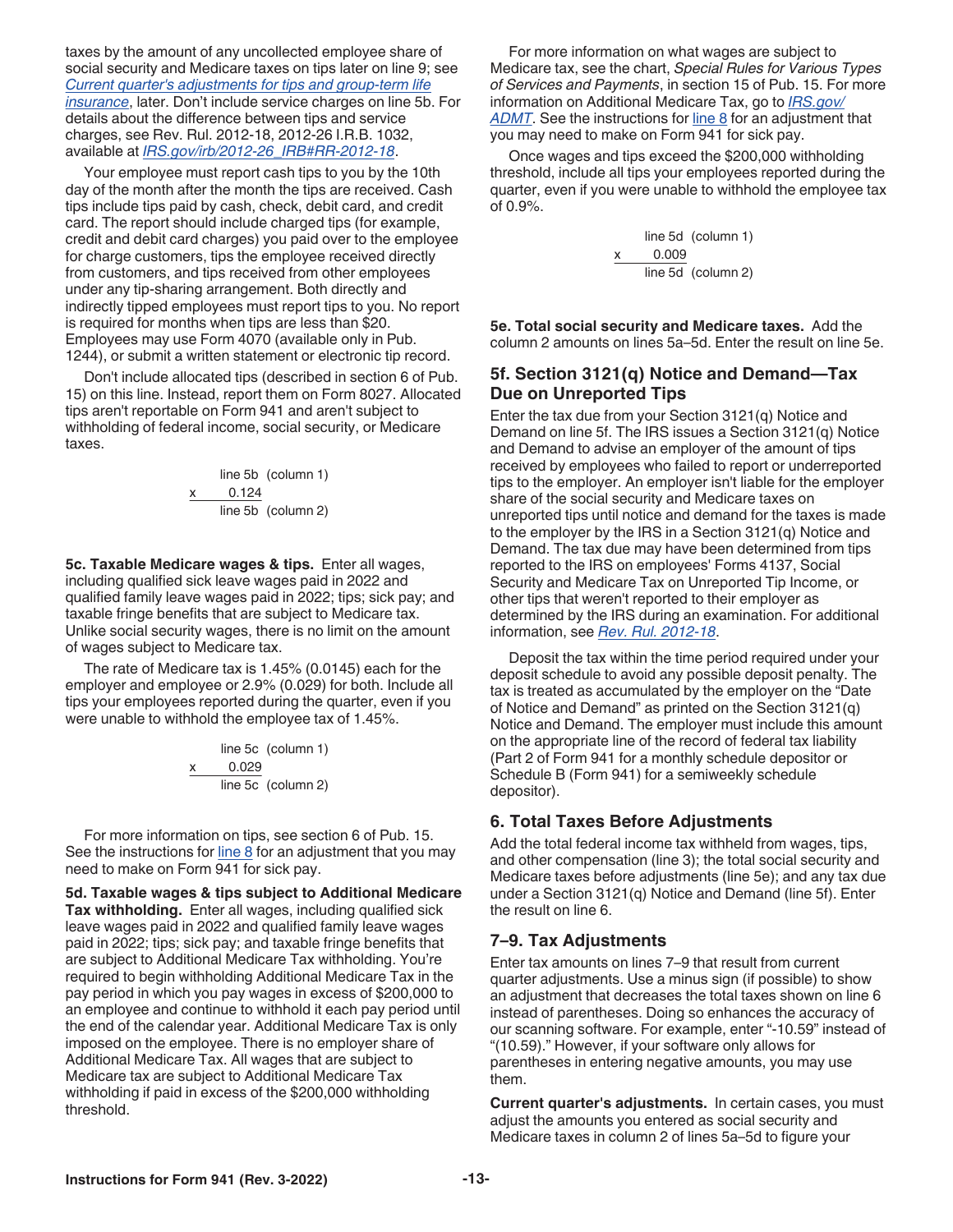<span id="page-13-0"></span>correct tax liability for this quarter's Form 941. See section 13 of Pub. 15.

*7. Current quarter's adjustment for fractions of cents.*  Enter adjustments for fractions of cents (due to rounding) relating to the employee share of social security and Medicare taxes withheld. The employee share of amounts shown in column 2 of lines 5a–5d may differ slightly from amounts actually withheld from employees' pay due to the rounding of social security and Medicare taxes based on statutory rates. This adjustment may be a positive or a negative adjustment.

*8. Current quarter's adjustment for sick pay.* If your third-party payer of sick pay that isn't your agent (for example, an insurance company) transfers the liability for the employer share of the social security and Medicare taxes to you, enter a negative adjustment on line 8 for the employee share of social security and Medicare taxes that were withheld and deposited by your third-party sick pay payer on the sick pay. If you're the third-party sick pay payer and you transferred the liability for the employer share of the social security and Medicare taxes to the employer, enter a negative adjustment on line 8 for any employer share of these taxes required to be paid by the employer. The sick pay should be included on line 5a, line 5c, and, if the withholding threshold is met, line 5d.

No adjustment is reported on line 8 for sick pay that is paid through a third party as an employer's agent. An employer's agent bears no insurance risk and is reimbursed on a cost-plus-fee basis for payment of sick pay and similar amounts. If an employer uses an agent to pay sick pay, the employer reports the wages on line 5a, line 5c, and, if the withholding threshold is met, line 5d, unless the employer has an agency agreement with the third-party payer that requires the third-party payer to do the collecting, reporting, and/or paying or depositing employment taxes on the sick pay. See section 6 of Pub. 15-A for more information about sick pay reporting.

*9. Current quarter's adjustments for tips and group-term life insurance.* Enter a negative adjustment for:

• Any uncollected employee share of social security and Medicare taxes on tips, and

• The uncollected employee share of social security and Medicare taxes on group-term life insurance premiums paid for former employees.

See the General Instructions for Forms W-2 and W-3 for information on how to report the uncollected employee share of social security and Medicare taxes on tips and group-term life insurance on Form W-2.

**Prior quarter's adjustments.** If you need to correct any adjustment reported on a previously filed Form 941, complete and file Form 941-X. Form 941-X is an adjusted return or claim for refund and is filed separately from Form 941. See section 13 of Pub. 15.

## **10. Total Taxes After Adjustments**

Combine the amounts shown on lines 6–9 and enter the result on line 10.

#### **11a. Qualified Small Business Payroll Tax Credit for Increasing Research Activities**

Enter the amount of the credit from Form 8974, line 12.



*If you enter an amount on line 11a, you must attach Form 8974. The December 2017 revision of Form*  **Profilm 8974.** The December 2017 revision of Form **8974** instructs you to enter the amount from Form *8974, line 12, on Form 941, line 11. Instead, the amount from Form 8974, line 12, should be entered on Form 941, line 11a.*

*Form 941 and these instructions use the terms "nonrefundable" and "refundable" when discussing credits. The term "nonrefundable" means the portion of the credit which is limited by law to the amount of certain taxes. The term "refundable" means the portion of the credit which is in excess of those taxes.* **TIP**

## **11b. Nonrefundable Portion of Credit for Qualified Sick and Family Leave Wages for Leave Taken After March 31, 2020, and Before April 1, 2021**

*Complete line 11b only if qualified sick leave wages and/or qualified family leave wages were paid in*  **2022 for leave taken after March 31, 2020, and <b>CAUTION** 2022 for leave taken after March 31, 2020, and *before April 1, 2021.*

Certain private employers with fewer than 500 employees that provide paid sick leave under the [EPSLA](#page-10-0) and/or provide paid family leave under the [Expanded FMLA](#page-11-0) are eligible to claim the credit for qualified sick and family leave wages for leave taken after March 31, 2020, and before April 1, 2021. For purposes of this credit, qualified sick leave wages and qualified family leave wages are wages for social security and Medicare tax purposes, determined without regard to the exclusions from the definition of employment under sections 3121(b)(1)–(22), that an employer pays that otherwise meet the requirements of the EPSLA or Expanded FMLA. Enter the nonrefundable portion of the credit for qualified sick and family leave wages from [Worksheet 1,](#page-21-0) Step 2, line 2j. The credit for qualified sick and family leave wages consists of the qualified sick leave wages, the qualified family leave wages, the [qualified health plan expenses](#page-14-0) allocable to those wages, and the employer share of Medicare tax allocable to those wages. The nonrefundable portion of the credit is limited to the employer share of social security tax reported on Form 941, lines 5a and 5b, after that share is first reduced by any credit claimed on Form 8974 for the qualified small business payroll tax credit for increasing research activities, any credit to be claimed on Form 5884-C for the work opportunity credit for qualified tax-exempt organizations hiring qualified veterans, and/or any credit to be claimed on Form 5884-D for the disaster credit for qualified tax-exempt organizations.

*If you're a third-party payer of sick pay that isn't an agent (for example, an insurance company) and*  **you're claiming the credit for qualified sick and family vou're claiming the credit for qualified sick and family** *leave wages for amounts paid to your own employees, the amount of the employer share of social security tax reported on line 5a must be reduced by any adjustment you make on line 8 for the employer share of social security tax transferred to your client. If you received a Section 3121(q) Notice and Demand for tax due on unreported tips (Letter 3263 or Letter 4520) during the quarter, you report the amount for the employer share of social security tax and Medicare tax on Form 941, line 5f. Letter 3263 or Letter 4520 includes an attachment that shows the employer share of social security tax. This amount of the employer share of social security tax can also be reduced by the nonrefundable portion of the credit. See [Worksheet 1](#page-21-0) to figure your credit.*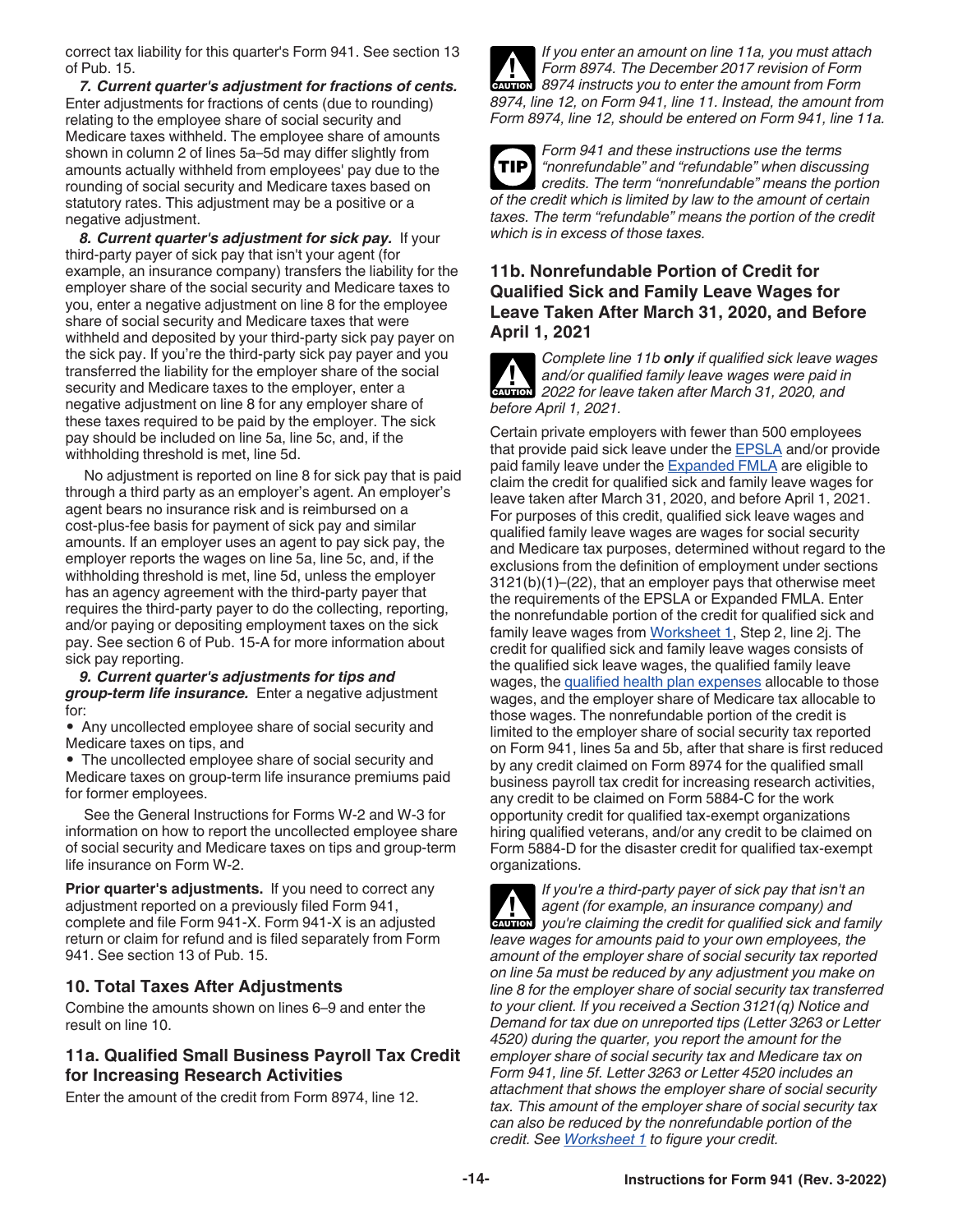<span id="page-14-0"></span>Any credit in excess of the remaining amount of the employer share of social security tax is refundable and reported on Form 941, line 13c. For more information on the credit for qualified sick and family leave wages, go to *[IRS.gov/PLC](https://www.irs.gov/plc)*.

**Qualified health plan expenses allocable to qualified sick leave and family leave wages.** The credit for qualified sick leave wages and qualified family leave wages is increased to cover the qualified health plan expenses that are properly allocable to the qualified leave wages for which the credit is allowed. These qualified health plan expenses are amounts paid or incurred by the employer to provide and maintain a group health plan but only to the extent such amounts are excluded from the employees' income as coverage under an accident or health plan. The amount of qualified health plan expenses generally includes both the portion of the cost paid by the employer and the portion of the cost paid by the employee with pre-tax salary reduction contributions. However, qualified health plan expenses don't include amounts that the employee paid for with after-tax contributions. For more information, go to *[IRS.gov/PLC](https://www.irs.gov/plc)*.

*You must include the full amount (both the nonrefundable and refundable portions) of the credit for qualified sick and family leave wages in your gross income for the tax year that includes the last day of any calendar quarter in which a credit is allowed.* **TIP**

## **11d. Nonrefundable Portion of Credit for Qualified Sick and Family Leave Wages for Leave Taken After March 31, 2021, and Before October 1, 2021**

*Complete line 11d only if qualified sick leave wages and/or qualified family leave wages were paid in*  **2022 for leave taken after March 31, 2021, and <b>CAUTION** 2022 for leave taken after March 31, 2021, and *before October 1, 2021.*

Employers with fewer than 500 employees and certain governmental employers without regard to number of employees (except for the federal government and its agencies and instrumentalities unless described in section 501(c)(1)) are entitled to a credit if they provide paid sick leave to employees that otherwise meets the requirements of the [EPSLA,](#page-10-0) as amended for purposes of the ARP, and/or provide paid family leave to employees that otherwise meets the requirements under the [Expanded FMLA](#page-11-0), as amended for purposes of the ARP, for qualified sick and family leave wages for leave taken after March 31, 2021, and before October 1, 2021. For purposes of this credit, qualified sick leave wages and qualified family leave wages are wages for social security and Medicare tax purposes, determined without regard to the exclusions from the definition of employment under sections 3121(b)(1)–(22), that an employer pays that otherwise meet the requirements of the EPSLA or Expanded FMLA, as enacted under the FFCRA and amended for purposes of the ARP. Enter the nonrefundable portion of the credit for qualified sick and family leave wages from [Worksheet 2,](#page-22-0) Step 2, line 2p.

The credit for qualified sick and family leave wages consists of the:

• Qualified sick leave wages and/or qualified family leave wages;

• Qualified health plan expenses allocable to qualified sick leave and family leave wages;

• [Collectively bargained defined benefit pension plan](#page-15-0) [contributions,](#page-15-0) subject to the qualified leave wage limitations, allocable to the qualified sick and family leave wages; • [Collectively bargained apprenticeship program](#page-15-0)  [contributions,](#page-15-0) subject to the qualified leave wage limitations, allocable to the qualified sick and family leave wages; and • Employer share of social security and Medicare tax allocable to the qualified sick and family leave wages.

The nonrefundable portion of the credit is limited to the employer share of Medicare tax reported on Form 941, line 5c. You can't claim the credit for leave taken after March 31, 2021, and before October 1, 2021, if, during the applicable quarter in which the leave was taken, you provided the leave in a manner that discriminates in favor of highly compensated employees, full-time employees, or employees on the basis of employment tenure when making qualified sick and/or family leave available to employees. See *[Highly compensated employee](#page-15-0)*, later, for the definition.

For leave taken after March 31, 2021, and before October 1, 2021, the credit for qualified sick and family leave wages is reduced by the amount of the credit allowed under section 41 (for the credit for increasing research activities) with respect to wages taken into account for determining the credit for qualified sick and family leave wages; and any wages taken into account in determining the credit for qualified sick and family leave wages can't be taken into account as wages for purposes of the credits under sections 45A, 45P, 45S, and 51. For leave taken after March 31, 2021, and before October 1, 2021, qualified wages also don't include wages that were used as payroll costs in connection with a Shuttered Venue Operator Grant under section 324 of the Economic Aid to Hard-Hit Small Businesses, Nonprofits, and Venues Act; or a restaurant revitalization grant under section 5003 of the ARP. Employers can receive both a Small Business Interruption Loan under the Paycheck Protection Program (PPP) and the credit for qualified sick and family leave wages; however, employers can't receive both loan forgiveness and a credit for the same wages. The same wages can't be treated as both qualified sick leave wages and qualified family leave wages.

*If you're a third-party payer of sick pay that isn't an agent (for example, an insurance company) and*  **you're claiming the credit for qualified sick and family vou're claiming the credit for qualified sick and family** *leave wages for amounts paid to your own employees, the amount of the employer share of Medicare tax reported on line 5c must be reduced by any adjustment you make on line 8 for the employer share of Medicare tax transferred to your client. If you received a Section 3121(q) Notice and Demand for tax due on unreported tips (Letter 3263 or Letter 4520) during the quarter, you report the amount for the employer share of social security tax and Medicare tax on Form 941, line 5f. Letter 3263 or Letter 4520 includes an attachment that shows the employer share of Medicare tax. This amount of the employer share of Medicare tax can also be reduced by the nonrefundable portion of the credit. See [Worksheet 2](#page-22-0) to figure your credit.*

Any credit in excess of the remaining amount of the employer share of Medicare tax is refundable and reported on Form 941, line 13e. For more information on the credit for qualified sick and family leave wages, go to *[IRS.gov/PLC](https://www.irs.gov/PLC)*.

**Qualified health plan expenses allocable to qualified sick leave and family leave wages.** The credit for qualified sick leave wages and qualified family leave wages is increased to cover the qualified health plan expenses that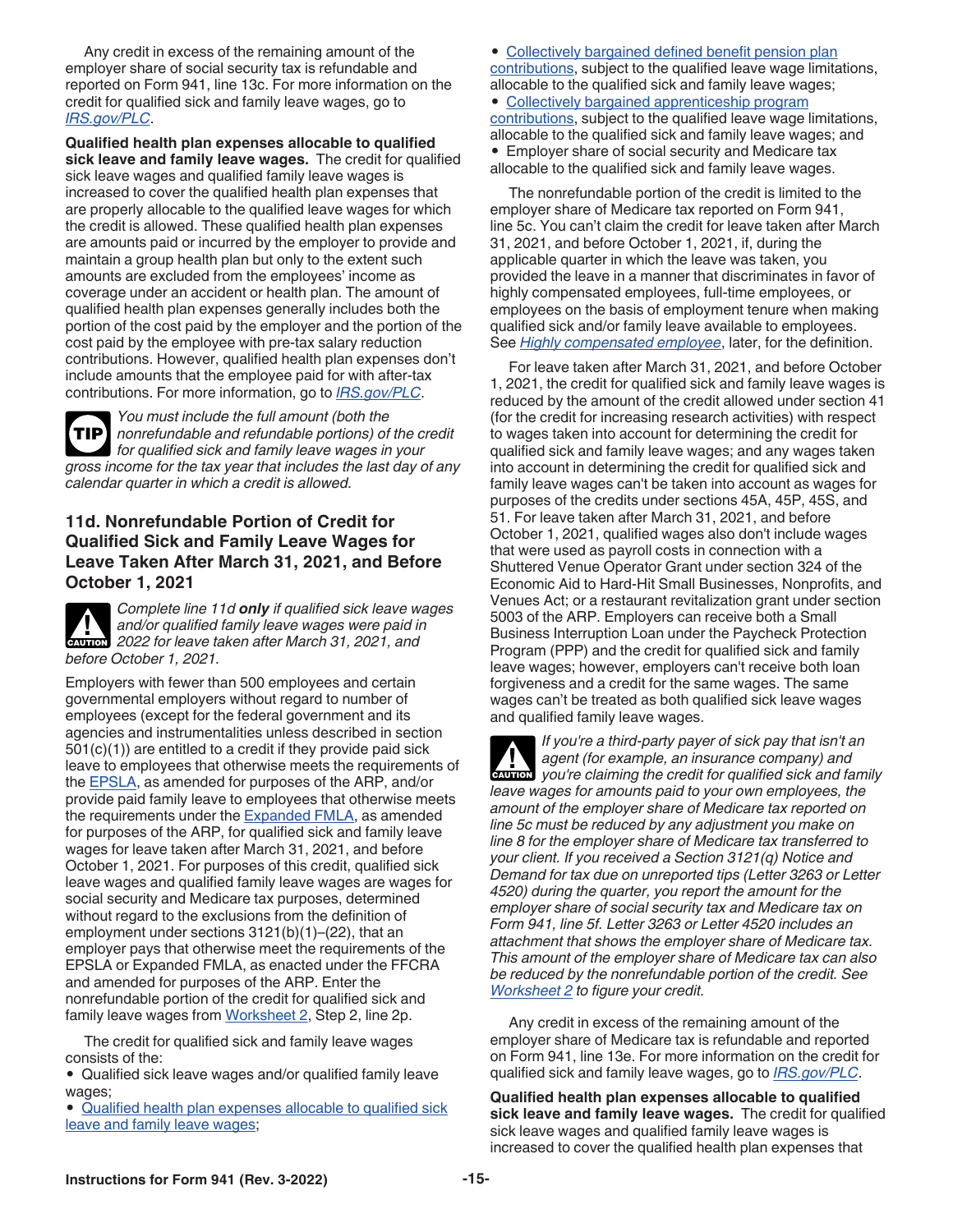<span id="page-15-0"></span>are properly allocable to the qualified leave wages for which the credit is allowed. These qualified health plan expenses are amounts paid or incurred by the employer to provide and maintain a group health plan but only to the extent such amounts are excluded from the employees' income as coverage under an accident or health plan. The amount of qualified health plan expenses generally includes both the portion of the cost paid by the employer and the portion of the cost paid by the employee with pre-tax salary reduction contributions. However, qualified health plan expenses don't include amounts that the employee paid for with after-tax contributions. For more information, go to *[IRS.gov/PLC](https://www.irs.gov/PLC)*.

**Collectively bargained defined benefit pension plan contributions.** For purposes of qualified sick and family leave wages, collectively bargained defined benefit pension plan contributions are contributions for a calendar quarter that are:

- Paid or incurred by an employer on behalf of its employees to a defined benefit plan, as defined in section 414(j), which meets the requirements of section 401(a);
- Made based on a pension contribution rate; and

• Required to be made under the terms of a collective bargaining agreement in effect for the quarter.

**Pension contribution rate.** The pension contribution rate is the contribution rate that the employer is obligated to pay under the terms of a collective bargaining agreement to a defined benefit plan, as the rate is applied to contribution base units, as defined by section 4001(a)(11) of the Employee Retirement Income Security Act of 1974 (ERISA).

*Allocation rules.* The amount of collectively bargained defined benefit pension plan contributions allocated to qualified sick leave wages and/or qualified family leave wages in a quarter is the pension contribution rate (expressed as an hourly rate) multiplied by the number of hours qualified sick leave wages and/or qualified family leave wages were provided to employees covered under the collective bargaining agreement during the quarter.

**Collectively bargained apprenticeship program contributions.** For purposes of qualified sick and family leave wages, collectively bargained apprenticeship program contributions are contributions for a calendar quarter that are:

• Paid or incurred by an employer on behalf of its employees to a registered apprenticeship program, which is an apprenticeship registered under the National Apprenticeship Act of August 16, 1937, and meets the standards of Federal Regulations under subpart A of Part 29 and Part 30 of title 29; • Made based on an apprenticeship program contribution

rate; and • Required to be made under the terms of a collective bargaining agreement in effect for the quarter.

*Apprenticeship program contribution rate.* The apprenticeship program contribution rate is the contribution rate that the employer is obligated to pay under the terms of a collective bargaining agreement for benefits under a registered apprenticeship program, as the rate is applied to contribution base units, as defined by section 4001(a)(11) of ERISA.

*Allocation rules.* The amount of collectively bargained apprenticeship program contributions allocated to qualified sick leave wages and/or qualified family leave wages in a quarter is the apprenticeship program contribution rate (expressed as an hourly rate) multiplied by the number of hours qualified sick leave wages and/or qualified family leave wages were provided to employees covered under the collective bargaining agreement during the quarter.

**Highly compensated employee.** A highly compensated employee is an employee who meets either of the following tests.

1. The employee was a 5% owner at any time during the year or the preceding year.

2. The employee received more than \$130,000 in pay for the preceding year.

You can choose to ignore test (2) if the employee wasn't also in the top 20% of employees when ranked by pay for the preceding year.

#### **11e. Nonrefundable Portion of COBRA Premium Assistance Credit**

*Complete line 11e only if an eligible individual elects coverage in the first quarter of 2022 for periods of coverage beginning on or after April 1, 2021, through periods of coverage beginning on or before September 30, 2021, due to the COBRA notice and election period requirements (generally, employers have 60 days to provide notice and assistance eligible individuals have 60 days to elect coverage).* **CAUTION !**

If an eligible individual elects coverage in the first quarter of 2022 for periods of coverage beginning on or after April 1, 2021, through periods of coverage beginning on or before September 30, 2021, enter the COBRA premium assistance that you provided in the quarter. You can claim the credit for a period of coverage once the individual elects COBRA continuation coverage, and for any period of coverage beginning after the election, as of the beginning of such period of coverage for which the individual doesn't pay the premiums for the coverage. Don't include any amount that was included as qualified health plan expenses allocable to qualified sick leave and family leave wages. Enter the nonrefundable portion of the COBRA premium assistance credit from [Worksheet 3,](#page-23-0) Step 2, line 2e. See *COBRA background* next for more information about COBRA.

**COBRA background.** The Consolidated Omnibus Budget Reconciliation Act of 1985 (COBRA) provides certain former employees, retirees, spouses, former spouses, and dependent children the right to temporary continuation of health coverage at group rates. COBRA generally covers multiemployer health plans and health plans maintained by private-sector employers (other than churches) with 20 or more full- and part-time employees. Parallel requirements apply to these plans under ERISA. Under the Public Health Service Act, COBRA requirements also apply to health plans covering state or local government employees. Similar requirements apply under some state laws.

#### **11f. Number of Individuals Provided COBRA Premium Assistance**

Enter the number of individuals provided COBRA premium assistance during the quarter. Count each assistance eligible individual that received assistance as one individual, whether or not the COBRA coverage was for insurance that covered more than one assistance eligible individual. For example, if the coverage was for a former employee, spouse, and two children, you would include one individual on line 11f. Further, each individual is reported only once per quarter. For example, an assistance eligible individual that received assistance for all 3 months of a quarter is only reported as one individual.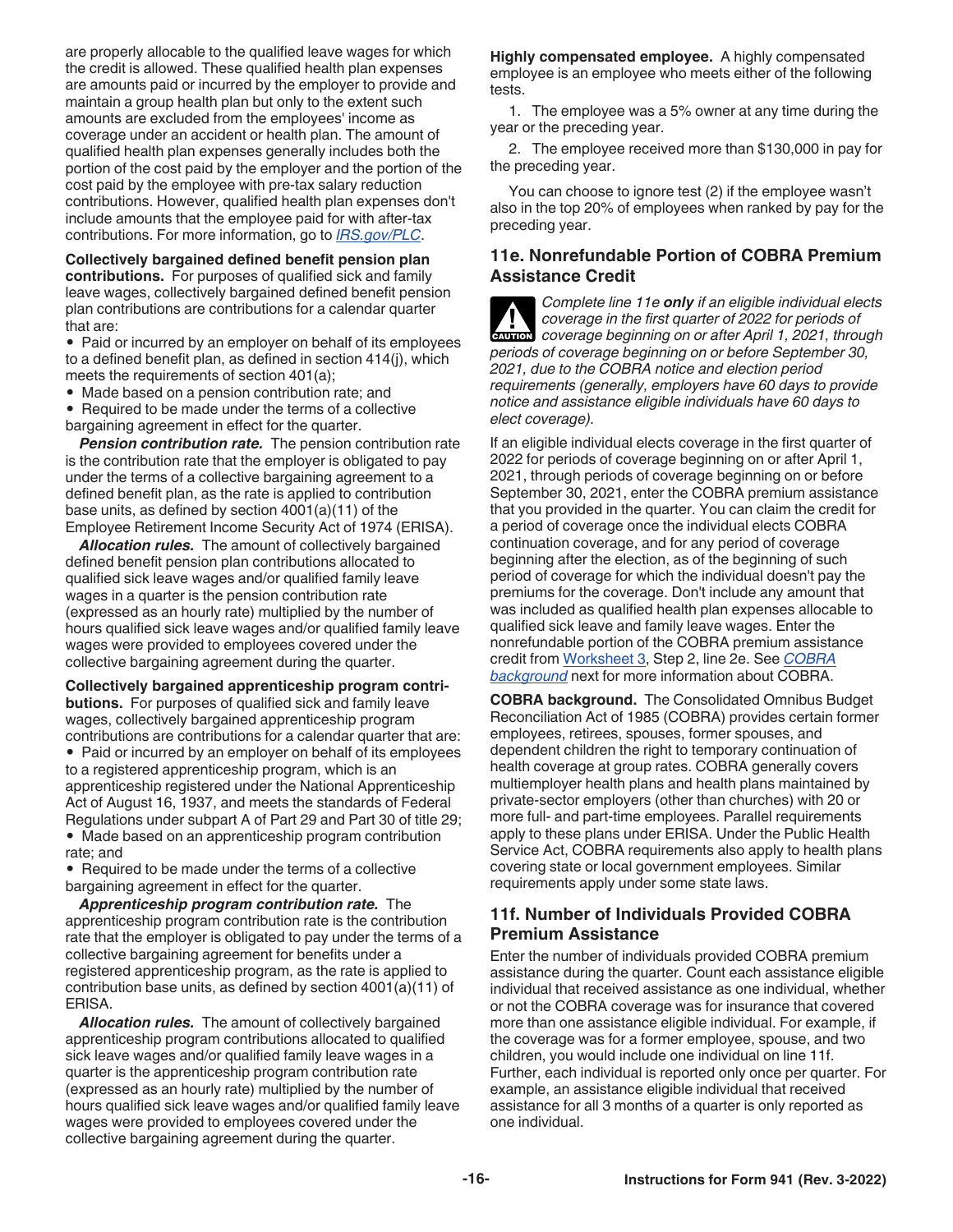# <span id="page-16-0"></span>**11g. Total Nonrefundable Credits**

Add lines 11a, 11b, 11d, and 11e. Enter the total on line 11g.

#### **12. Total Taxes After Adjustments and Nonrefundable Credits**

Subtract line 11g from line 10 and enter the result on line 12. The amount entered on line 12 can't be less than zero.

• **If line 12 is less than \$2,500 or line 12 on the prior quarterly return was less than \$2,500, and you didn't incur a \$100,000 next-day deposit obligation during the current quarter.** You may pay the amount with Form 941 or you may deposit the amount. To avoid a penalty, you must pay any amount you owe in full with a timely filed return or you must deposit any amount you owe before the due date of the return. For more information on paying with a timely filed return, see the instructions for line 14, later.

• **If line 12 is \$2,500 or more and line 12 on the prior quarterly return was \$2,500 or more, or if you incurred a \$100,000 next-day deposit obligation during the current quarter.** You must make required deposits according to your deposit schedule. See *[Notice 2020-22](https://www.irs.gov/irb/2020-17_IRB#NOT-2020-22)* and *[Notice 2021-24](https://www.irs.gov/irb/2021-18_IRB#NOT-2021-24)*  for information on reducing deposits for certain credits. The amount shown on line 12 must equal the "Total liability for quarter" shown on line 16 or the "Total liability for the quarter" shown on Schedule B (Form 941). For more information, see the [line 16](#page-17-0) instructions, later.

For more information and rules about federal tax deposits, see *[Depositing Your Taxes](#page-8-0)*, earlier, and section 11 of Pub. 15.



*If you're a semiweekly schedule depositor, you must complete Schedule B (Form 941). If you fail to*  **COMPLETE Schedule B (Form 941). If you fail to complete and submit Schedule B (Form 941), the** *IRS may assess deposit penalties based on available information.*

# **13a. Total Deposits for This Quarter**

Enter your deposits for this quarter, including any overpayment from a prior quarter that you applied to this return. Also include in the amount shown any overpayment that you applied from filing Form 941-X, 941-X (PR), 944-X, or 944-X (SP) in the current quarter. Don't include any amount that you didn't deposit because you reduced your deposits in anticipation of the credit for qualified sick and family leave wages, and/or the COBRA premium assistance credit, as discussed in *[Notice 2020-22](https://www.irs.gov/irb/2020-17_IRB#NOT-2020-22)* and *[Notice 2021-24](https://www.irs.gov/irb/2021-18_IRB#NOT-2021-24)*.

## **13c. Refundable Portion of Credit for Qualified Sick and Family Leave Wages for Leave Taken After March 31, 2020, and Before April 1, 2021**



*Complete line 13c only if qualified sick leave wages and/or qualified family leave wages were paid in*  **2022** for leave taken after March 31, 2020, and **CAUTION** *before April 1, 2021.*

Certain private employers with fewer than 500 employees that provide paid sick leave under the [EPSLA](#page-10-0) and/or provide paid family leave under the **Expanded FMLA** are eligible to claim the credit for qualified sick and family leave wages. Enter the refundable portion of the credit for qualified sick and family leave wages from [Worksheet 1,](#page-21-0) Step 2, line 2k. The credit for qualified sick and family leave wages consists of the qualified sick leave wages, the qualified family leave wages, the [qualified health plan expenses](#page-14-0) allocable to those wages, and the employer share of Medicare tax allocable to

those wages. The refundable portion of the credit is allowed after the employer share of social security tax is reduced to zero by nonrefundable credits that are applied against the employer share of social security tax.

## **13e. Refundable Portion of Credit for Qualified Sick and Family Leave Wages for Leave Taken After March 31, 2021, and Before October 1, 2021**



*Complete line 13e only if qualified sick leave wages and/or qualified family leave wages were paid in 2022 for leave taken after March 31, 2021, and before October 1, 2021.*

Employers with fewer than 500 employees and certain governmental employers without regard to number of employees (except for the federal government and its agencies and instrumentalities unless described in section 501(c)(1)) are entitled to a credit if they provide paid sick leave to employees that otherwise meets the requirements of the [EPSLA,](#page-10-0) as amended for purposes of the ARP, and/or provide paid family leave to employees that otherwise meets the requirements under the [Expanded FMLA](#page-11-0), as amended for purposes of the ARP, for leave taken after March 31, 2021, and before October 1, 2021. Enter the refundable portion of the credit for qualified sick and family leave wages from [Worksheet 2](#page-22-0), Step 2, line 2q. The refundable portion of the credit is allowed after the employer share of Medicare tax is reduced to zero by nonrefundable credits that are applied against the employer share of Medicare tax.

## **13f. Refundable Portion of COBRA Premium Assistance Credit**

*Complete line 13f only if an eligible individual elects coverage in the first quarter of 2022 for periods of*  **Provided** *coverage in the first quarter of 2022 for periods of* **CAUTION** *coverage beginning on or after April 1, 2021, through periods of coverage beginning on or before September 30, 2021, due to the COBRA notice and election period requirements (generally, employers have 60 days to provide notice and assistance eligible individuals have 60 days to elect coverage).*

Enter the refundable portion of the COBRA premium assistance credit from [Worksheet 3,](#page-23-0) Step 2, line 2f. The refundable portion of the credit is allowed after the employer share of Medicare tax is reduced to zero by nonrefundable credits that are applied against the employer share of Medicare tax.

## **13g. Total Deposits and Refundable Credits**

Add lines 13a, 13c, 13e, and 13f. Enter the total on line 13g.

## **14. Balance Due**

If line 12 is more than line 13g, enter the difference on line 14. Otherwise, see the instructions for [line 15](#page-17-0), later.

#### **Never make an entry on both lines 14 and 15.**

You don't have to pay if line 14 is under \$1. Generally, you should have a balance due only if your total taxes after adjustments and nonrefundable credits (line 12) for the current quarter or prior quarter are less than \$2,500, and you didn't incur a \$100,000 next-day deposit obligation during the current quarter. However, see section 11 of Pub. 15 for information about payments made under the accuracy of deposits rule.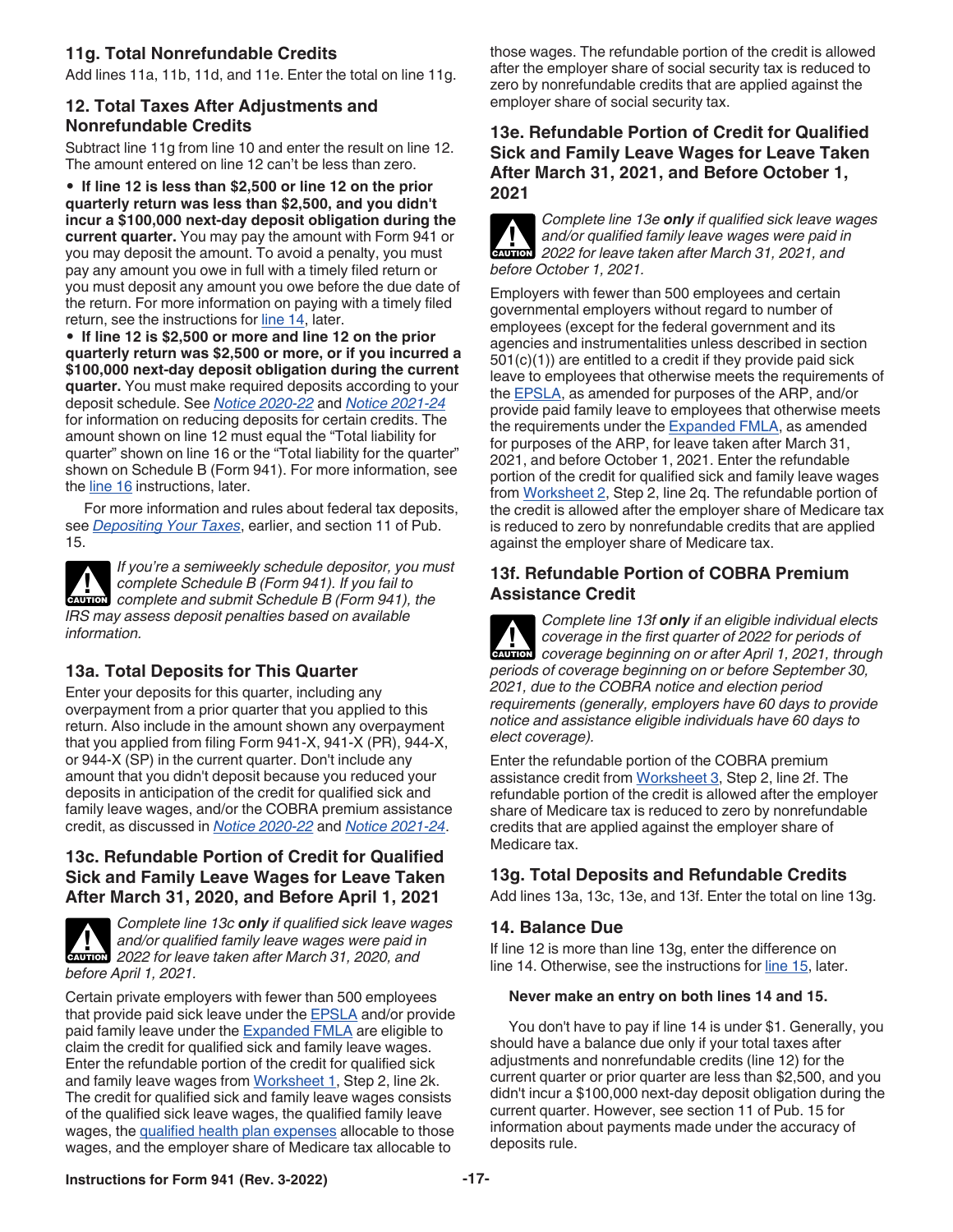<span id="page-17-0"></span>If you were required to make federal tax deposits, pay the amount shown on line 14 by EFT. If you weren't required to make federal tax deposits (see *[Must You Deposit Your](#page-8-0)  [Taxes](#page-8-0)*, earlier) or you're a monthly schedule depositor making a payment under the accuracy of deposits rule, you may pay the amount shown on line 14 by EFT, credit card, debit card, check, money order, or EFW. For more information on electronic payment options, go to *[IRS.gov/](https://www.irs.gov/payments) [Payments](https://www.irs.gov/payments)*.

If you pay by EFT, credit card, or debit card, file your return using the *Without a payment* address under *[Where](#page-7-0)  [Should You File](#page-7-0)*, earlier, and don't file Form 941-V, Payment Voucher.

If you pay by check or money order, make it payable to "United States Treasury." Enter your EIN, "Form 941," and the tax period ("1st Quarter 2022," "2nd Quarter 2022," "3rd Quarter 2022," or "4th Quarter 2022") on your check or money order. Complete Form 941-V and enclose it with Form 941.

If line 12 is \$2,500 or more on both your prior and current quarter Form 941, and you've deposited all taxes when due, the balance due on line 14 should be zero.



*If you're required to make deposits and instead pay the taxes with Form 941, you may be subject to a*  **h** *penalty. See [Must You Deposit Your Taxes](#page-8-0), earlier.*<br> **CAUTION** 

*What if you can't pay in full?* If you can't pay the full amount of tax you owe, you can apply for an installment agreement online. You can apply for an installment agreement online if:

- You can't pay the full amount shown on line 14,
- The total amount you owe is \$25,000 or less, and
- You can pay the liability in full in 24 months.

To apply using the Online Payment Agreement Application, go to *[IRS.gov/OPA](https://www.irs.gov/opa)*.

Under an installment agreement, you can pay what you owe in monthly installments. There are certain conditions you must meet to enter into and maintain an installment agreement, such as paying the liability within 24 months, and making all required deposits and timely filing tax returns during the length of the agreement.

If your installment agreement is accepted, you will be charged a fee and you will be subject to penalties and interest on the amount of tax not paid by the due date of the return.

## **15. Overpayment**

If line 13g is more than line 12, enter the difference on line 15.

#### **Never make an entry on both lines 14 and 15.**

If you deposited more than the correct amount for the quarter, you can choose to have the IRS either refund the overpayment or apply it to your next return. Check only one box on line 15. If you don't check either box or if you check both boxes, we will generally apply the overpayment to your next return. Regardless of any boxes you check or don't check on line 15, we may apply your overpayment to any past due tax account that is shown in our records under your EIN.

If line 15 is under \$1, we will send a refund or apply it to your next return only if you ask us in writing to do so.

# **Part 2: Tell Us About Your Deposit Schedule and Tax Liability for This Quarter**

## **16. Tax Liability for the Quarter**

Check one of the boxes on line 16. Follow the instructions for each box to determine if you need to enter your monthly tax liability on Form 941 or your daily tax liability on Schedule B (Form 941).

**De minimis exception.** If line 12 is less than \$2,500 or line 12 on the prior quarterly return was less than \$2,500, and you didn't incur a \$100,000 next-day deposit obligation during the current quarter, check the first box on line 16 and go to Part 3.

*If you meet the de minimis exception based on the prior quarter and line 12 for the current quarter is*  prior quarter and line 12 for the current quarter is<br>
\$100,000 or more, you must provide a record of your *federal tax liability. If you're a monthly schedule depositor, complete the deposit schedule on line 16. If you're a semiweekly schedule depositor, attach Schedule B (Form 941).*

**Monthly schedule depositor.** If you reported \$50,000 or less in taxes during the lookback period, you're a monthly schedule depositor unless the \$100,000 Next-Day Deposit Rule discussed in section 11 of Pub. 15 applies. Check the second box on line 16 and enter your tax liability for each month in the quarter. Enter your tax liabilities in the month that corresponds to the dates you paid wages to your employees, not the date payroll liabilities were accrued or deposits were made. Add the amounts for each month. Enter the result in the "Total liability for quarter" box.

Note that your total tax liability for the quarter must equal your total taxes shown on line 12. If it doesn't, your tax deposits and payments may not be counted as timely. Don't reduce your total liability reported on line 16 by the refundable portion of the credit for qualified sick and family leave wages, or the refundable portion of the COBRA premium assistance credit. Don't change your tax liability on line 16 by adjustments reported on any Forms 941-X.

You're a monthly schedule depositor for the calendar year if the amount of your Form 941 taxes reported for the lookback period is \$50,000 or less. The lookback period is the 4 consecutive quarters ending on June 30 of the prior year. For 2022, the lookback period begins July 1, 2020, and ends June 30, 2021. For details on the deposit rules, see section 11 of Pub. 15. If you filed Form 944 in either 2020 or 2021, your lookback period is the 2020 calendar year.

*The amounts entered on line 16 are a summary of your monthly tax liability, not a summary of deposits*  **your monthly tax liability, not a summary of deposits you made. If you don't properly report your liabilities** *when required or if you're a semiweekly schedule depositor and enter your liabilities on line 16 instead of on Schedule B (Form 941), you may be assessed an "averaged" FTD penalty. See* Deposit Penalties *in section 11 of Pub. 15 for more information.*

*Reporting adjustments from lines 7–9 on line 16.* If your net adjustment during a month is negative and it exceeds your total tax liability for the month, don't enter a negative amount for the month. Instead, enter "-0-" for the month and carry over the unused portion of the adjustment to the next month.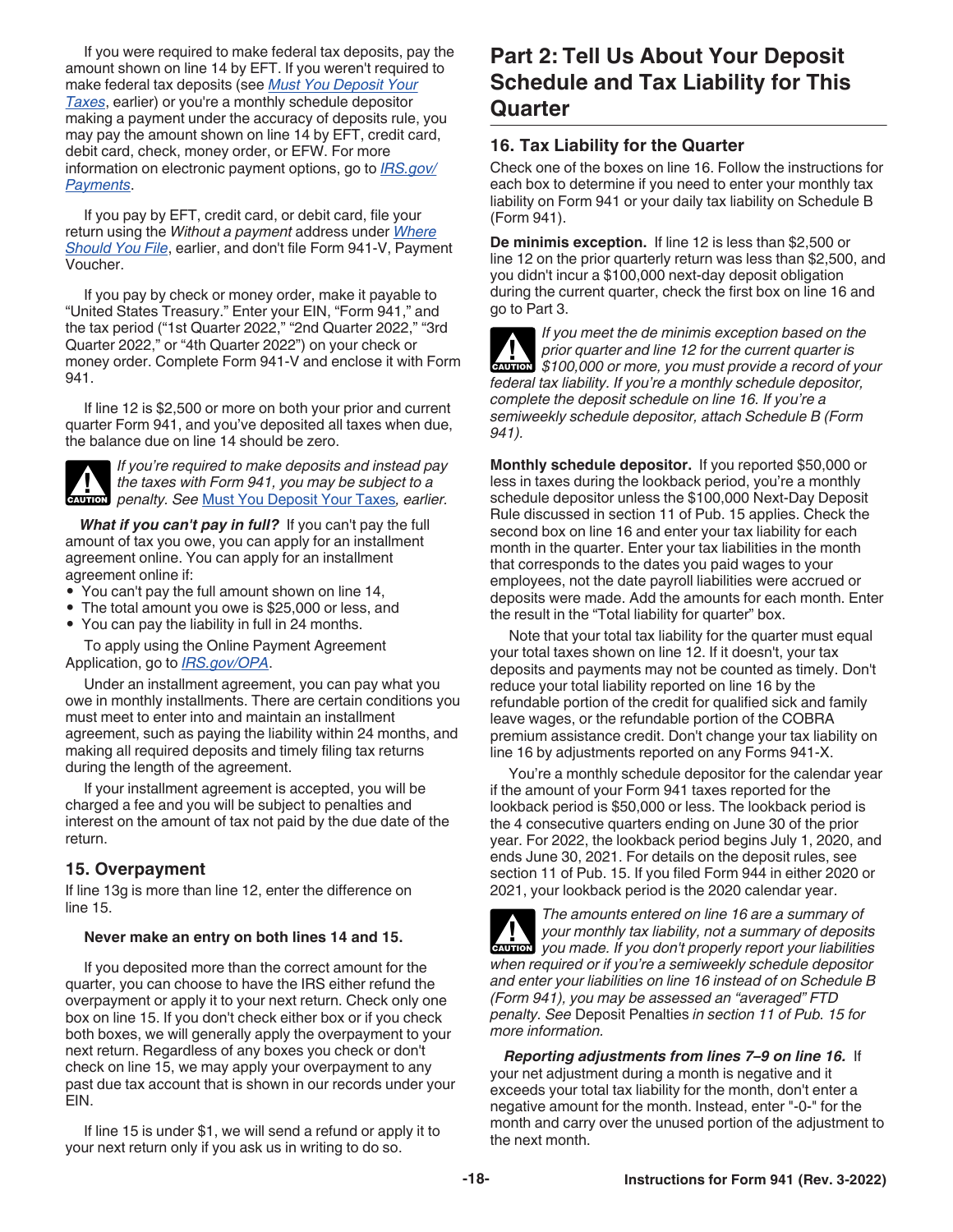<span id="page-18-0"></span>**Semiweekly schedule depositor.** If you reported more than \$50,000 of taxes for the lookback period, you're a semiweekly schedule depositor. Check the third box on line 16.

You must complete Schedule B (Form 941) and submit it with your Form 941. Don't file Schedule B (Form 941) with your Form 941 if you're a monthly schedule depositor.

Don't change your tax liability on Schedule B (Form 941) by adjustments reported on any Forms 941-X.

**Adjusting tax liability for nonrefundable credits claimed on lines 11a, 11b, 11d, and 11e.** Monthly schedule depositors and semiweekly schedule depositors must account for nonrefundable credits claimed on lines 11a, 11b, 11d, and 11e when reporting their tax liabilities on line 16 or Schedule B (Form 941). The total tax liability for the quarter must equal the amount reported on line 12. Failure to account for the nonrefundable credits on line 16 or Schedule B (Form 941) may cause line 16 or Schedule B (Form 941) to report more than the total tax liability reported on line 12. Don't reduce your monthly tax liability reported on line 16 or your daily tax liability reported on Schedule B (Form 941) below zero.

*Qualified small business payroll tax credit for increasing research activities (line 11a).* The qualified small business payroll tax credit for increasing research activities is limited to the employer share of social security tax on wages paid in the quarter that begins after the income tax return electing the credit has been filed. In completing line 16 or Schedule B (Form 941), you take into account the payroll tax credit against the liability for the employer share of social security tax starting with the first payroll payment of the quarter that includes payments of wages subject to social security tax to your employees. The credit may be taken to the extent of the employer share of social security tax on wages associated with the first payroll payment, and then to the extent of the employer share of social security tax associated with succeeding payroll payments in the quarter until the credit is used. Consistent with the entries on line 16 or Schedule B (Form 941), the payroll tax credit should be taken into account in making deposits of employment tax. If any payroll tax credit is remaining at the end of the quarter that hasn't been used completely because it exceeds the employer share of social security tax for the quarter, the excess credit may be carried forward to the succeeding quarter and allowed as a payroll tax credit for the succeeding quarter. The payroll tax credit may not be taken as a credit against income tax withholding, Medicare tax, or the employee share of social security tax. Also, the remaining payroll tax credit may not be carried back and taken as a credit against wages paid from preceding quarters.

**Example.** Rose Co. is an employer with a calendar tax year that filed its timely income tax return on April 15, 2022. Rose Co. elected to take the qualified small business payroll tax credit for increasing research activities on Form 6765. The third quarter of 2022 is the first quarter that begins after Rose Co. filed the income tax return making the payroll tax credit election. Therefore, the payroll tax credit applies against Rose Co.'s share of social security tax on wages paid to employees in the third quarter of 2022. Rose Co. is a semiweekly schedule depositor. Rose Co. completes Schedule B (Form 941) by reducing the amount of liability entered for the first payroll payment in the third quarter of 2022 that includes wages subject to social security tax by the lesser of (1) its share of social security tax on the wages, or (2) the available payroll tax credit. If the payroll tax credit

elected is more than Rose Co.'s share of social security tax on the first payroll payment of the quarter, the excess payroll tax credit would be carried forward to succeeding payroll payments in the third quarter until it is used. If the amount of the payroll tax credit exceeds Rose Co.'s share of social security tax on wages paid to its employees in the third quarter, the excess credit would be treated as a payroll tax credit against its share of social security tax on wages paid in the fourth quarter. If the amount of the payroll tax credit remaining exceeded Rose Co.'s share of social security tax on wages paid in the fourth quarter, it could be carried forward and treated as a payroll tax credit for the first quarter of 2023.

*Nonrefundable portion of credit for qualified sick and family leave wages for leave taken after March 31, 2020, and before April 1, 2021 (line 11b).* The nonrefundable portion of the credit for qualified sick and family leave wages paid in 2022 for leave taken after March 31, 2020, and before April 1, 2021, is limited to the employer share of social security tax on wages paid in the quarter that is remaining after that share is first reduced by any credit claimed on Form 941, line 11a, for the qualified small business payroll tax credit for increasing research activities; any credit to be claimed on Form 5884-C, line 11, for the work opportunity credit for qualified tax-exempt organizations hiring qualified veterans; and/or any credit to be claimed on Form 5884-D for the disaster credit for qualified tax-exempt organizations. In completing line 16 or Schedule B (Form 941), you take into account the entire quarter's nonrefundable portion of the credit for qualified sick and family leave wages against the liability for the first payroll payment of the quarter, but not below zero. Then reduce the liability for each successive payroll payment in the quarter until the nonrefundable portion of the credit is used. Any credit for qualified sick and family leave wages paid in 2022 for leave taken after March 31, 2020, and before April 1, 2021, that is remaining at the end of the quarter because it exceeds the employer share of social security tax for the quarter is claimed on line 13c as a refundable credit. The refundable portion of the credit doesn't reduce the liability reported on line 16 or Schedule B (Form 941).

**Example.** Maple Co. is a semiweekly schedule depositor that pays employees every other Friday. In the first quarter of 2022, Maple Co. had pay dates of January 7, January 21, February 4, February 18, March 4, and March 18. Maple Co. paid qualified sick and family leave wages on January 7 and January 21 for leave taken after March 31, 2020, and before April 1, 2021. The nonrefundable portion of the credit for qualified sick and family leave wages for the quarter is \$10,000. On Schedule B (Form 941), Maple Co. will use the \$10,000 to reduce the liability for the January 7 pay date, but not below zero. If any nonrefundable portion of the credit remains, Maple Co. applies it to the liability for the January 21 pay date, then the February 4 pay date, and so forth until the entire \$10,000 is used.

*Nonrefundable portion of credit for qualified sick and family leave wages for leave taken after March 31, 2021, and before October 1, 2021 (line 11d).* The nonrefundable portion of the credit for qualified sick and family leave wages paid in 2022 for leave taken after March 31, 2021, and before October 1, 2021, is limited to the employer share of Medicare tax on wages paid in the quarter. In completing line 16 or Schedule B (Form 941), you take into account the entire quarter's nonrefundable portion of the credit for qualified sick and family leave wages paid in 2022 against the liability for the first payroll payment of the quarter,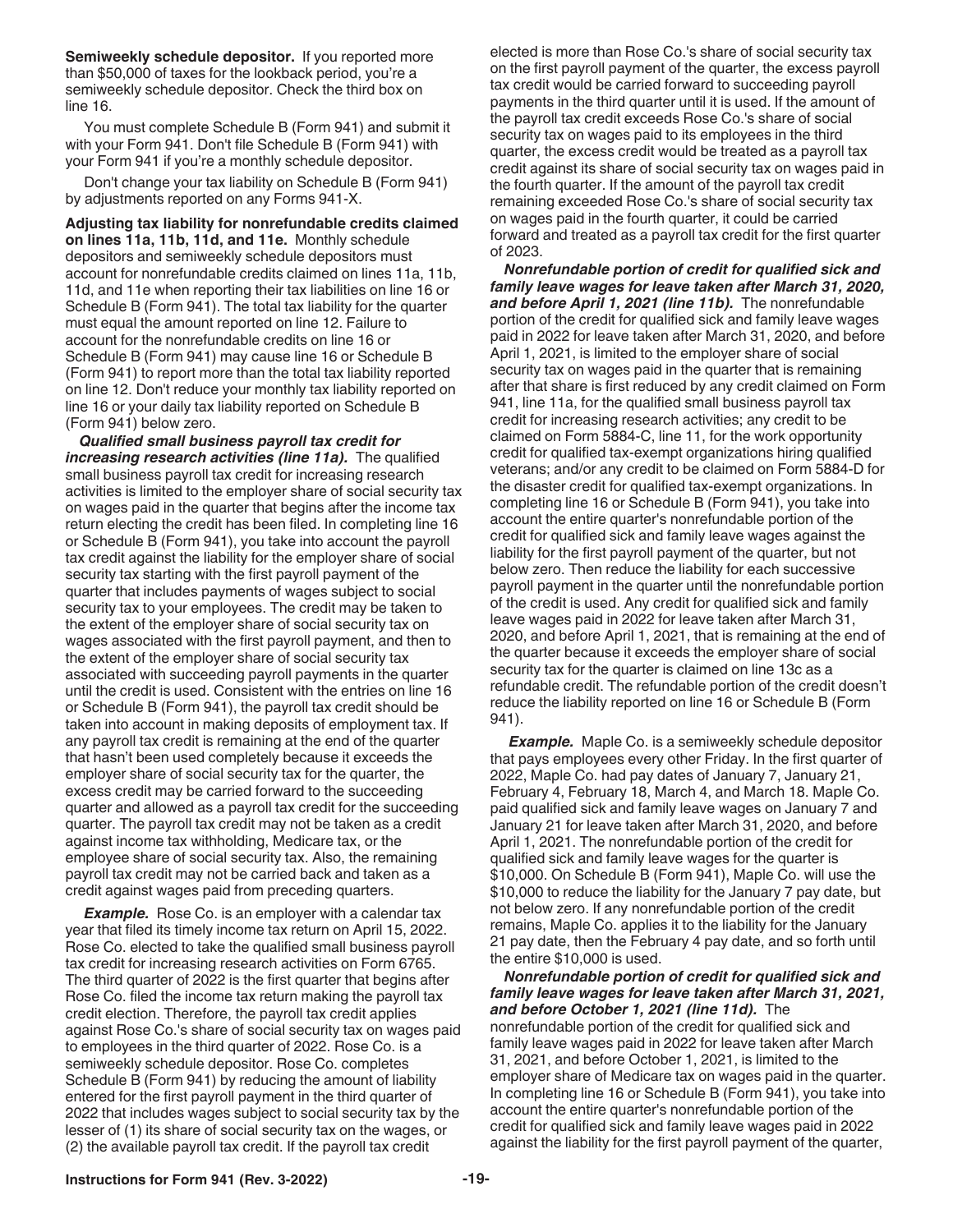<span id="page-19-0"></span>but not below zero. Then reduce the liability for each successive payroll payment in the quarter until the nonrefundable portion of the credit is used. Any credit for qualified sick and family leave wages that is remaining at the end of the quarter because it exceeds the employer share of Medicare tax for the quarter is claimed on line 13e as a refundable credit. The refundable portion of the credit doesn't reduce the liability reported on line 16 or Schedule B (Form 941).

*Nonrefundable portion of COBRA premium assistance credit (line 11e).* The nonrefundable portion of the COBRA premium assistance credit is limited to the employer share of Medicare tax on wages paid in the quarter that is remaining after that share is first reduced by any credit claimed on Form 941, line 11d, for the nonrefundable portion of the credit for qualified sick and family leave wages paid in 2022 for leave taken after March 31, 2021, and before October 1, 2021. In completing line 16 or Schedule B (Form 941), you take into account the entire quarter's nonrefundable portion of the COBRA premium assistance credit against the liability for the first payroll payment of the quarter, but not below zero. Then reduce the liability for each successive payroll payment in the quarter until the nonrefundable portion of the credit is used. Any COBRA premium assistance credit that is remaining at the end of the quarter because it exceeds the employer share of Medicare tax for the quarter is claimed on line 13f as a refundable credit. The refundable portion of the credit doesn't reduce the liability reported on line 16 or Schedule B (Form 941).

**TIP**

*You may reduce your deposits by the amount of the nonrefundable and refundable portions of the credit for qualified sick and family leave wages, and the nonrefundable and refundable portions of the COBRA premium assistance credit, as discussed earlier under*  [Reducing your deposits for COVID-19 credits](#page-8-0)*.*

# **Part 3: Tell Us About Your Business**

In Part 3, answer only those questions that apply to your business. If the questions don't apply, leave them blank and go to Part 4.

# **17. If Your Business Has Closed . . .**

If you go out of business or stop paying wages, you must file a final return. To tell the IRS that a particular Form 941 is your final return, check the box on line 17 and enter the final date you paid wages in the space provided. For additional filing requirements, including information about attaching a statement to your final return, see *[If Your Business Has](#page-6-0)  [Closed](#page-6-0)*, earlier.

# **18. If You're a Seasonal Employer . . .**

If you hire employees seasonally—such as for summer or winter only—check the box on line 18. Checking the box tells the IRS not to expect four Forms 941 from you throughout the year because you haven't paid wages regularly.

Generally, we won't ask about unfiled returns if at least one taxable return is filed each year. However, you must check the box on line 18 on every Form 941 you file. Otherwise, the IRS will expect a return to be filed for each quarter.

Also, when you complete Form 941, be sure to check the box on the top of the form that corresponds to the quarter reported.



*Complete lines 19 and 20 only if qualified health plan expenses allocable to qualified sick leave wages and/or qualified family leave wages were paid in 2022 for leave taken after March 31, 2020, and before April 1, 2021.* **CAUTION !**

## **19. Qualified Health Plan Expenses Allocable to Qualified Sick Leave Wages for Leave Taken After March 31, 2020, and Before April 1, 2021**

Enter the [qualified health plan expenses](#page-14-0) allocable to qualified sick leave wages paid in 2022 for leave taken after March 31, 2020, and before April 1, 2021. This amount is also entered on [Worksheet 1,](#page-21-0) Step 2, line 2b.

## **20. Qualified Health Plan Expenses Allocable to Qualified Family Leave Wages for Leave Taken After March 31, 2020, and Before April 1, 2021**

Enter the [qualified health plan expenses](#page-14-0) allocable to qualified family leave wages paid in 2022 for leave taken after March 31, 2020, and before April 1, 2021. This amount is also entered on [Worksheet 1](#page-21-0), Step 2, line 2f.



*Complete lines 23, 24, and 25 only if qualified sick leave wages were paid in 2022 for leave taken after March 31, 2021, and before October 1, 2021.*<br> **CAUTION** March 31, 2021, and before October 1, 2021.

## **23. Qualified Sick Leave Wages for Leave Taken After March 31, 2021, and Before October 1, 2021**

Enter the qualified sick leave wages you paid in 2022 to your employees for leave taken after March 31, 2021, and before October 1, 2021, including any qualified sick leave wages that were above the social security wage base and any qualified sick leave wages excluded from the definition of employment under sections 3121(b)(1)–(22). See the instructions for [line 11d,](#page-14-0) earlier, for more information about qualified sick leave wages for leave taken after March 31, 2021, and before October 1, 2021. This amount is also entered on [Worksheet 2](#page-22-0), Step 2, line 2a.

## **24. Qualified Health Plan Expenses Allocable to Qualified Sick Leave Wages Reported on Line 23**

Enter the [qualified health plan expenses](#page-14-0) allocable to qualified sick leave wages paid in 2022 for leave taken after March 31, 2021, and before October 1, 2021. This amount is also entered on [Worksheet 2](#page-22-0), Step 2, line 2b.

## **25. Amounts Under Certain Collectively Bargained Agreements Allocable to Qualified Sick Leave Wages Reported on Line 23**

Enter the [collectively bargained defined benefit pension plan](#page-15-0)  [contributions](#page-15-0) and [collectively bargained apprenticeship](#page-15-0) [program contributions](#page-15-0) allocable to qualified sick leave wages paid in 2022 for leave taken after March 31, 2021, and before October 1, 2021. This amount is also entered on [Worksheet](#page-22-0) [2](#page-22-0), Step 2, line 2c.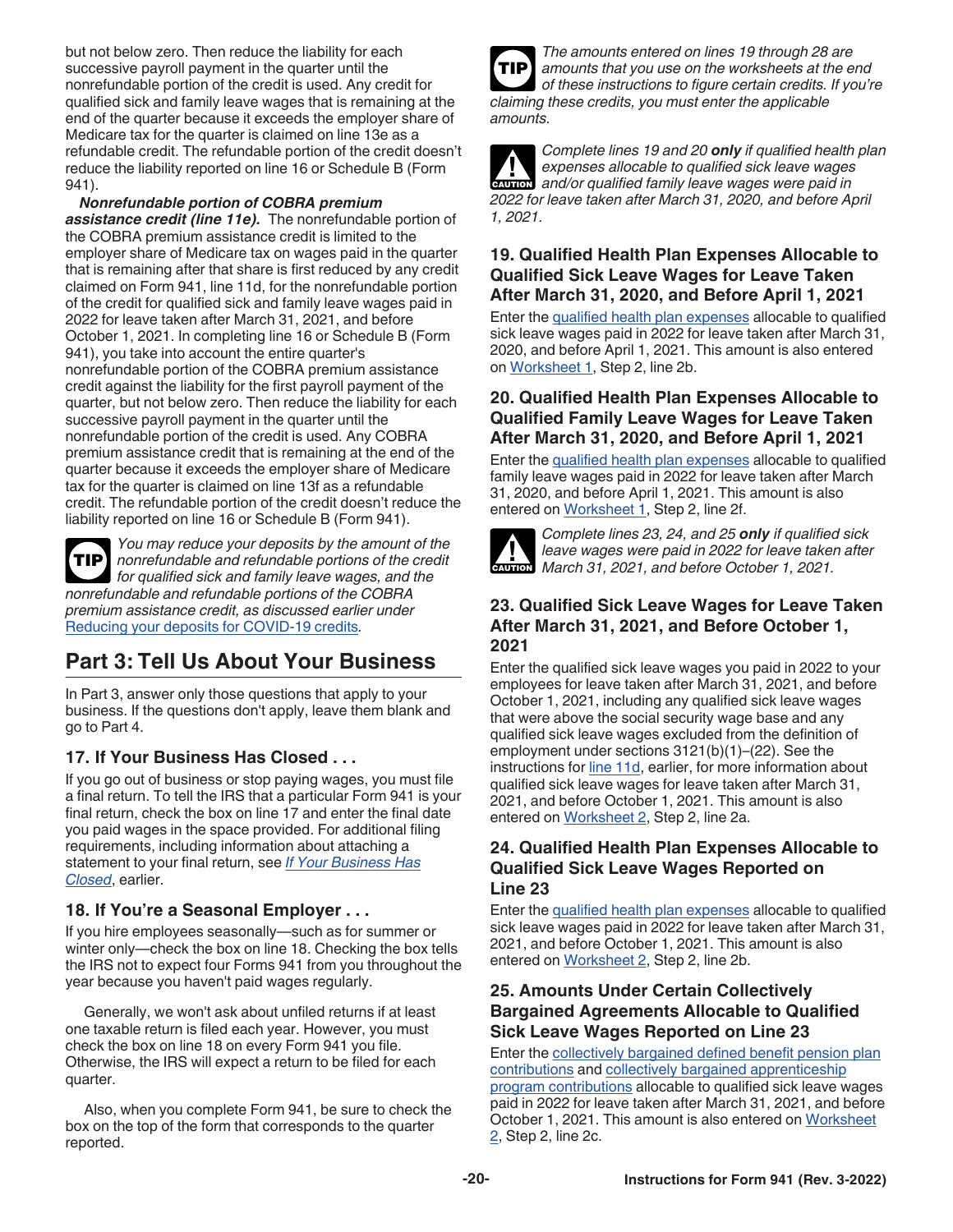<span id="page-20-0"></span>

*Complete lines 26, 27, and 28 only if qualified family leave wages were paid in 2022 for leave taken after March 31, 2021, and before October 1, 2021.* 

## **26. Qualified Family Leave Wages for Leave Taken After March 31, 2021, and Before October 1, 2021**

Enter the qualified family leave wages you paid in 2022 to your employees for leave taken after March 31, 2021, and before October 1, 2021, including any qualified family leave wages that were above the social security wage base and any qualified family leave wages excluded from the definition of employment under sections 3121(b)(1)–(22). See the instructions for [line 11d,](#page-14-0) earlier, for more information about qualified family leave wages for leave taken after March 31, 2021, and before October 1, 2021. This amount is also entered on [Worksheet 2](#page-22-0), Step 2, line 2g.

#### **27. Qualified Health Plan Expenses Allocable to Qualified Family Leave Wages Reported on Line 26**

Enter the [qualified health plan expenses](#page-14-0) allocable to qualified family leave wages paid in 2022 for leave taken after March 31, 2021, and before October 1, 2021. This amount is also entered on [Worksheet 2](#page-22-0), Step 2, line 2h.

## **28. Amounts Under Certain Collectively Bargained Agreements Allocable to Qualified Family Leave Wages Reported on Line 26**

Enter the [collectively bargained defined benefit pension plan](#page-15-0)  [contributions](#page-15-0) and [collectively bargained apprenticeship](#page-15-0) [program contributions](#page-15-0) allocable to qualified family leave wages paid in 2022 for leave taken after March 31, 2021, and before October 1, 2021. This amount is also entered on [Worksheet 2,](#page-22-0) Step 2, line 2i.

# **Part 4: May We Speak With Your Third-Party Designee?**

If you want to allow an employee, a paid tax preparer, or another person to discuss your Form 941 with the IRS, check the "Yes" box in Part 4. Enter the name, phone number, and five-digit personal identification number (PIN) of the specific person to speak with—not the name of the firm that prepared your tax return. The designee may choose any five numbers as his or her PIN.

By checking "Yes," you authorize the IRS to talk to the person you named (your designee) about any questions we may have while we process your return. You also authorize your designee to do all of the following.

- Give us any information that is missing from your return.
- Call us for information about processing your return.

• Respond to certain IRS notices that you've shared with your designee about math errors and return preparation. The IRS won't send notices to your designee.

You're not authorizing your designee to bind you to anything (including additional tax liability) or to otherwise represent you before the IRS. If you want to expand your designee's authorization, see Pub. 947.

The authorization will automatically expire 1 year from the due date (without regard to extensions) for filing your Form 941. If you or your designee wants to terminate the authorization, write to the IRS office for your location using

the *Without a payment* address under *[Where Should You](#page-7-0)  [File](#page-7-0)*, earlier.

# **Part 5: Sign Here (Approved Roles)**

Complete all information and sign Form 941. The following persons are authorized to sign the return for each type of business entity.

• **Sole proprietorship—**The individual who owns the business.

• **Corporation (including a limited liability company (LLC) treated as a corporation)—**The president, vice president, or other principal officer duly authorized to sign. • **Partnership (including an LLC treated as a partnership) or unincorporated organization—**A responsible and duly authorized partner, member, or officer having knowledge of its affairs.

• **Single-member LLC treated as a disregarded entity for federal income tax purposes—**The owner of the LLC or a principal officer duly authorized to sign.

• **Trust or estate—**The fiduciary.

Form 941 may be signed by a duly authorized agent of the taxpayer if a valid power of attorney has been filed.

**Alternative signature method.** Corporate officers or duly authorized agents may sign Form 941 by rubber stamp, mechanical device, or computer software program. For details and required documentation, see Rev. Proc. 2005-39, 2005-28 I.R.B. 82, available at *[IRS.gov/irb/](https://www.irs.gov/irb/2005-28_IRB#RP-2005-39) [2005-28\\_IRB#RP-2005-39](https://www.irs.gov/irb/2005-28_IRB#RP-2005-39)*.

## **Paid Preparer Use Only**

A paid preparer must sign Form 941 and provide the information in the *Paid Preparer Use Only* section of Part 5 if the preparer was paid to prepare Form 941 and isn't an employee of the filing entity. Paid preparers must sign paper returns with a manual signature. The preparer must give you a copy of the return in addition to the copy to be filed with the IRS.

If you're a paid preparer, enter your Preparer Tax Identification Number (PTIN) in the space provided. Include your complete address. If you work for a firm, enter the firm's name and the EIN of the firm. You can apply for a PTIN online or by filing Form W-12. For more information about applying for a PTIN online, go to *[IRS.gov/PTIN](https://www.irs.gov/ptin)*. You can't use your PTIN in place of the EIN of the tax preparation firm.

Generally, don't complete this section if you're filing the return as a reporting agent and have a valid Form 8655 on file with the IRS. However, a reporting agent must complete this section if the reporting agent offered legal advice, for example, advising the client on determining whether its workers are employees or independent contractors for federal tax purposes.

# **How To Get Forms, Instructions, and Publications**

You can view, download, or print most of the forms, instructions, and publications you may need at *[IRS.gov/Forms](https://www.irs.gov/forms)*. Otherwise, you can go to *[IRS.gov/](https://www.irs.gov/orderforms) [OrderForms](https://www.irs.gov/orderforms)* to place an order and have them mailed to you. The IRS will process your order for forms and publications as soon as possible. Don't resubmit requests you've already sent us. You can get forms and publications faster online.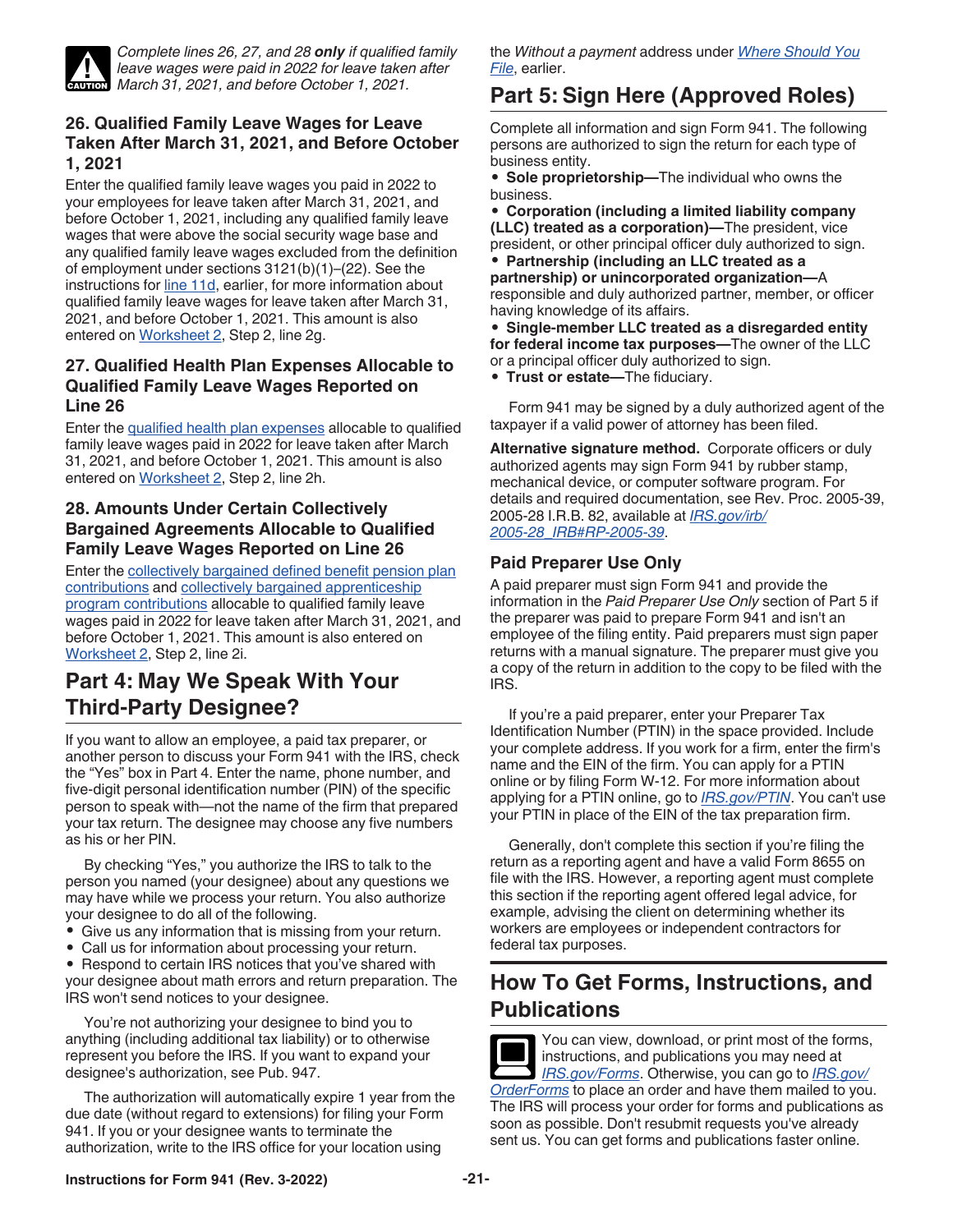# <span id="page-21-0"></span>**Worksheet 1. Credit for Qualified Sick and Family Leave Wages Paid in 2022 for Leave Taken After March 31, 2020, and Before April**

**14**<br><u>1921 - Keep for Your Records</u>

| Determine how you will complete this worksheet. (If you're a third-party payer, you must complete this worksheet for each client for which<br>it is applicable, on a client-by-client basis.)                                  |                |                                                                                                                                                                                                                                                       |  |                                                                                                                                                                                                                                      |    |                        |
|--------------------------------------------------------------------------------------------------------------------------------------------------------------------------------------------------------------------------------|----------------|-------------------------------------------------------------------------------------------------------------------------------------------------------------------------------------------------------------------------------------------------------|--|--------------------------------------------------------------------------------------------------------------------------------------------------------------------------------------------------------------------------------------|----|------------------------|
| If you paid qualified sick leave wages and/or qualified family leave wages this quarter for leave taken after March 31, 2020, and before April 1, 2021, complete Step 1 and Step 2. Caution: Use Worksheet 2 to figure the cre |                |                                                                                                                                                                                                                                                       |  |                                                                                                                                                                                                                                      |    |                        |
| Step 1.                                                                                                                                                                                                                        |                | Determine the employer share of social security tax this quarter after it is reduced by any credit claimed on Form 8974<br>and any credit to be claimed on Form 5884-C and/or Form 5884-D                                                             |  |                                                                                                                                                                                                                                      |    |                        |
|                                                                                                                                                                                                                                | 1a             | Enter the amount of social security tax from Form 941, Part 1, line 5a, column 2 $\ldots \ldots$ 1a                                                                                                                                                   |  |                                                                                                                                                                                                                                      |    |                        |
|                                                                                                                                                                                                                                | 1 <sub>b</sub> | Enter the amount of social security tax from Form 941, Part 1, line 5b, column 2 $\dots \dots$ 1b                                                                                                                                                     |  | <u> Albanya (Albanya)</u>                                                                                                                                                                                                            |    |                        |
|                                                                                                                                                                                                                                | 1c             |                                                                                                                                                                                                                                                       |  | $\mathcal{L}_{\text{max}}$ and $\mathcal{L}_{\text{max}}$                                                                                                                                                                            |    |                        |
|                                                                                                                                                                                                                                | 1d             |                                                                                                                                                                                                                                                       |  | <u> Albanya (Albanya)</u>                                                                                                                                                                                                            |    |                        |
|                                                                                                                                                                                                                                | 1e<br>1f       | If you're a third-party payer of sick pay that isn't an agent and you're claiming credits for<br>amounts paid to your employees, enter the employer share of social security tax included<br>on Form 941, Part 1, line 8 (enter as a positive number) |  |                                                                                                                                                                                                                                      |    |                        |
|                                                                                                                                                                                                                                |                |                                                                                                                                                                                                                                                       |  |                                                                                                                                                                                                                                      |    |                        |
|                                                                                                                                                                                                                                | 1g<br>1h       | <b>Employer share of social security tax.</b> Add lines 1f and 1g                                                                                                                                                                                     |  |                                                                                                                                                                                                                                      |    | $1h$ $\qquad$          |
|                                                                                                                                                                                                                                | 1i             | Enter the amount from Form 941, Part 1, line 11a (credit from Form 8974) 1j                                                                                                                                                                           |  | <b>Contract Contract</b>                                                                                                                                                                                                             |    |                        |
|                                                                                                                                                                                                                                | 1i.            | Enter the amount to be claimed on Form 5884-C, line 11, for this quarter $\dots\dots\dots\dots\dots$                                                                                                                                                  |  |                                                                                                                                                                                                                                      |    |                        |
|                                                                                                                                                                                                                                | 1j(i)          | Enter the amount to be claimed on Form 5884-D, line 12, for this quarter $\dots\dots\dots\dots\dots\dots$ 1j(i)                                                                                                                                       |  | <b>Contract Contract</b>                                                                                                                                                                                                             |    |                        |
|                                                                                                                                                                                                                                | 1k             | Total nonrefundable credits already used against the employer share of social                                                                                                                                                                         |  |                                                                                                                                                                                                                                      |    |                        |
|                                                                                                                                                                                                                                |                | security tax. Add lines 1i, 1j, and 1j(i) $\ldots \ldots \ldots \ldots \ldots \ldots \ldots \ldots \ldots \ldots \ldots$                                                                                                                              |  |                                                                                                                                                                                                                                      |    |                        |
|                                                                                                                                                                                                                                | 11.            | Employer share of social security tax remaining. Subtract line 1k from line 1h                                                                                                                                                                        |  |                                                                                                                                                                                                                                      |    | $11$ and $11$ and $11$ |
| Step 2.                                                                                                                                                                                                                        |                | Figure the sick and family leave credit                                                                                                                                                                                                               |  |                                                                                                                                                                                                                                      |    |                        |
|                                                                                                                                                                                                                                | 2a             | Qualified sick leave wages reported on Form 941, Part 1, line 5a(i), column 1 2a                                                                                                                                                                      |  |                                                                                                                                                                                                                                      |    |                        |
|                                                                                                                                                                                                                                | 2a(i)          | Qualified sick leave wages included on Form 941, Part 1, line 5c, but not included on Form                                                                                                                                                            |  |                                                                                                                                                                                                                                      |    |                        |
|                                                                                                                                                                                                                                |                | 941, Part 1, line 5a(i), column 1, because the wages reported on that line were limited by                                                                                                                                                            |  |                                                                                                                                                                                                                                      |    |                        |
|                                                                                                                                                                                                                                | 2a(ii)         | Total qualified sick leave wages. Add lines 2a and 2a(i)                                                                                                                                                                                              |  | 2a(ii)                                                                                                                                                                                                                               |    |                        |
|                                                                                                                                                                                                                                | 2a(iii)        | Qualified sick leave wages excluded from the definition of employment under sections                                                                                                                                                                  |  |                                                                                                                                                                                                                                      |    |                        |
|                                                                                                                                                                                                                                | 2b             | Qualified health plan expenses allocable to qualified sick leave wages (Form 941, Part 3,                                                                                                                                                             |  | 2b                                                                                                                                                                                                                                   |    |                        |
|                                                                                                                                                                                                                                | 2c             |                                                                                                                                                                                                                                                       |  |                                                                                                                                                                                                                                      |    |                        |
|                                                                                                                                                                                                                                | 2d             | Credit for qualified sick leave wages. Add lines $2a(ii)$ , $2a(iii)$ , $2b$ , and $2c \ldots \ldots \ldots$                                                                                                                                          |  |                                                                                                                                                                                                                                      | 2d |                        |
|                                                                                                                                                                                                                                | 2e             | Qualified family leave wages reported on Form 941, Part 1, line 5a(ii), column 1 2e                                                                                                                                                                   |  | <u> Constantinople de la provincia de la provincia de la provincia de la provincia de la provincia de la provincia de la provincia de la provincia de la provincia de la provincia de la provincia de la provincia de la provinc</u> |    |                        |
|                                                                                                                                                                                                                                | 2e(i)          | Qualified family leave wages included on Form 941, Part 1, line 5c, but not included on<br>Form 941, Part 1, line 5a(ii), column 1, because the wages reported on that line were<br>limited by the social security wage base                          |  |                                                                                                                                                                                                                                      |    |                        |
|                                                                                                                                                                                                                                | 2e(ii)         | Total qualified family leave wages. Add lines 2e and 2e(i)                                                                                                                                                                                            |  | 2e(ii)                                                                                                                                                                                                                               |    |                        |
|                                                                                                                                                                                                                                | 2e(iii)        | Qualified family leave wages excluded from the definition of employment under sections                                                                                                                                                                |  | 2e(iii) __________                                                                                                                                                                                                                   |    |                        |
|                                                                                                                                                                                                                                | 2f             | Qualified health plan expenses allocable to qualified family leave wages (Form 941, Part 3,                                                                                                                                                           |  |                                                                                                                                                                                                                                      |    |                        |
|                                                                                                                                                                                                                                | 2g             | Employer share of Medicare tax on qualified family leave wages. Multiply line 2e(ii) by                                                                                                                                                               |  |                                                                                                                                                                                                                                      |    |                        |
|                                                                                                                                                                                                                                | 2h             | Credit for qualified family leave wages. Add lines 2e(ii), 2e(iii), 2f, and 2g                                                                                                                                                                        |  |                                                                                                                                                                                                                                      | 2h |                        |
|                                                                                                                                                                                                                                | 2i             | Credit for qualified sick and family leave wages. Add lines 2d and 2h                                                                                                                                                                                 |  |                                                                                                                                                                                                                                      | 2i |                        |
|                                                                                                                                                                                                                                | 2j             | Nonrefundable portion of credit for qualified sick and family leave wages for leave taken after March 31, 2020, and before April 1, 2021. Enter the smaller of line 1l or line 2i. Enter this amount on Form 941, Part 1, line                        |  |                                                                                                                                                                                                                                      | 2j |                        |
|                                                                                                                                                                                                                                | 2k             | Refundable portion of credit for qualified sick and family leave wages for leave taken after March 31, 2020, and before April 1, 2021. Subtract line 2j from line 2i and enter this amount on Form 941, Part 1, line 13c                              |  |                                                                                                                                                                                                                                      |    |                        |
|                                                                                                                                                                                                                                |                |                                                                                                                                                                                                                                                       |  |                                                                                                                                                                                                                                      | 2k |                        |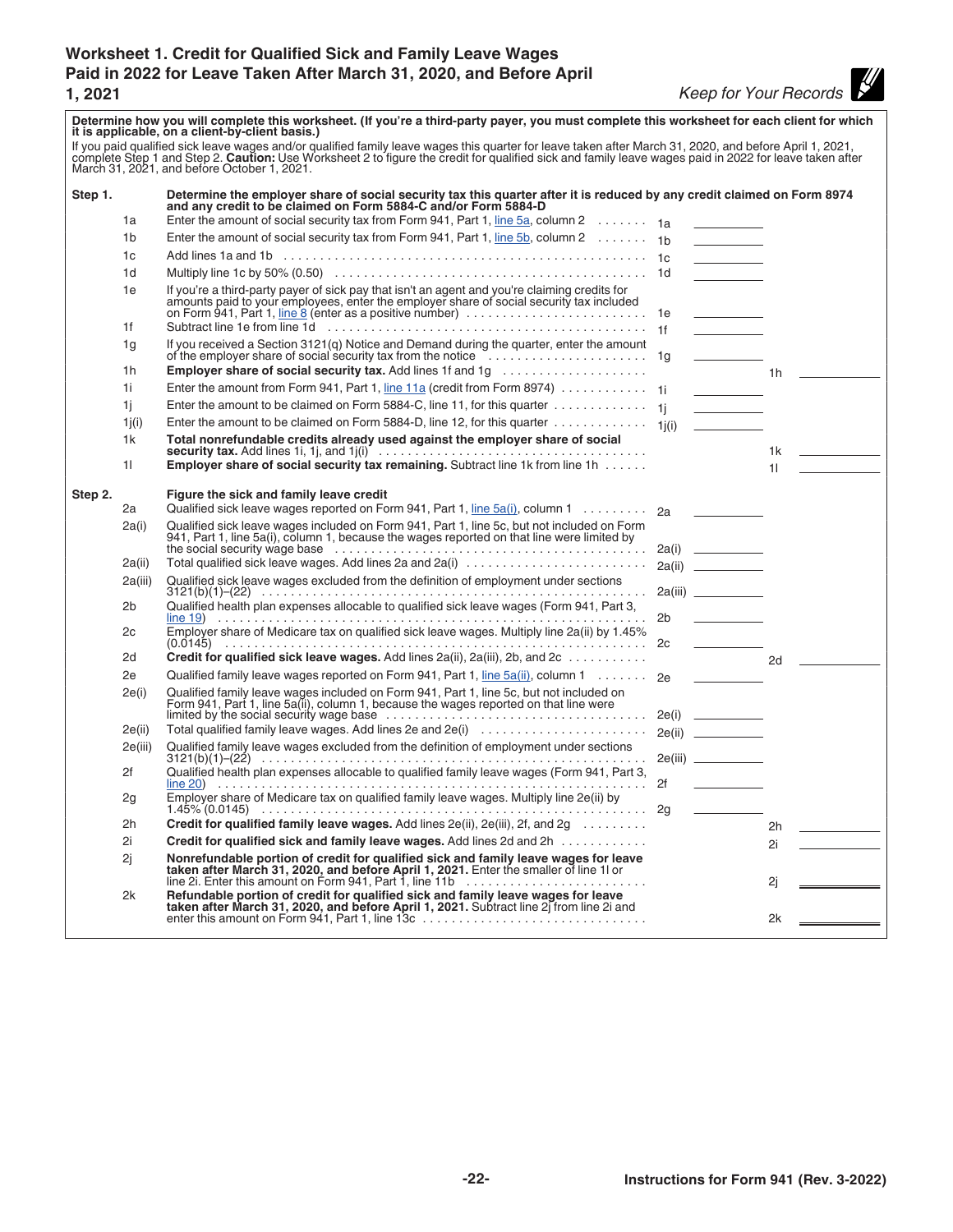# <span id="page-22-0"></span>**Worksheet 2. Credit for Qualified Sick and Family Leave Wages Paid in 2022 for Leave Taken After March 31, 2021, and Before October 1, 2021** *Keep for Your Records*

| complete Step 1 and Step 2. Caution: Use Worksheet 1 to figure the credit for qualified sick and family leave wages paid in 2022 for leave taken after<br>March 31, 2020, and before April 1, 2021.<br>Step 1.<br>Determine the employer share of Medicare tax<br>Enter the amount of Medicare tax from Form 941, Part 1, line 5c, column 2 1a<br>1a<br>1b<br>1 <sub>b</sub><br>If you're a third-party payer of sick pay that isn't an agent and you're claiming credits for amounts paid to your employees, enter the employer share of Medicare tax included on<br>1c<br>Form 941, Part 1, line 8 (enter as a positive number)<br>1с<br>Subtract line 1c from line 1b (edge-energiese-energiese-energiese-energiese-energiese-energiese-energiese-energiese-<br>1d<br>1d<br><u>and the state of the state</u><br>1e<br>Employer share of Medicare tax. Add lines 1d and 1e<br>1f<br>1f<br>Step 2.<br>Figure the sick and family leave credit<br>Qualified sick leave wages for leave taken after March 31, 2021, and before October 1,<br>2a<br>2a <u>_</u> ______<br>Qualified sick leave wages included on Form 941, Part 3, line 23, that were not included as<br>2a(i) | Determine how you will complete this worksheet. (If you're a third-party payer, you must complete this worksheet for each client for which<br>it is applicable, on a client-by-client basis.) |                                                                                                                                                                           |  |  |  |  |  |
|-------------------------------------------------------------------------------------------------------------------------------------------------------------------------------------------------------------------------------------------------------------------------------------------------------------------------------------------------------------------------------------------------------------------------------------------------------------------------------------------------------------------------------------------------------------------------------------------------------------------------------------------------------------------------------------------------------------------------------------------------------------------------------------------------------------------------------------------------------------------------------------------------------------------------------------------------------------------------------------------------------------------------------------------------------------------------------------------------------------------------------------------------------------------------------|-----------------------------------------------------------------------------------------------------------------------------------------------------------------------------------------------|---------------------------------------------------------------------------------------------------------------------------------------------------------------------------|--|--|--|--|--|
|                                                                                                                                                                                                                                                                                                                                                                                                                                                                                                                                                                                                                                                                                                                                                                                                                                                                                                                                                                                                                                                                                                                                                                               | If you paid qualified sick leave wages and/or qualified family leave wages this quarter for leave taken after March 31, 2021, and before October 1, 2021,                                     |                                                                                                                                                                           |  |  |  |  |  |
|                                                                                                                                                                                                                                                                                                                                                                                                                                                                                                                                                                                                                                                                                                                                                                                                                                                                                                                                                                                                                                                                                                                                                                               |                                                                                                                                                                                               |                                                                                                                                                                           |  |  |  |  |  |
|                                                                                                                                                                                                                                                                                                                                                                                                                                                                                                                                                                                                                                                                                                                                                                                                                                                                                                                                                                                                                                                                                                                                                                               |                                                                                                                                                                                               |                                                                                                                                                                           |  |  |  |  |  |
|                                                                                                                                                                                                                                                                                                                                                                                                                                                                                                                                                                                                                                                                                                                                                                                                                                                                                                                                                                                                                                                                                                                                                                               |                                                                                                                                                                                               |                                                                                                                                                                           |  |  |  |  |  |
|                                                                                                                                                                                                                                                                                                                                                                                                                                                                                                                                                                                                                                                                                                                                                                                                                                                                                                                                                                                                                                                                                                                                                                               |                                                                                                                                                                                               |                                                                                                                                                                           |  |  |  |  |  |
|                                                                                                                                                                                                                                                                                                                                                                                                                                                                                                                                                                                                                                                                                                                                                                                                                                                                                                                                                                                                                                                                                                                                                                               |                                                                                                                                                                                               |                                                                                                                                                                           |  |  |  |  |  |
|                                                                                                                                                                                                                                                                                                                                                                                                                                                                                                                                                                                                                                                                                                                                                                                                                                                                                                                                                                                                                                                                                                                                                                               |                                                                                                                                                                                               |                                                                                                                                                                           |  |  |  |  |  |
|                                                                                                                                                                                                                                                                                                                                                                                                                                                                                                                                                                                                                                                                                                                                                                                                                                                                                                                                                                                                                                                                                                                                                                               |                                                                                                                                                                                               |                                                                                                                                                                           |  |  |  |  |  |
|                                                                                                                                                                                                                                                                                                                                                                                                                                                                                                                                                                                                                                                                                                                                                                                                                                                                                                                                                                                                                                                                                                                                                                               |                                                                                                                                                                                               |                                                                                                                                                                           |  |  |  |  |  |
|                                                                                                                                                                                                                                                                                                                                                                                                                                                                                                                                                                                                                                                                                                                                                                                                                                                                                                                                                                                                                                                                                                                                                                               |                                                                                                                                                                                               |                                                                                                                                                                           |  |  |  |  |  |
|                                                                                                                                                                                                                                                                                                                                                                                                                                                                                                                                                                                                                                                                                                                                                                                                                                                                                                                                                                                                                                                                                                                                                                               |                                                                                                                                                                                               | wages reported on Form 941, Part 1, lines 5a and 5c, because the qualified sick leave<br>wages were excluded from the definition of employment under sections 3121(b)(1)- |  |  |  |  |  |
|                                                                                                                                                                                                                                                                                                                                                                                                                                                                                                                                                                                                                                                                                                                                                                                                                                                                                                                                                                                                                                                                                                                                                                               |                                                                                                                                                                                               |                                                                                                                                                                           |  |  |  |  |  |
| 2a(ii)<br>Qualified sick leave wages included on Form 941, Part 3, line 23, that were not included as wages reported on Form 941, Part 1, line 5a, because the qualified sick leave wages were<br>2a(iii)                                                                                                                                                                                                                                                                                                                                                                                                                                                                                                                                                                                                                                                                                                                                                                                                                                                                                                                                                                     |                                                                                                                                                                                               |                                                                                                                                                                           |  |  |  |  |  |
|                                                                                                                                                                                                                                                                                                                                                                                                                                                                                                                                                                                                                                                                                                                                                                                                                                                                                                                                                                                                                                                                                                                                                                               |                                                                                                                                                                                               |                                                                                                                                                                           |  |  |  |  |  |
| 2a(iv)                                                                                                                                                                                                                                                                                                                                                                                                                                                                                                                                                                                                                                                                                                                                                                                                                                                                                                                                                                                                                                                                                                                                                                        |                                                                                                                                                                                               |                                                                                                                                                                           |  |  |  |  |  |
| 2b<br>Qualified health plan expenses allocable to qualified sick leave wages for leave taken after March 31, 2021, and before October 1, 2021 (Form 941, Part 3, line 24)<br>2 <sub>b</sub><br>2c                                                                                                                                                                                                                                                                                                                                                                                                                                                                                                                                                                                                                                                                                                                                                                                                                                                                                                                                                                             |                                                                                                                                                                                               |                                                                                                                                                                           |  |  |  |  |  |
| Amounts under certain collectively bargained agreements allocable to qualified sick leave wages for leave taken after March 31, 2021, and before October 1, 2021 (Form 941, Part 3,<br>2c                                                                                                                                                                                                                                                                                                                                                                                                                                                                                                                                                                                                                                                                                                                                                                                                                                                                                                                                                                                     |                                                                                                                                                                                               |                                                                                                                                                                           |  |  |  |  |  |
| Employer share of social security tax on qualified sick leave wages. Multiply line 2a(iv) by<br>2d<br><u>and the state</u><br>2d -                                                                                                                                                                                                                                                                                                                                                                                                                                                                                                                                                                                                                                                                                                                                                                                                                                                                                                                                                                                                                                            |                                                                                                                                                                                               |                                                                                                                                                                           |  |  |  |  |  |
| 2e<br>2e                                                                                                                                                                                                                                                                                                                                                                                                                                                                                                                                                                                                                                                                                                                                                                                                                                                                                                                                                                                                                                                                                                                                                                      |                                                                                                                                                                                               |                                                                                                                                                                           |  |  |  |  |  |
| 2f<br><b>Credit for qualified sick leave wages.</b> Add lines 2a, 2b, 2c, 2d, and 2e $\ldots \ldots \ldots$<br>2f                                                                                                                                                                                                                                                                                                                                                                                                                                                                                                                                                                                                                                                                                                                                                                                                                                                                                                                                                                                                                                                             |                                                                                                                                                                                               |                                                                                                                                                                           |  |  |  |  |  |
| Qualified family leave wages for leave taken after March 31, 2021, and before October 1,<br>2g<br>$\frac{1}{2}$ and $\frac{1}{2}$ and $\frac{1}{2}$ and $\frac{1}{2}$ and $\frac{1}{2}$ and $\frac{1}{2}$<br>2g                                                                                                                                                                                                                                                                                                                                                                                                                                                                                                                                                                                                                                                                                                                                                                                                                                                                                                                                                               |                                                                                                                                                                                               |                                                                                                                                                                           |  |  |  |  |  |
| Qualified family leave wages included on Form 941, Part 3, line 26, that were not included<br>2g(i)<br>as wages reported on Form 941, Part 1, lines 5a and 5c, because the qualified family leave wages were excluded from the definition of employment under sections 3121(b)(1)-                                                                                                                                                                                                                                                                                                                                                                                                                                                                                                                                                                                                                                                                                                                                                                                                                                                                                            |                                                                                                                                                                                               |                                                                                                                                                                           |  |  |  |  |  |
| 2g(ii)                                                                                                                                                                                                                                                                                                                                                                                                                                                                                                                                                                                                                                                                                                                                                                                                                                                                                                                                                                                                                                                                                                                                                                        |                                                                                                                                                                                               |                                                                                                                                                                           |  |  |  |  |  |
| Qualified family leave wages included on Form 941, Part 3, line 26, that were not included<br>2g(iii)<br>as wages reported on Form 941, Part 1, line 5a, because the qualified family leave wages                                                                                                                                                                                                                                                                                                                                                                                                                                                                                                                                                                                                                                                                                                                                                                                                                                                                                                                                                                             |                                                                                                                                                                                               |                                                                                                                                                                           |  |  |  |  |  |
| were limited by the social security wage base<br>2g(iv)                                                                                                                                                                                                                                                                                                                                                                                                                                                                                                                                                                                                                                                                                                                                                                                                                                                                                                                                                                                                                                                                                                                       |                                                                                                                                                                                               |                                                                                                                                                                           |  |  |  |  |  |
| Qualified health plan expenses allocable to qualified family leave wages for leave taken<br>2h                                                                                                                                                                                                                                                                                                                                                                                                                                                                                                                                                                                                                                                                                                                                                                                                                                                                                                                                                                                                                                                                                |                                                                                                                                                                                               |                                                                                                                                                                           |  |  |  |  |  |
| after March 31, 2021, and before October 1, 2021 (Form 941, Part 3, line 27)<br>2h a<br>Amounts under certain collectively bargained agreements allocable to qualified family<br>2i                                                                                                                                                                                                                                                                                                                                                                                                                                                                                                                                                                                                                                                                                                                                                                                                                                                                                                                                                                                           |                                                                                                                                                                                               |                                                                                                                                                                           |  |  |  |  |  |
| leave wages for leave taken after March 31, 2021, and before October 1, 2021 (Form 941,<br>2i                                                                                                                                                                                                                                                                                                                                                                                                                                                                                                                                                                                                                                                                                                                                                                                                                                                                                                                                                                                                                                                                                 |                                                                                                                                                                                               |                                                                                                                                                                           |  |  |  |  |  |
| Employer share of social security tax on qualified family leave wages. Multiply line 2g(iv) by<br>2j<br>2i                                                                                                                                                                                                                                                                                                                                                                                                                                                                                                                                                                                                                                                                                                                                                                                                                                                                                                                                                                                                                                                                    |                                                                                                                                                                                               |                                                                                                                                                                           |  |  |  |  |  |
| Employer share of Medicare tax on qualified family leave wages. Multiply line 2g(ii) by<br>2k<br>2k                                                                                                                                                                                                                                                                                                                                                                                                                                                                                                                                                                                                                                                                                                                                                                                                                                                                                                                                                                                                                                                                           |                                                                                                                                                                                               |                                                                                                                                                                           |  |  |  |  |  |
| Credit for qualified family leave wages. Add lines 2g, 2h, 2i, 2j, and 2k<br>2 <sup>1</sup><br>21                                                                                                                                                                                                                                                                                                                                                                                                                                                                                                                                                                                                                                                                                                                                                                                                                                                                                                                                                                                                                                                                             |                                                                                                                                                                                               |                                                                                                                                                                           |  |  |  |  |  |
| <b>Credit for qualified sick and family leave wages.</b> Add lines 2f and 21<br>2m<br>2m                                                                                                                                                                                                                                                                                                                                                                                                                                                                                                                                                                                                                                                                                                                                                                                                                                                                                                                                                                                                                                                                                      |                                                                                                                                                                                               |                                                                                                                                                                           |  |  |  |  |  |
| 2n<br>Enter any credit claimed under section 41 for increasing research activities with respect to any wages taken into account for the credit for qualified sick and family leave                                                                                                                                                                                                                                                                                                                                                                                                                                                                                                                                                                                                                                                                                                                                                                                                                                                                                                                                                                                            |                                                                                                                                                                                               |                                                                                                                                                                           |  |  |  |  |  |
| Credit for qualified sick and family leave wages after adjusting for other credits.<br>2 <sub>o</sub><br>20                                                                                                                                                                                                                                                                                                                                                                                                                                                                                                                                                                                                                                                                                                                                                                                                                                                                                                                                                                                                                                                                   |                                                                                                                                                                                               |                                                                                                                                                                           |  |  |  |  |  |
| Nonrefundable portion of credit for qualified sick and family leave wages for leave<br>2p<br>taken after March 31, 2021, and before October 1, 2021. Enter the smaller of line 1f or                                                                                                                                                                                                                                                                                                                                                                                                                                                                                                                                                                                                                                                                                                                                                                                                                                                                                                                                                                                          |                                                                                                                                                                                               |                                                                                                                                                                           |  |  |  |  |  |
| line 2o. Enter this amount on Form 941, Part 1, line 11d<br>2p<br>Refundable portion of credit for qualified sick and family leave wages for leave<br>2q                                                                                                                                                                                                                                                                                                                                                                                                                                                                                                                                                                                                                                                                                                                                                                                                                                                                                                                                                                                                                      |                                                                                                                                                                                               |                                                                                                                                                                           |  |  |  |  |  |
| taken after March 31, 2021, and before October 1, 2021. Subtract line 2p from line 2o and enter this amount on Form 941, Part 1, line 13e<br>2q                                                                                                                                                                                                                                                                                                                                                                                                                                                                                                                                                                                                                                                                                                                                                                                                                                                                                                                                                                                                                               |                                                                                                                                                                                               |                                                                                                                                                                           |  |  |  |  |  |